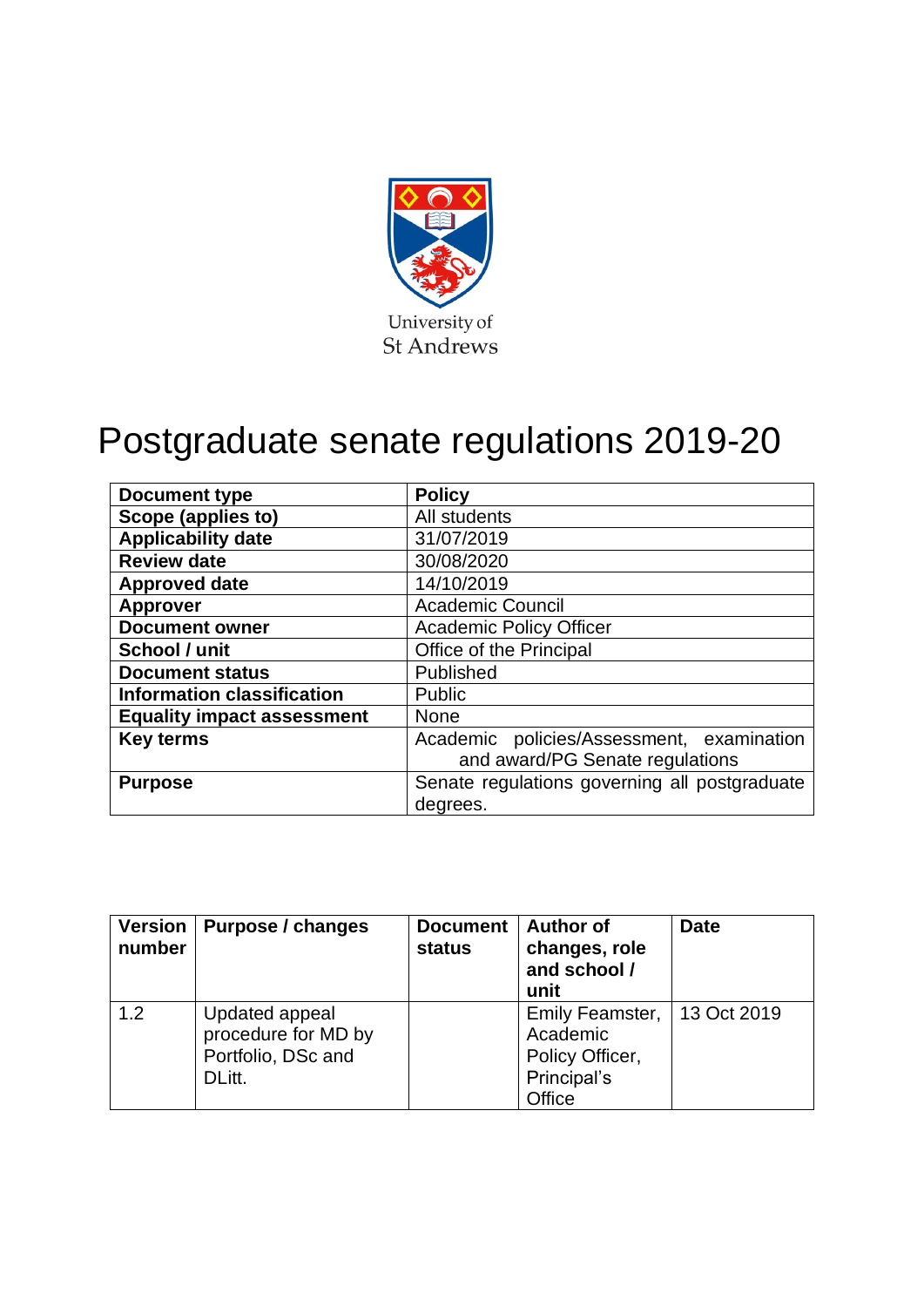# **UNIVERSITY OF ST ANDREWS**

#### **POSTGRADUATE SENATE REGULATIONS 2019-2020**

# **1. COURT RESOLUTIONS**

The University has the power to confer degrees under the various Court Ordinances and Resolutions detailed below. The full text of each can be found on the University Court website at www.st-andrews.ac.uk/about/UniversityCourt/Ordinancesandresolutions. The Senatus Academicus, with the approval of the University Court, has the power to make regulations on any matters in order to give effect to these instruments.

Ordinance No.6 (Scottish Universities) – Regulations for the Degree of Doctors of Letters (DLitt) (13 May 1959)

Ordinance No.350 (General No.12) – Regulations for Research Students and Appointment of Research Fellows (12 September 1960)

Resolution 1974 No.3 – Degree of the Doctor of Science (DSc) (18 March 1974)

Resolution 2001 No.3 – Degrees of Doctor of Engineering (DEng/EngD) Master of Engineering (MEng), and Bachelor of Engineering (BEng) (8 March 2002)

Resolution 2003 No.2 – Degree of Doctor of Medicine (MD) (4 July 2003)

Resolution 2008 No.4 – Degree of Doctor of Performance (DPerf) (16 October 2009)

Resolution 2011 No.1 – Award of Postgraduate Degrees, Postgraduate Diplomas and Postgraduate Certificates (13 May 2011)

Resolution 2011 No.2 – Award of Graduate Diplomas and Graduate Certificates (13 May 2011)

Resolution 2014 No.1 – Degree of Master of Fine Arts (20 June 2014)

# **2. SENATE REGULATIONS**

# **A. REGULATIONS FOR POSTGRADUATE STUDENTS**

# **I. Interpretation**

1. In these Regulations, the following expressions shall have the meanings hereby assigned to them:

"Dean of Faculty" means the "Dean of the relevant Faculty or such other Faculty Officer to whom the responsibility has been delegated";

"Head of School" means the "Head of School or director of research institute or such other member of school or institute to whom the responsibility has been delegated";

"MLitt" means "Master of Letters", "MSc" means "Master of Science", "MRes" means "Master of Research", "MSt(Res)" means "Master of Studies by Research", "MSc(Res)" means "Master of Science by Research", "MPhil" means "Master of Philosophy", "MFA" means "Master of Fine Arts", "DLang" means "Doctor of Languages", "PhD" means "Doctor of Philosophy", "DPerf" means "Doctor of Performing Arts", "DPerf" means "Doctor of Professional Practice", "MD" means "Doctor of Medicine", "DEng/EngD" means "Doctor of Engineering".

# **B. AWARDS INCLUDING CREDIT-BEARING MODULES: POSTGRADUATE CERTIFICATES, DIPLOMAS AND DEGREES OF MASTER OF FINE ARTS, MASTER OF LETTERS, MASTER OF SCIENCE, MASTER OF RESEARCH, MASTER OF PHILOSOPHY AND DOCTOR OF ENGINEERING.**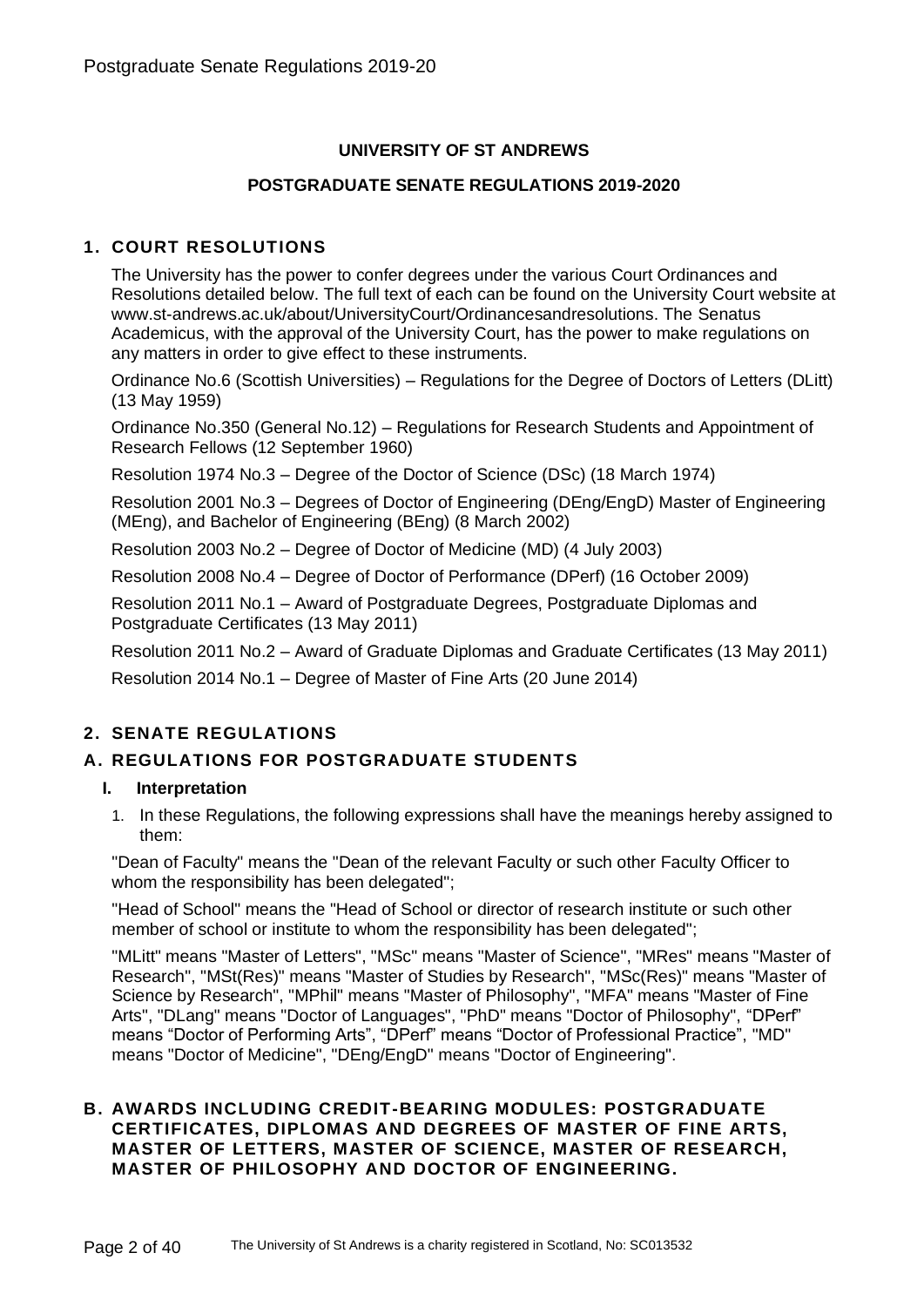All programmes that include credit-bearing modules must accord with the SCQF framework.

There are two routes to the MPhil, one by completion of credit-bearing modules and submission of a thesis as set in section B.I.4., and one by research as set out in section C.II. Both are research degrees.

# **I. Postgraduate Certificates, Diplomas and Postgraduate Degrees with a Taught Element**

- 1. A candidate who has, over a period of not more than two consecutive semesters for a fulltime or part-time student and two years for a distance-learning student:
	- A. gained at least 60 credits from taught modules, of which at least 40 credits are at 5000 level, in an approved programme; and
	- B. satisfied the Committee of Examiners for that programme; and
	- C. satisfied the fee requirements,

shall be awarded the Postgraduate Certificate.

The Postgraduate Certificate may also be awarded when a student admitted to a Master's programme leaves the programme after completing a certain proportion of the requirements as above.

Postgraduate Certificates awarded as "exit" awards (i.e., when students are not admitted directly to these programmes) are unclassified and are pass/fail only.

- 2. A candidate who has, over a period of not more than 12 months for a full-time student, two years for a part-time student and four years for a distance-learning student:
	- A. gained at least 120 credits, of which at least 90 credits are at 5000 level, in an approved programme; and
	- B. satisfied the Committee of Examiners for that programme; and
	- C. satisfied the fee requirements,

shall be awarded the Postgraduate Diploma.

The Postgraduate Diploma may also be awarded when a student admitted to a Masters' programme leaves the programme after completing a certain proportion of the requirements as above.

Postgraduate Diplomas awarded as "exit" awards (i.e., when students are not admitted directly to these programmes) are unclassified and are pass/fail only.

- 3. Unless otherwise stated in an agreement with another institution, a candidate who has, over a period of not more than one year for a full-time student, two years for a part-time student, and five years for a distance-learning student:
	- A. gained at least 180 credits in an approved programme, of which at least 150 are at 5000 level, and which include a dissertation or equivalent; and
	- B. satisfied the Committee of Examiners in the assessments for that programme and in the dissertation; and
	- C. satisfied the fee requirements,

shall be awarded the degree of MLitt or MSc or MRes, as appropriate.

- 4. Unless otherwise stated in an agreement with another institution, a candidate who has, over a period of not more than two years for a full-time student, four years for a part-time student, and six years for a distance-learning student:
	- A. gained at least 120 credits, of which at least 90 credits are at 5000 level, in an approved programme; and
	- B. submitted a thesis of up to 40,000 words or, within a programme approved by the Dean, the equivalent and appropriate alternative assessment; and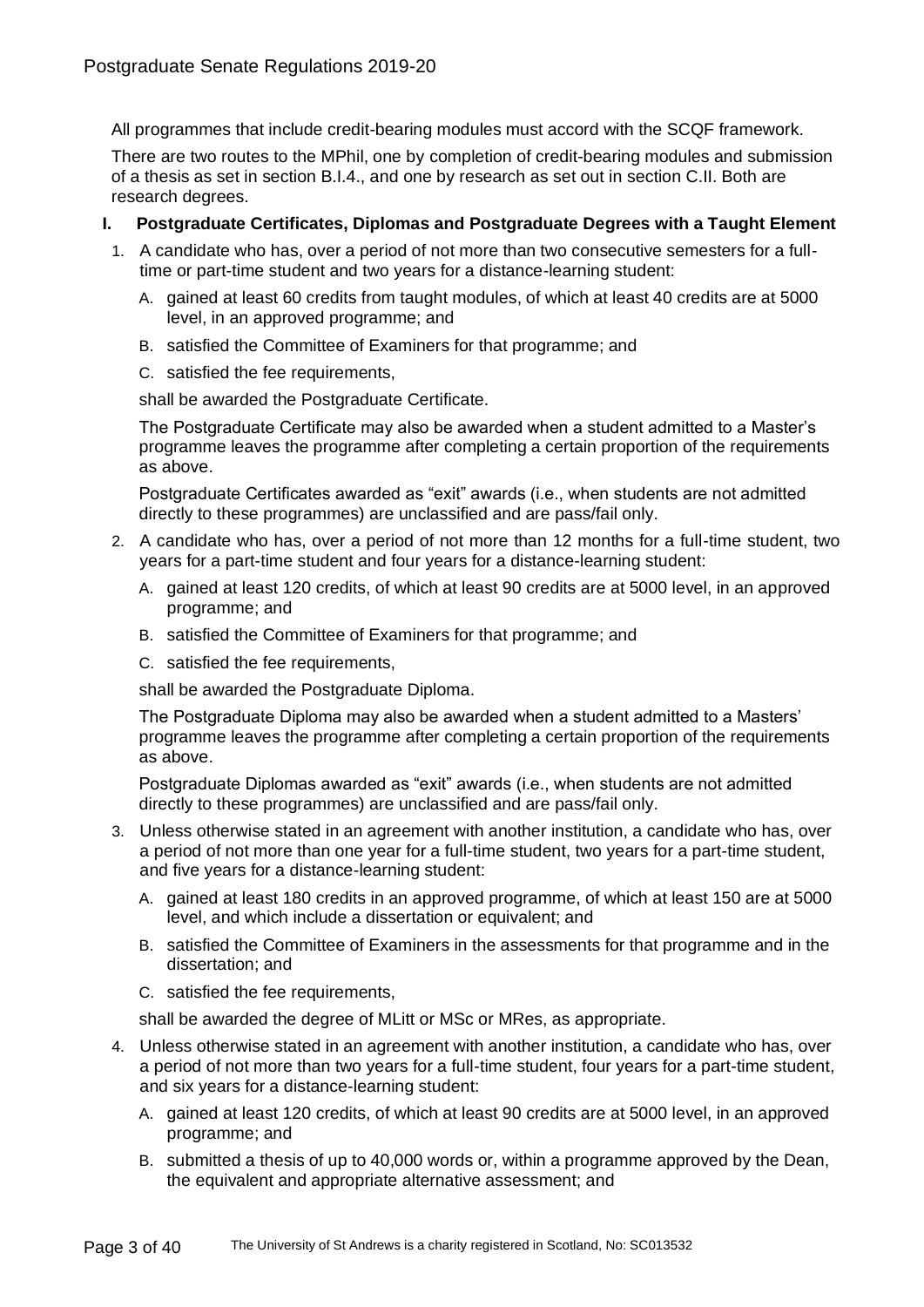- C. satisfied the Committee of Examiners in the assessments for that programme and in the dissertation; and
- D. satisfied the fee requirements,

shall, if the thesis is approved, be awarded the degree of MPhil.

- 5. Unless otherwise stated in an agreement with another institution, a candidate who has, over a period of two years for a full-time student, four years for a part-time student, and six years for a distance-learning student:
	- A. gained at least 120 credits in an approved programme; and
	- B. submitted an assessment appropriate to the degree and approved by the Dean; and
	- C. satisfied the Committee of Examiners in the assessments for that programme; and
	- D. satisfied the fee requirements,

shall, if the thesis is approved, be awarded the degree of MFA.

- 6. The Postgraduate MSc or MLitt Erasmus Mundus Masters (Dual/Multiple award) will be awarded for the completion of a programme consisting of at least 180 credits at 5000 level. A minimum 50% of the credits obtained must be completed at St Andrews or as part of a previously approved joint programme offered with another HE institution. The remaining credits must be completed at an already recognised institution or institutions as part of an approved Erasmus Mundus agreement. The degree awarded by St Andrews will indicate that the MSc/MLitt Erasmus Mundus Masters (Dual/Multiple) was completed in association with the Partner Institutions. Students who undertake such a programme and achieve 120 credits, of which at least 60 credits were from the University of St Andrews, but select not to progress to one of the partner institutions may be awarded the Postgraduate Diploma.
- 7. Candidates for postgraduate awards 'with English Language' are permitted an additional one semester for a full-time student, two semesters for a part-time student and two years for a distance-learning student to meet the conditions of the award.

#### **II. Admission to a taught postgraduate programme**

- 1. To qualify for admission to a taught postgraduate programme a candidate must have obtained a degree from a university in the United Kingdom or other qualification(s) deemed equivalent by the Dean of Faculty. Suitably qualified applicants may be admitted direct to the second year of studies leading to the degree of MPhil.
- 2. Applications for admission to a taught postgraduate programme must be submitted to the University Admissions Office, which shall have power, after consultation with the relevant School/s, to admit applicants who are deemed to satisfy the requirements referred to in this Regulation.
- 3. No applicant shall be eligible for admission and no student will be allowed to matriculate who will thereby be registered simultaneously on multiple programmes leading to awards at this or any other institution, except a) under the terms of an agreement between the University and another institution, or b) with the permission of the Dean of the relevant Faculty.

# **III. Mode of Study**

- 1. Applicants will be admitted as full-time, part-time or distance-learning students.
- 2. All full-time students shall, for the duration of a programme taught solely in St Andrews, be resident within a commutable distance of St Andrews in accordance with the Location of Study policy.
- 3. Students may request a change of status if they can satisfy the Dean of Faculty that it is appropriate.

# **IV. Nature and Duration of the Postgraduate Taught Programme**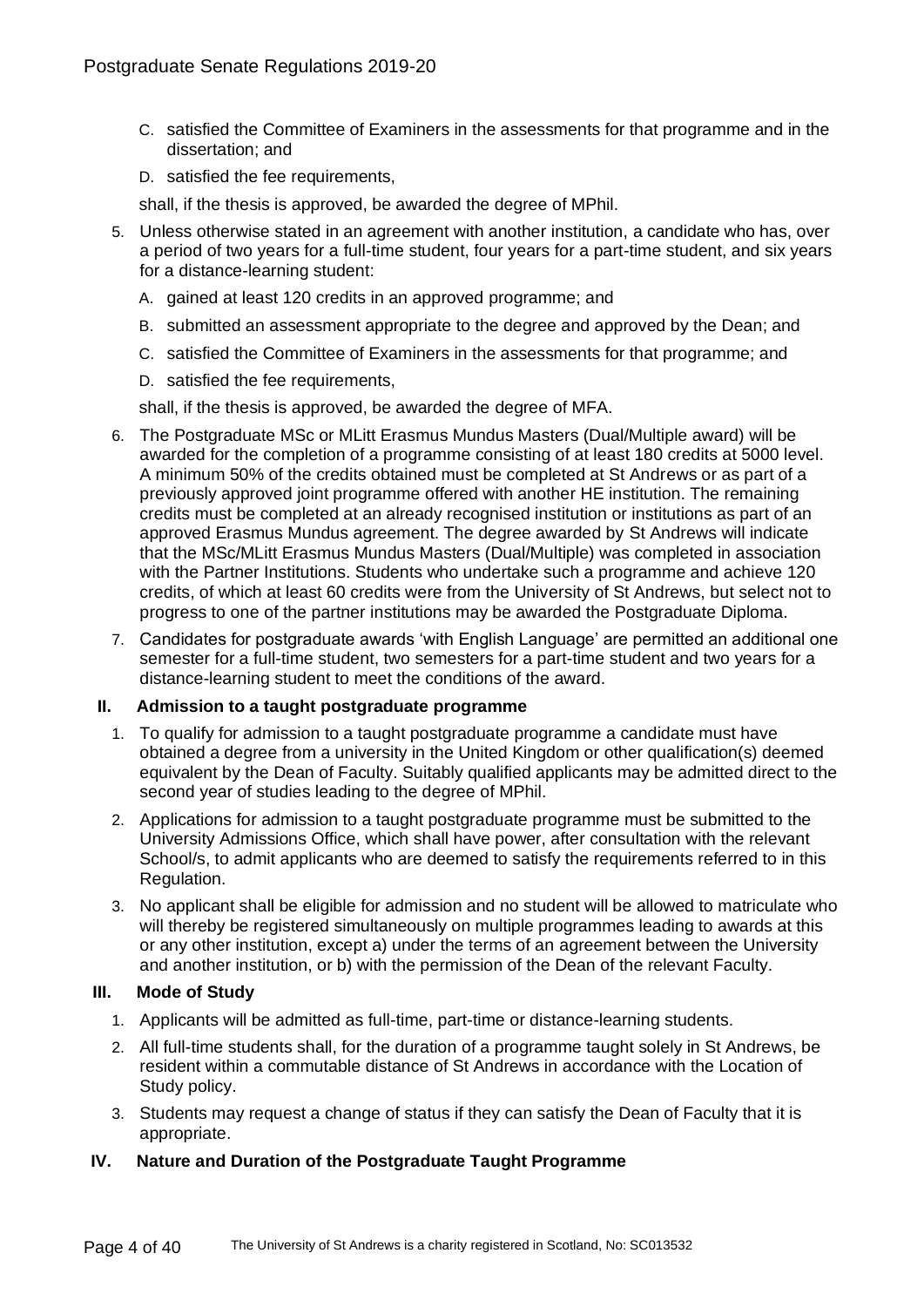- 1. The Senatus Academicus, on the recommendation of the Dean of Faculty, shall prescribe the subjects in which taught programmes may be offered.
- 2. The Dean of Faculty shall approve, for each programme, the modules which are available to students on that programme and, for each module, the method of assessment and the credits to be awarded to a student who gains a pass grade in that module.
- 3. The assessment for a module shall be by examination, by continuous assessment of course work, or by a combination of both.
- 4. The Head of School (or delegated representative) shall appoint a person to supervise the student's dissertation research studies, to whom the student shall report at least monthly and on such other occasions as the supervisor may require. In exceptional circumstances, the Head of School may appoint an additional supervisor from within or outwith the University. Where a student requires to study for a period outwith St Andrews, the Dean of Faculty shall appoint an additional external supervisor.

# **V. Registration**

- 1. All students shall matriculate in each year of study, and shall commence their studies no later than two weeks after the beginning of the programme.
- 2. A student's progress may be reviewed at the end of each semester of study, and at the student's request, a recommendation for registration into a different postgraduate degree programme can be made to the Dean by the the Head of School in accordance with the Postgraduate Change of Registration policy.

# **VI. Assessment and awards**

- 1. Each candidate shall be examined by a Board of Examiners, consisting of the professors, readers and lecturers and any staff nominated through the Dean to the Board of Examiners who conduct the programme and such external examiner(s) as the Vice-Principal (Proctor) may appoint.
- 2. Having completed all the work of a module, candidates shall complete the assessment for the module by the end of the diet of examinations held at the end of the semester in which teaching for the module ceases.
- 3. If a candidate fails to complete the assessment for a module through illness or other good cause, the Board of Examiners may arrange such special examinations outside the normal diet and/or examine such submitted work as they deem necessary.
- 4. Where a student fails the assessment for a module, the Board of Examiners may offer a reassessment, the exact form of which must be approved by the External Examiner. Modules passes at reassessment will be capped at 7.0 and this grade will be entered into the algorithm for the classification of awards.
- 5. Once a pass grade has been achieved in a module a student cannot re-register for the module.
- 6. Students whose progress is deemed by the Head of School (or delegated representative) to be unsatisfactory on the grounds of failure to obtain 40 credits in one semester for a full time student, 20 credits in one semester for a part-time student or 20 credits in one academic year for a distance learning student may be required by the Dean of Faculty to terminate their studies at any time of the year.
- 7. Students who fail to satisfy the requirements of a module by failure to submit work within stipulated deadlines and after due warning, or who have been absent from the teaching of a module for 2 continuous weeks, shall, save in exceptional circumstances and with the permission of the relevant Pro Dean, have forfeited the right to continue to attend the module, and may be required by the Dean of Faculty either to take Leave of Absence or to terminate their studies at any time of the year.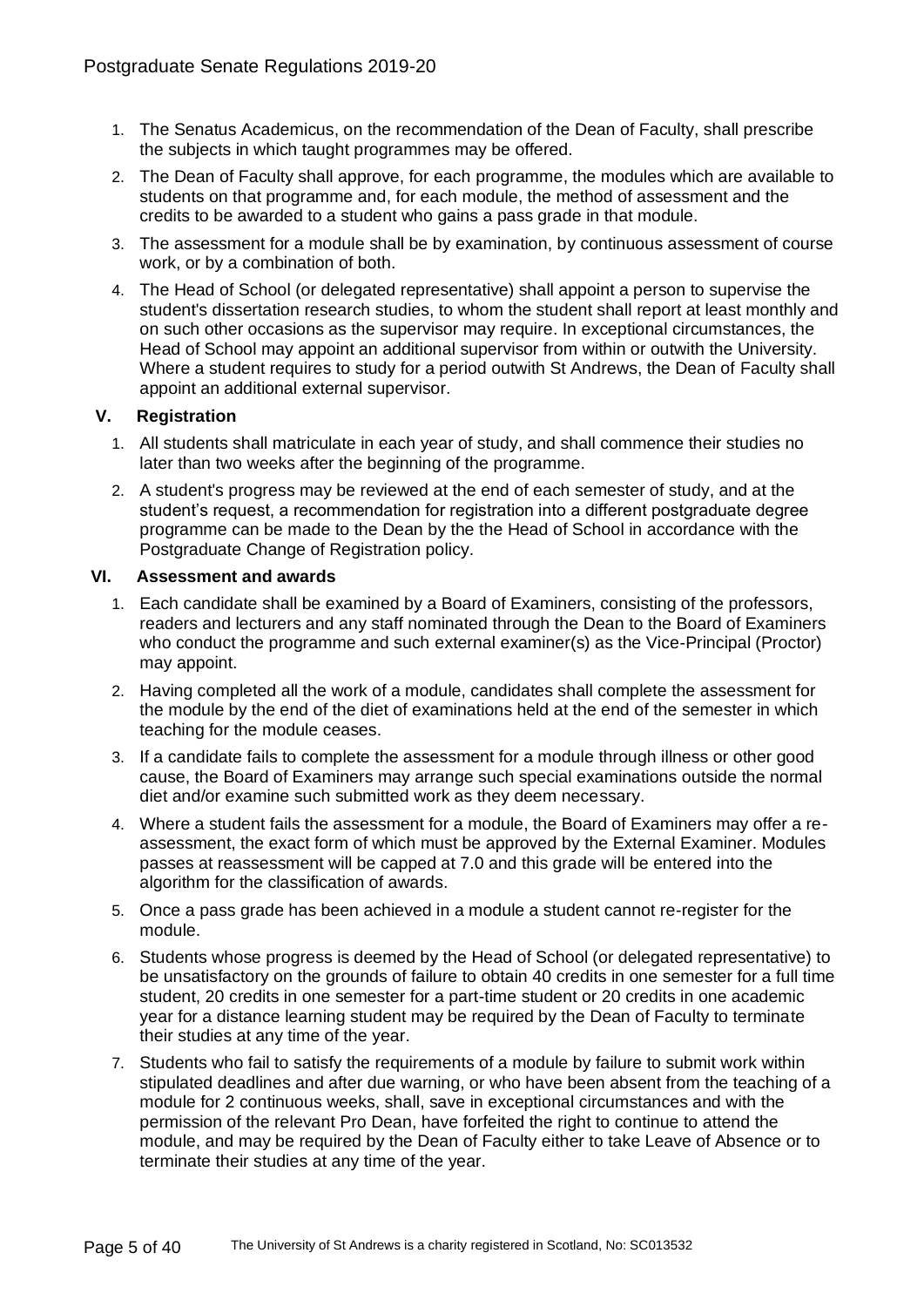8. A written report, signed by the Board of Examiners, on each candidate who completes the taught component of the programme shall be submitted to the Dean of Faculty and shall recommend that:

in the case of a candidate for the Postgraduate Certificate:

- A. the Postgraduate Certificate be awarded; or
- B. the candidate be allowed to re-register for the Postgraduate Diploma; or
- C. the candidate not having achieved the required standard, no award should be made.

in the case of a candidate for the Postgraduate Diploma:

- A. the Postgraduate Diploma be awarded; or
- B. the candidate be allowed to re-register for the degree of MLitt, MSc, MFA, MPhil or MRes; or
- C. the candidate not having achieved the required standard, the Postgraduate Certificate be awarded where so qualified; or
- D. the candidate not having achieved the required standard, no award should be made.

in the case of a candidate for the degree of MLitt or MSc or MRes:

- A. the candidate be allowed to re-register for the degree of MFA or MPhil; or
- B. the candidate proceed to present the dissertation having satisfied regulation B.VI.4.; or
- C. the candidate be awarded the Postgraduate Diploma where so qualified; or
- D. the candidate be awarded the Postgraduate Certificate where so qualified; or
- E. the candidate not having achieved the required standard, no award should be made.
- in the case of a candidate for the degree of MFA:
- A. the candidate be allowed to proceed to the second year of study; or
- B. the candidate be allowed to re-register for the degree of MLitt; or
- C. the candidate be awarded the Postgraduate Diploma where so qualified; or
- D. the candidate be awarded the Postgraduate Certificate where so qualified; or
- E. the candidate not having achieved the required standard, no award be made.

in the case of a candidate for the degree of MPhil:

- A. the candidate be allowed to proceed to the second year of study; or
- B. the candidate be allowed to re-register for the degree of MLitt, MSc or MRes; or
- C. the candidate be awarded the Postgraduate Diploma where so qualified; or
- D. the candidate be awarded the Postgraduate Certificate where so qualified; or
- E. the candidate not having achieved the required standard, no award be made.
- 9. Students who attain the appropriate grade may be recommended for the award of the degree of MLitt, MSc, or MRes, with either:
	- A. a classification of "Pass" where the candidate has achieved 180 credits in an approved programme (of which 150 credits are at 5000 level) and the GPA achieved across those credits ranges between 7.0 – 13.4.
	- B. or, a classification of "Merit" where the candidate has achieved 180 credits in an approved programme (of which 150 credits are at 5000 level) and the GPA achieved across those credits ranges between 13.5 – 16.4.
	- C. or, a classification of "Distinction" where the candidate has achieved 180 credits in an approved programme (of which 150 credits are at 5000 level) and the GPA achieved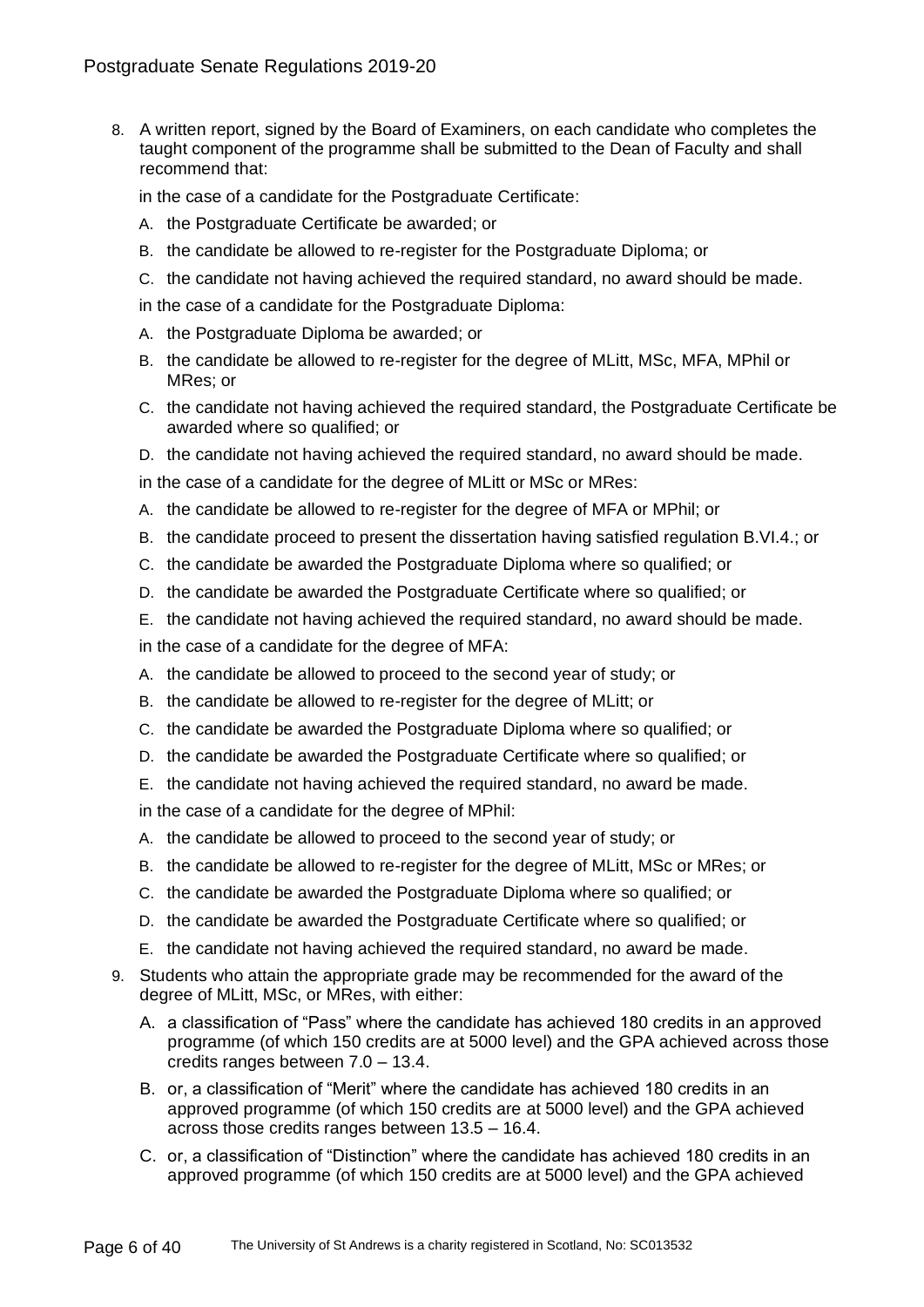across those credits ranges between 16.5 – 20.0.

# **VII. Dissertation for MLitt, MSc and MRes**

- 1. The dissertation shall be submitted not later than twelve months from the date of the commencement of the programme or the equivalent for part-time and distance-learning students, or according to specific regulations pertinent to the programme of study. Exceptionally a candidate may be permitted a further period of three months beyond the reporting deadline in which to submit the dissertation with the permission of the relevant Pro Dean.
- 2. Unless otherwise stated in an agreement with another institution or, with the special permission of the Dean of Faculty, the dissertation shall be written in English and shall not exceed 15,000 words. Within a programme approved by the Dean, the dissertation may be replaced by a form of assessment which has equivalent academic standing. The approval of the Dean is also required for a dissertation containing extensive translations or quoted text to exceed 15,000 words.
- 3. The dissertation shall be prefaced with a declaration that it has been composed by the candidate, that the work of which it is a record has been done by the candidate alone or is in accordance with the School's group dissertation guidelines, and that is has not been accepted in any previous application for any degree.
- 4. Two copies of the dissertation shall be submitted according to the school requirements but shall not be required to be deposited in the University Library. One copy may, however, be retained in the School.
- 5. The dissertation shall be examined by at least two internal examiners.
- 6. The Board of Examiners shall, on the basis of the written report of the examiners for the taught component and of their assessment of the dissertation and, if applicable, any oral examination required, recommend to the Senatus Academicus, through the Dean, either:
	- A. that the degree of MLitt or MSc or MRes be awarded; or
	- B. the Dissertation not having reached the required standard, the Postgraduate Diploma be awarded where so qualified (unless otherwise stated in an agreement with another institution).
- 7. A candidate who has been permitted to proceed to the dissertation element of the MLitt or MSc or MRes but does not submit the dissertation may apply to the Senatus Academicus for the award of the Postgraduate Diploma.

# **VIII. Thesis for MPhil and MFA**

- 1. The thesis shall be submitted not later than the end of the final year of study. The thesis is expected to constitute an original contribution to knowledge consistent with what may reasonably be expected of a diligent student after one year of full-time research. It should be clearly written, well argued and should indicate a satisfactory knowledge of the field of study.
- 2. The thesis shall be written in English. The normal maximum length of the thesis will be 40,000 words, excluding bibliography.
- 3. Within any programme approved by the Dean of Faculty, a different form of assessment, which has equivalent academic standing, may replace the thesis. Examples of such equivalents for the MFA are 40,000 words for creative prose; forty pages of poetry or 90 minutes of performance.
- 4. Three complete copies of the thesis shall be submitted in typescript and in secure but temporary binding. There shall be an adequate margin on each page. After the examination has been completed, one copy shall be bound in an approved style at the candidate's expense and shall be deposited in the University Library. The candidate shall also, unless previously agreed, provide an electronic copy of the thesis in an approved format.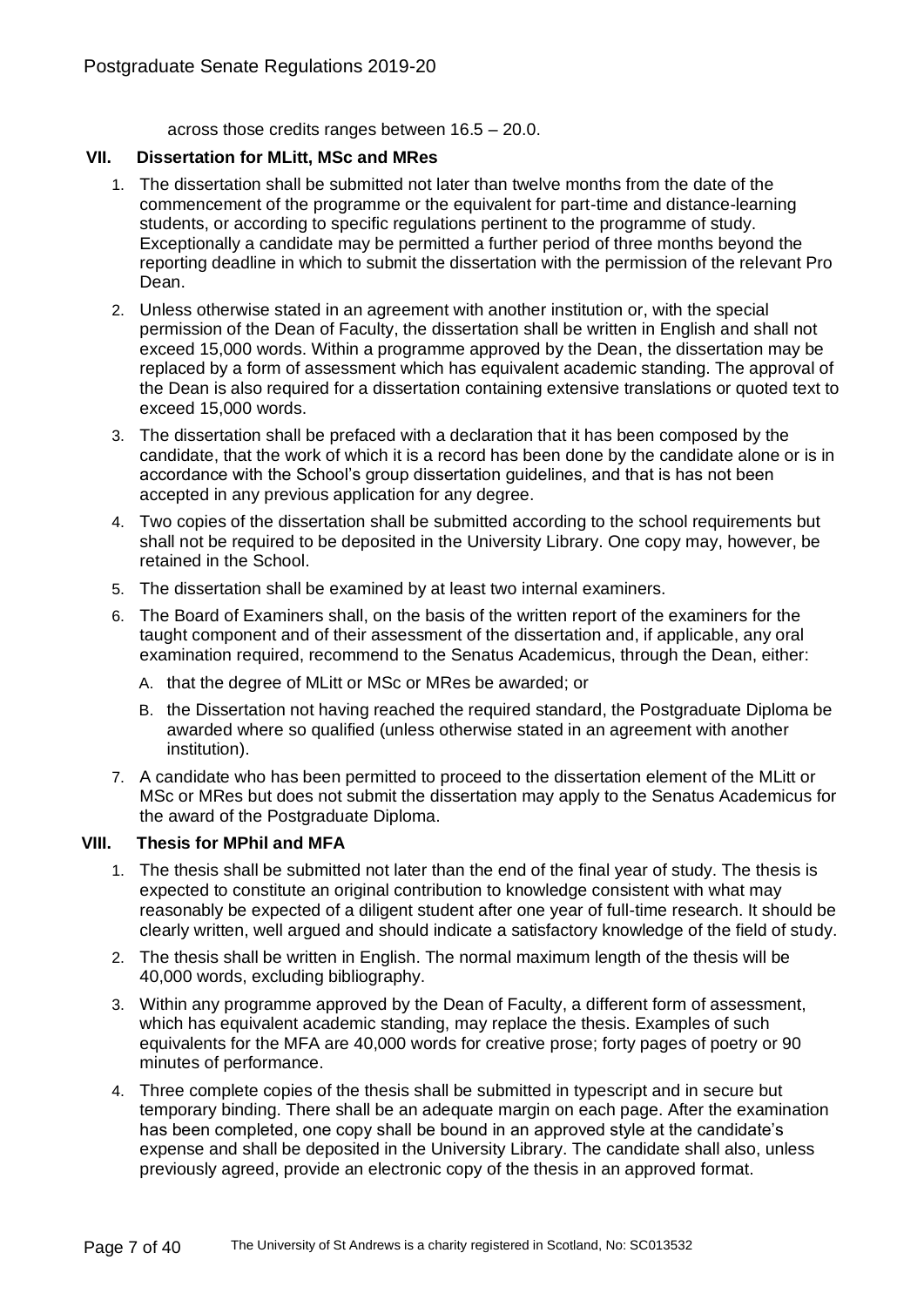- 5. An abstract (not exceeding 300 words in length) of the thesis shall be submitted for the approval of the examiners. The abstract (and, where appropriate, the summary) shall be bound in with the thesis.
- 6. In exceptional circumstances the Dean of Faculty may give permission for the thesis to be presented in a different medium.
- 7. The introduction to the thesis shall be prefaced by:
	- A. a declaration that the thesis has been composed by the candidate, that the work of which it is a record has been done by that candidate, and that it has not been accepted in any previous application for any degree;
	- B. a statement of the date of the candidate's admission as a research student;
	- C. a statement by the supervisor that the Regulations have been fulfilled;
	- D. a statement of access or embargo to print and/or electronic copy of the thesis; and
	- E. where a third party has been utilised to correct the written language in the thesis, a statement indicating that such assistance has been used.
- 8. The thesis shall give evidence of the candidate's capacity for independent research.
- 9. Reprints of published papers are not accepted in lieu of the formal thesis, which should take the form of a specially composed monograph.
- 10. For the thesis at least two examiners shall be appointed, one of whom must be an external examiner. The supervisor may not normally be a member of the examining committee, although the examining committee may invite the supervisor to submit a report and attend any oral examination deemed necessary by the examiners.
- 11. The examiners shall recommend to the Dean:
	- A. that the thesis be approved and the degree of MPhil or MFA be awarded, subject to the making of any purely typographical corrections and revisions; or
	- B. that the thesis be not accepted in its present form but that the candidate be given the opportunity to make minor corrections to the thesis within a period of three months of intimation to the candidate of the decision of the examining committee and that, upon the convener of the committee being satisfied that these minor corrections have been effected, the thesis be approved and the degree of MPhil or MFA be awarded; or
	- C. that the thesis be not accepted in its present form but that the candidate be given the opportunity to revise the thesis and resubmit it for re-examination within six months of intimation to the candidate of the decision of the examining committee—this recommendation meaning that the candidate must resubmit a corrected thesis, pay a resubmission fee, and be re-examined, though the examiners have the right to waive a further oral examination; or
	- D. that the thesis be rejected, and that the candidate be awarded the degree of MLitt, MSc, or Postgraduate Diploma where the work meets the required standard and is so qualified.
- 12. The Dean, once satisfied that all requirements of the Regulations have been observed, shall transmit the joint recommendations of the examiners to the Senatus Academicus.

# **IX. Resubmission of Thesis for MPhil and MFA**

- 1. If a recommendation to the Senatus Academicus is made for resubmission by an examining committee the candidate shall receive in writing from the convener of the committee a detailed list of corrections and revisions deemed to be necessary by the examiners. The candidate shall be expected to take these into account in any resubmission of the thesis.
- 2. On resubmission of the thesis and payment of the appropriate fee the examining committee shall be reconvened and a further examination be conducted. The convener of the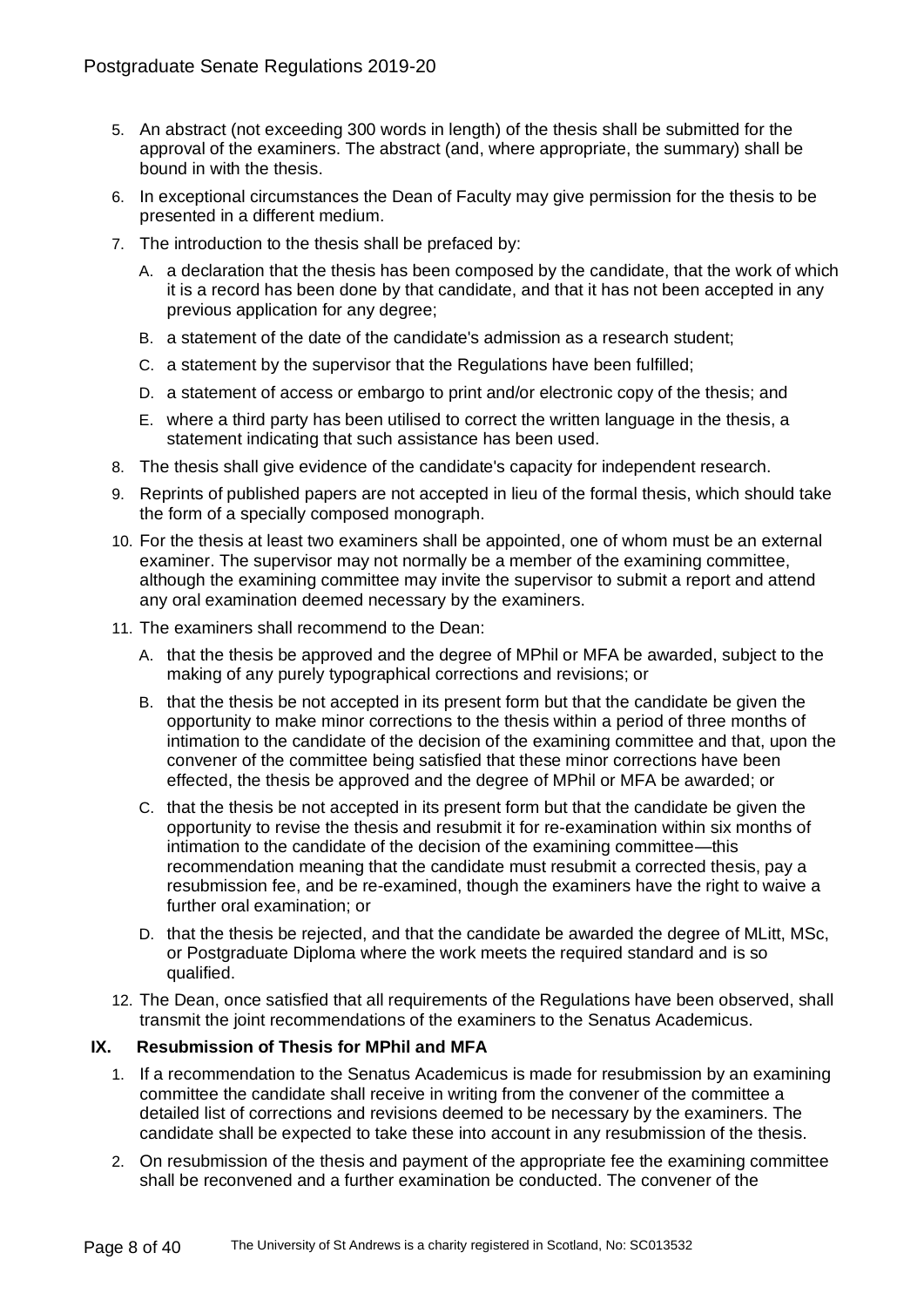committee may recommend to the Dean that the requirement of the oral examination be waived, if it is the unanimous opinion of the examining committee that the thesis should be accepted.

- 3. In the event of an oral examination being required, the Dean may recommend the appointment of an appropriate neutral third party observer.
- 4. If the original examining committee cannot be reconvened then the Senatus Academicus shall have the power to appoint a new committee to examine the thesis.
- 5. The examining committee shall make one of the following recommendations to the Senatus Academicus:
	- A. that the thesis be approved and the degree of MPhil or MFA be awarded, as appropriate; or
	- B. that the thesis be approved and the degree of MPhil or MFA be awarded subject to minor corrections to be completed within three months and approved by the convener; or
	- C. that the thesis be rejected, and that the candidate be awarded the degree of MLitt, MSc, or Postgraduate Diploma where the work meets the required standard and is so qualified.

# **C. AWARDS FOR RESEARCH ONLY: MSc(Res), MSt(Res), MPhil (by research route) and PhD**

# **I. Degree of MSc(Res) or MSt(Res)**

- 1. A candidate who has, over a period of one year for a full-time student, two years for a parttime student and four years for a distance-learning student:
	- A. satisfied the Committee of Examiners in the assessment for the programme; and
	- B. submitted a thesis of up to 30,000 words or, within a programme approved by the Dean, the equivalent and appropriate alternative assessment; and
	- C. satisfied the fee requirements,

shall, if the thesis is approved, be awarded the degree of MSc(Res) or MSt(Res).

# **II. Degree of MPhil (by research route)**

- 1. A candidate who has, over a period two years for a full-time student, four years for a parttime student and six years for a distance-learning student:
	- A. satisfied the Committee of Examiners in the assessment for the programme; and
	- B. submitted a thesis of up to 60,000 words or, within a programme approved by the Dean, the equivalent and appropriate alternative assessment; and
	- C. satisfied the fee requirements,

shall, if the thesis is approved, be awarded the degree of MPhil.

# **III. Degree of Doctor of Philosophy (PhD)**

- 1. A candidate who has:
	- A. satisfied the Committee of Examiners in the assessment for the programme; and
	- B. submitted a thesis of up to 80,000 words or, within a programme approved by the Dean, the equivalent and appropriate alternative assessment OR submitted an approved portfolio of published work; and
	- C. satisfied the fee requirements,

shall be awarded the degree of PhD.

2. For the purpose of these regulations PhD is understood to include both DLang and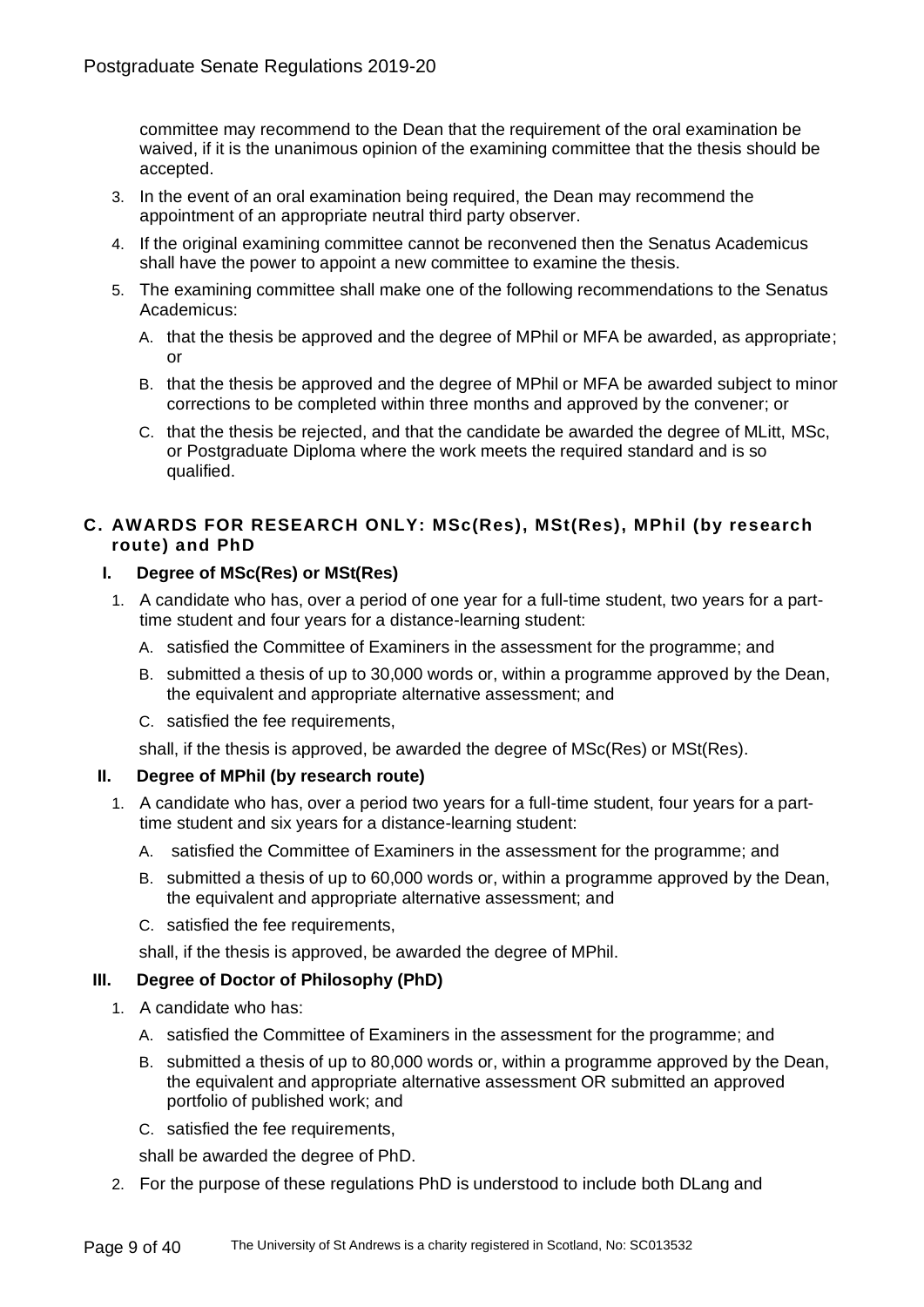DEng/EngD when DLang or DEng/EngD is not explicitly stated.

# **IV. Admission to all Postgraduate Research Degrees**

- 1. Applicants for admission to postgraduate research study must make written application to the University Admissions Office for consideration by the relevant School, stating:
	- A. the nature of the academic or equivalent qualifications which they already possess;
	- B. the nature of the research they wish to pursue;
	- C. the names of at least two individuals who will be prepared to comment on their suitability as research students.
- 2. On receipt of the application the Head of School must be satisfied that:
	- A. the applicant is suitably qualified;
	- B. the research can be carried out effectively with the facilities available in the University or in exceptional circumstances in any institution approved by the Dean of Faculty;
	- C. a professor, reader or lecturer in the University, or in exceptional circumstances some other properly qualified person, is prepared to supervise the work OR that adequate and appropriate supervision can be provided;
	- D. an application for a research degree is considered by more than one member of the School's staff, at least one of whom should be research active, and with experience of the subject area.
- 3. The Head of School may recommend admission of applicants, who satisfy conditions 2 A.-C. The Proctor has overall responsibility to monitor the management of postgraduate study.
- 4. Suitably qualified students, for example students with an existing Masters degree in a cognate area, may be granted direct entry to the second year of the MPhil (by research route) with the permission of the Dean.
- 5. Admitted applicants will normally be full-time students although those in full-time employment may not be so registered except with the written permission of their employer. Members of staff of the University may be permitted to register full-time if they can satisfy the Dean of Faculty that:
	- A. where they are funded from external sources, these bodies have given their permission;
	- B. the work on which they are engaged as full-time employees of the University is of sufficient scope and originality as to be appropriate for study as part of a higher degree;
	- C. the level and character of supervision offered to the member of staff is in no way incompatible with that normally associated with study for a higher degree;
	- D. that, to qualify for staff rates of fees, they satisfy the requirements that their contract must begin before or simultaneously with, the start of the degree course. Proof of staff status will be required prior to matriculating each year.
- 6. No students of the University who subsequently become employees during their studies are eligible for these concessions. Part-time students are only eligible if their contracts of employment reach the minimum 18.125 hours per week or 0.5fte and are on either a teaching contract of 10 months or more, or a non-teaching contract of 12 months or more.
- 7. Employees of the University who claim the concessionary staff rate may not simultaneously hold University scholarships or UK Research Council Scholarships for fees or living costs, and must have the permission of the head of their employing unit, and the Head of the School in which they will undertake the study, to apply for the concessionary fee.
- 8. Eligibility will be assessed by the University Fees Officer.
- 9. Where full-time registration by a member of staff is approved, the appropriate full-time fee will be payable. Notwithstanding, members of staff in either full-time or part-time employment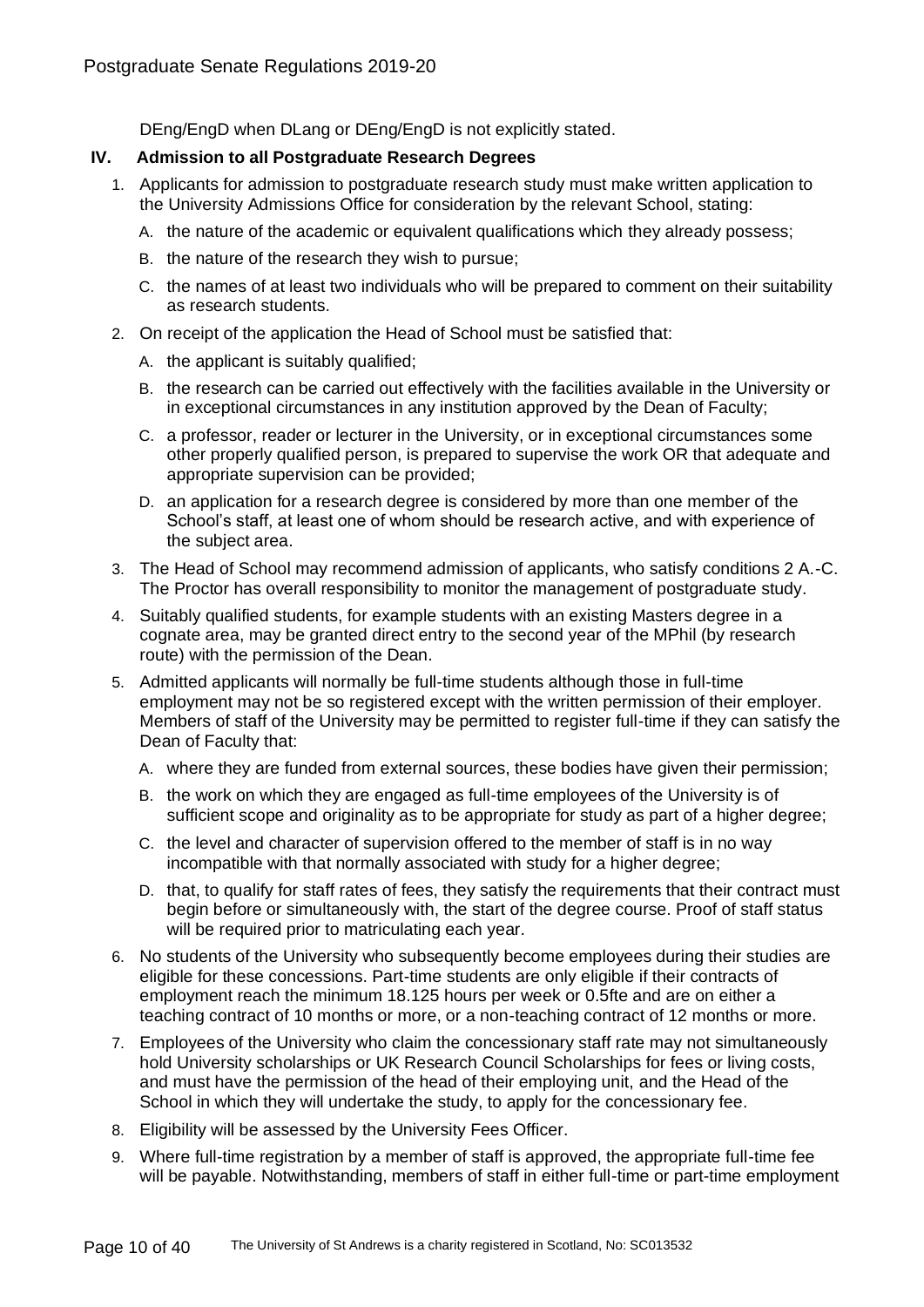may choose to study part-time. Other applicants, who are not members of staff, may study part-time only if they can satisfy the Senatus Academicus that inadequate time is available for full-time study.

10. No applicant shall be eligible for admission and no student will be allowed to matriculate who will thereby be registered simultaneously on multiple programmes leading to awards at this or any other institution, except a) under the terms of an agreement between the University and another institution, or b) with the permission of the Dean of the relevant Faculty.

# **V. Admission to PhD**

- 1. The Senatus Academicus may admit as candidates for the degree of PhD persons who have been admitted as research students of the University and who have been recommended to register as PhD students by the Dean of Faculty. In exceptional circumstances the Senatus Academicus may admit as a candidate for the degree of PhD a student who can satisfy the Dean of Faculty that they already have adequate qualifications and for whom a supervisor can be appointed.
- 2. The Senatus Academicus may enter into an agreement with other universities, including those overseas, to permit joint supervision of students studying for doctorates leading to joint degrees.
	- A. Where such agreements have been made, the Senatus Academicus may admit a student who can satisfy the Dean of Faculty that they are adequately qualified and that suitable supervisory and monitoring arrangement(s) can be made in both institutions into a jointly supervised degree programme.
	- B. Appropriate joint Agreement(s) shall be signed between the two institutions. The purpose of the Agreement(s) is:
		- i. to delineate the collective and individual responsibilities of the Institutions in relation to the provision, management, monitoring, evaluation and development of the programmes.
		- ii. to agree a programme for each individual student.
	- C. One of the two institutions will act as the lead institution and the student will then be subject to the academic regulations of the lead institution.
	- D. An appropriate arrangement as to payment and distribution of fees will be made between the two institutions concerned.
- 3. Overseas students whose first language is not English must provide evidence of competence in written and spoken English as well as meeting the other entrance requirements. A satisfactory result in a test of English language competence recognised by the University is acceptable. If a student is admitted who does not have satisfactory scores, they will be required to attend, and to attain a satisfactory standard in, a course in St Andrews in language, study skills and cultural orientation before the session begins.
- 4. Every research student shall be required to matriculate and pay the appropriate fee. All fees are subject to annual revision and the revised fees will apply to all students.

# **VI. Student Progress**

- 1. All postgraduate research students and supervisors are required to conduct their research and supervision in accordance with the requirements of the University's policies for postgraduate research students.
- 2. All postgraduate research students shall be allocated supervision in accordance with the Policy for Supervision of Postgraduate Research Students.
- 3. All postgraduate research students are required to undertake postgraduate study and training as is laid down by the Postgraduate Research Committee and by the Head of School in which they undertake their research. This training is initially drawn up in a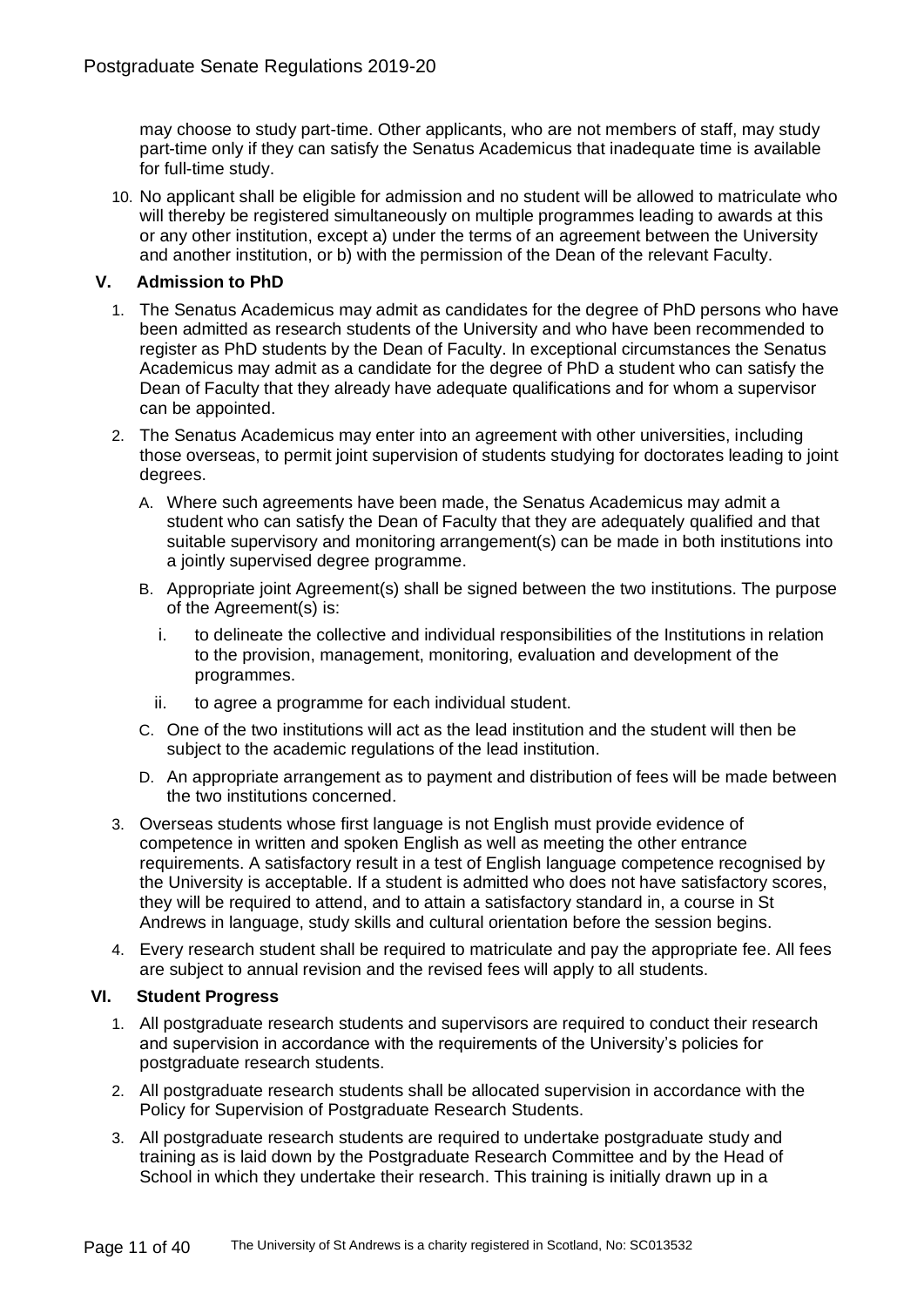"schedule of research skills needs" at first matriculation and should include training in research methods and appropriate generic and transferable skills.

- 4. All research students will undergo an annual progress review in accordance with the Policy on Progress Reviews and Termination of Studies for Postgraduate Research Students.
- 5. If serious problems emerge regarding a student's progress, their studies may be terminated in accordance with the Policy on Progress Reviews and Termination of Studies for Postgraduate Research Students.
- 6. A research student shall have the right of appeal against a decision made under the procedures in 4 and 5, above in accordance with the Policy on Student Academic Appeals and Academic Complaints.
- 7. If academic misconduct relating to work assessed as part of a qualification awarded by the University of St Andrews is at any time proven against someone holding such a qualification, the University reserves the right to withdraw or reclassify the qualification awarded.

# **VII. Mode of Study**

- 1. Candidates in full-time employment may not register as full-time students except with the written permission of their employer and the University.
- 2. All full-time students shall, for the duration of a programme delivered solely in St Andrews, be resident within a commutable distance of St Andrews in accordance with the Location of Study policy.

# **VIII. Duration and Place of Study**

- 1. Every candidate for the degree of MPhil shall pursue a course of special study or research in the University of St Andrews during a period of two years or its equivalent for part-time and distance learning students. Every candidate for the degree of PhD, except under 2 below, shall pursue a course of special study or research in the University of St Andrews during a period of three years or its equivalent for part-time students.
- 2. Where students have been admitted under regulation C.V.2 their studies will be pursued in both institutions for such periods of time as are jointly agreed or, with the permission of the Deans or similar Faculty Officers of both institutions, at an external location provided that the Deans are satisfied that the necessary facilities exist for the pursuit of the special study or research and that it will be done under adequate supervision.
- 3. The Senatus Academicus shall have the power to permit candidates on the recommendation of the Dean to pursue elsewhere their special study and research during the whole or part of the period, provided that the Senatus is satisfied that the necessary facilities exist for the pursuit of the special study or research and that it is being done under adequate supervision.
- 4. Where a supervisor joins the staff of the University of St Andrews, the Dean shall have the power to admit the MPhil (by research route) or PhD students of that member of staff to the University, accrediting the research performed by that student in the previous institution. The student will be able to graduate with a degree from the University of St Andrews if the period of full registration at St Andrews equals or exceeds one year. If the student's full registration at St Andrews is less than one year, then the student can be admitted to the University but will have to submit the research for examination by the original institution. It is the incoming student's responsibility to ensure that such arrangements do not infringe the regulations of the original institution.
- 5. Work done during any academic year may be reckoned as having been pursued over twelve months for a full-time student and over six months for a part-time student, unless otherwise agreed by the Dean of Faculty on the recommendation of the supervisor.
- 6. Work done during a summer vacation may be reckoned as having been carried out during three months (six weeks for part-time students) provided that the supervisor certifies it as being equivalent to three months of full-time study (or six weeks study for part-time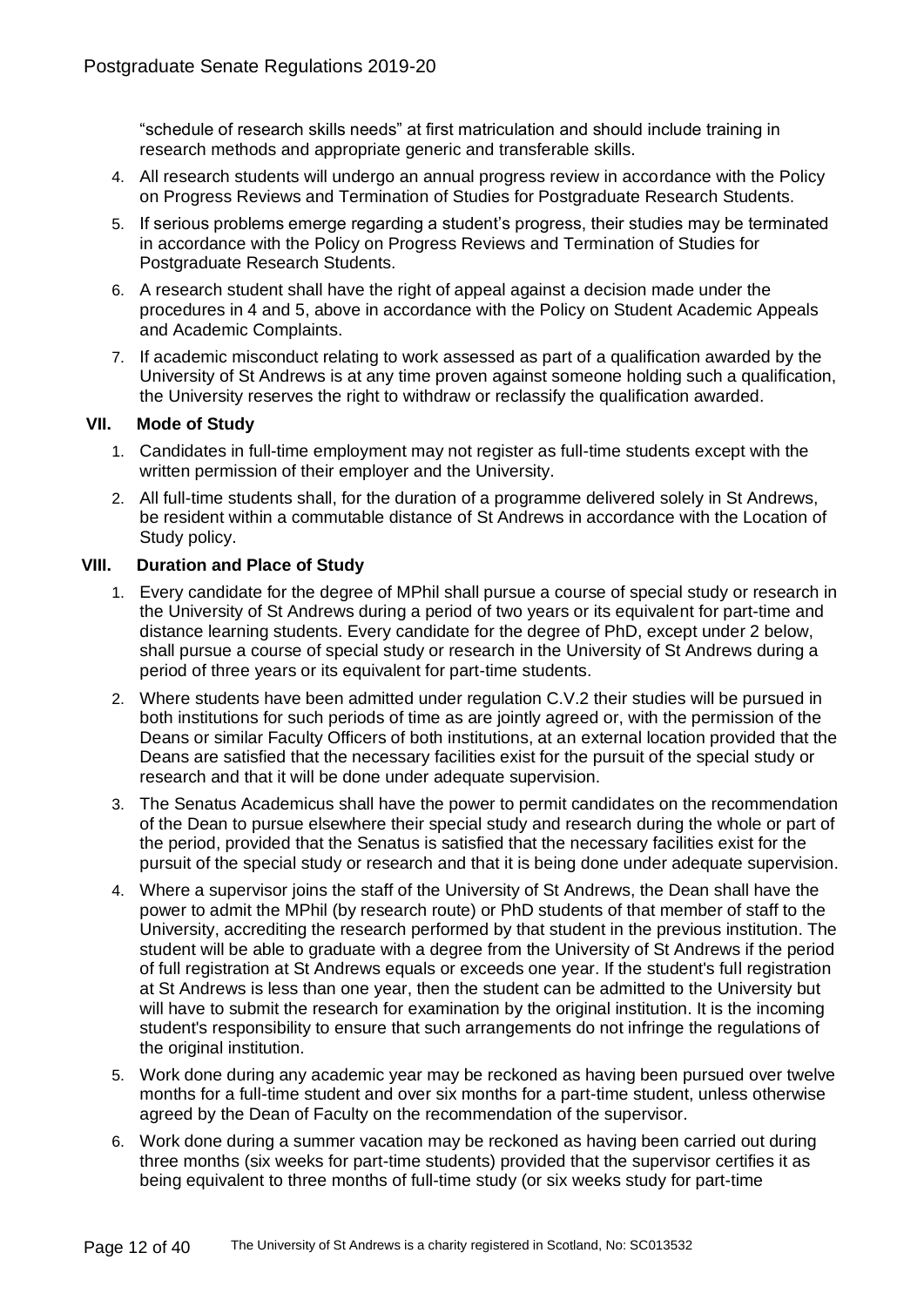students).

7. The thesis shall be normally presented after 3 years and after no more than 4 years of study as a matriculated student or the equivalent for part-time students, except where external bodies stipulate otherwise. Exceptionally the thesis may be presented after 2 years of study as a matriculated student, or the equivalent for part-time students.

# **IX. Submission and Examination of the MSc(Res) or MSt(Res) Thesis**

- 1. The thesis shall be submitted not later than the end of the first year of study, or the equivalent period for a part-time or distance learning student. A candidate may apply for a further period of three months within which to submit the thesis. The thesis is expected to constitute an original contribution to knowledge consistent with what may reasonably be expected of a diligent student after one year of full-time research. It should be clearly written, well argued and should indicate a satisfactory knowledge of the field of study.
- 2. The thesis shall be written in English unless, where the original intention was a PhD, the Dean of Faculty has given special permission for another language to be used. The normal maximum length of the thesis will be 30,000 words, excluding bibliography.
- 3. At least one copy of the thesis shall be submitted according to the School requirements but shall not be required to be deposited in the University Library. A copy may, however, be retained in the School.
- 4. An abstract (not exceeding 300 words in length) of the thesis shall be submitted for the approval of the examiners. In the case of a thesis written in a foreign language there shall be a summary in English of between 1,000 and 3,000 words in addition to an abstract in English. The abstract (and, where appropriate, the summary) shall be included in with the thesis.
- 5. In exceptional circumstances the Dean of Faculty may give permission for the thesis to be presented in a different medium.
- 6. The introduction of the thesis shall be prefaced by:
	- A. a declaration that the thesis has been composed by the candidate, and that the work of which it is a record has been done by that candidate, and that it has not been accepted in any previous application for any degree;
	- B. a statement of the date of the candidate's admission as a research student;
	- C. a statement by the supervisor that the Regulations have been fulfilled;
	- D. where a third party has been utilised to correct the written language in the thesis, a statement indicating that such assistance has been used.
- 7. The thesis will give evidence of the candidate's capacity for independent research.
- 8. Reprints of published papers are not accepted in lieu of the formal thesis, which should take the form of a specially composed monograph.
- 9. The thesis shall be examined by at least two internal examiners. The supervisor may not normally be a member of the examining committee, although the examining committee may invite the supervisor to submit a report and attend any oral examination deemed necessary by the examiners. In exceptional circumstances, the committee may recommend that an oral examination take place if the committee deem it necessary.
- 10. The examiners shall recommend to the Dean:
	- A. that the thesis be approved and the degree of MSt(Res) or MSc(Res) be awarded, save for the making of any purely typographical corrections or revisions; or
	- B. that the thesis be not accepted in its present form but that the candidate be given the opportunity to make minor corrections to the thesis within a period of three months of intimation to the candidate of the decision of the examining committee and that, upon the convener of the committee being satisfied that these minor corrections have been effected, the thesis be approved and the degrees of MSt(Res) or MSc(Res) be awarded; or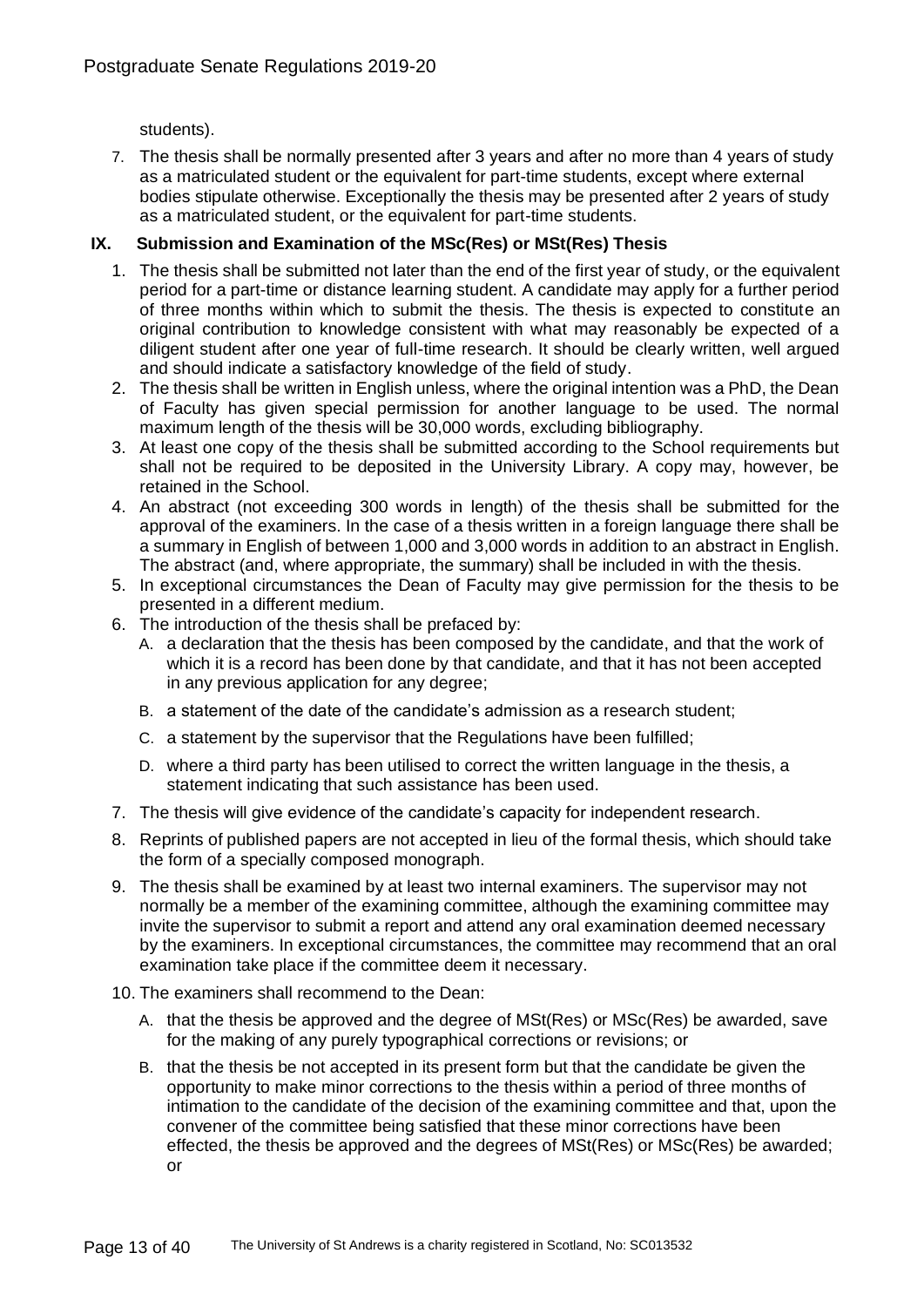- C. that the thesis not be accepted in its present form but that the candidate be given the opportunity to revise the thesis and resubmit it for re-examination within six months of intimation to the candidate of the decision of the examining committee – this recommendation meaning that the candidate must resubmit a corrected thesis, pay any resubmission fee, and be re-examined; or
- D. that the thesis be rejected, and no award made.
- 11. The Dean, once satisfied that all requirements have been observed, shall transmit the joint recommendation of the examiners to the Senatus Academicus.

# **X. Resubmission of the MSc(Res) or MSt(Res) Thesis**

- 1. If a recommendation to the Senatus Academicus is made for resubmission by an examining committee the candidate shall receive in writing from the convener of the committee a detailed list of corrections and revisions deemed to be necessary by the examiners. The candidate shall be expected to take these into account in any resubmission of the thesis.
- 2. On resubmission of the thesis and payment of any required fee the examining committee shall be reconvened and a further examination be conducted. In exceptional circumstances, the convener of the committee may recommend that an oral examination take place if the committee deem it necessary.
- 3. In the event of an oral examination being required, the Dean may recommend the appointment of an appropriate neutral third-party observer.
- 4. If the original examining committee cannot be reconvened then the Senatus Academicus shall have the power to appoint a new committee to examine the thesis.
- 5. The examining committee shall make one of the following recommendations to the Senatus Academicus:
	- A. that the thesis be approved and the degree of MSt(Res) or MSc(Res) be awarded; or
	- B. that the thesis be approved and the degree of MSt(Res) or MSc(Res) be awarded subject to minor corrections to be completed within three months and approved by the convener; or
	- C. that the thesis be rejected and no award made.

# **XI. Submission and Examination of the MPhil (by research route) Thesis**

- 1. The thesis shall be submitted not later than the end of the second year of study, or the equivalent period for a part-time or distance-learning student. A candidate will be permitted a further period of six months for a full-time student, or 12 months for a part-time student, within which to submit the thesis. The thesis is expected to constitute an original contribution to knowledge consistent with what may reasonably be expected of a diligent student after two years of full-time research. It should be clearly written, well argued and should indicate a satisfactory knowledge of the field of study.
- 2. The thesis shall be written in English unless, where the original intention was a PhD, the Dean of Faculty has given special permission for another language to be used. The normal maximum length of the thesis will be 60,000 words, excluding bibliography.
- 3. Three complete copies of the thesis shall be submitted in typescript and in secure but temporary binding. There shall be an adequate margin on each page. After the examination has been completed, one copy shall be bound in an approved style at the candidate's expense and shall be deposited in the University Library. The candidate shall also, unless previously agreed, provide an electronic copy of the thesis in an approved format.
- 4. An abstract (not exceeding 300 words in length) of the thesis shall be submitted for the approval of the examiners. In the case of a thesis written in a foreign language there shall be a summary in English of between 1,000 and 3,000 words, in addition to an abstract in English. The abstract (and, where appropriate, the summary) shall be bound in with the thesis.
- 5. In exceptional circumstances the Dean of Faculty may give permission for the thesis to be presented in a different medium.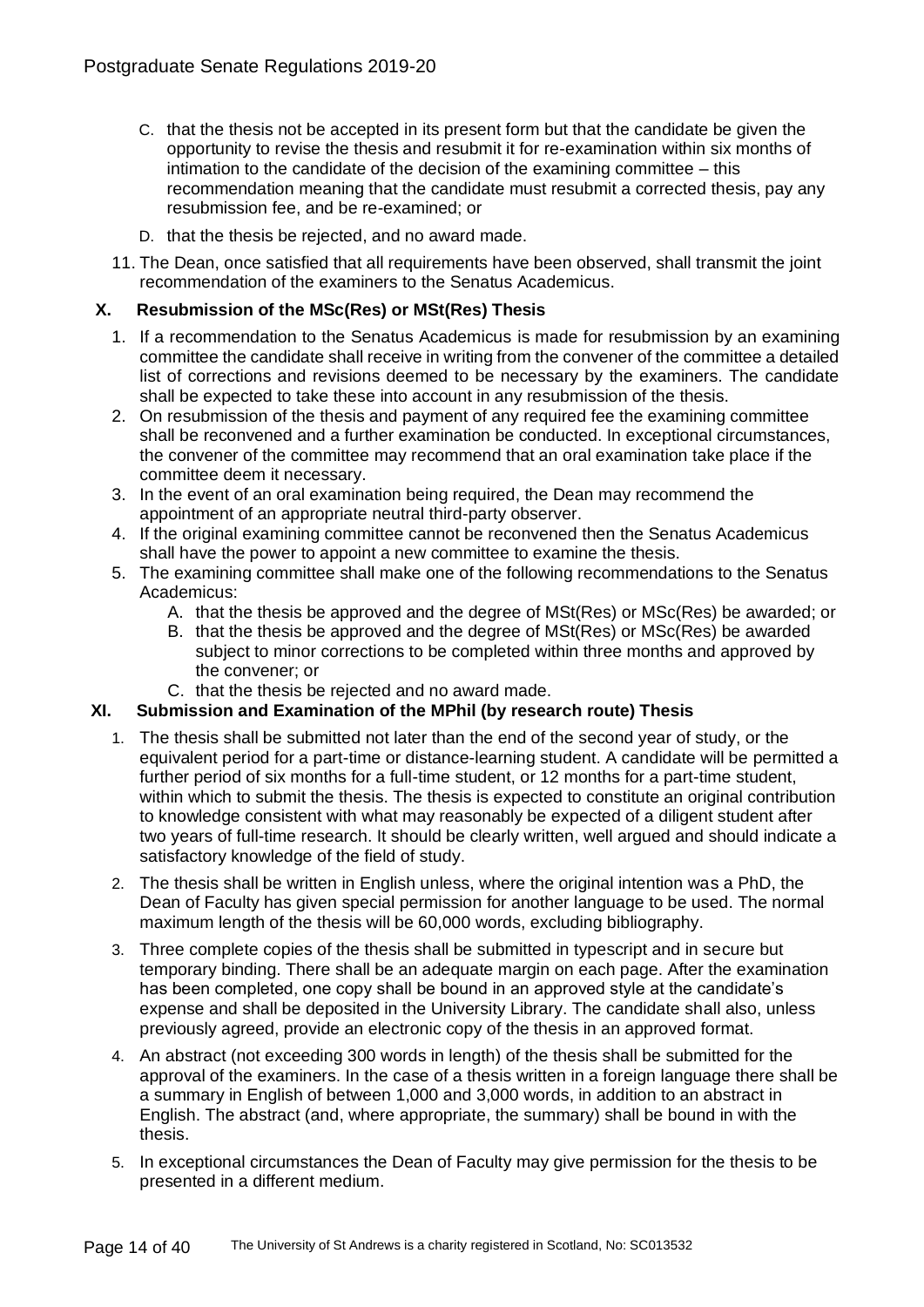- 6. The introduction to the thesis shall be prefaced by:
	- A. a declaration that the thesis has been composed by the candidate, that the work of which it is a record has been done by that candidate, and that it has not been accepted in any previous application for any degree;
	- a statement of the date of the candidate's admission as a research student;
	- B. a statement by the supervisor that the Regulations have been fulfilled;
	- C. a statement of access or embargo to print and/or electronic copy of the thesis; and
	- D. where a third party has been utilised to correct the written language in the thesis, a statement indicating that such assistance has been used.
- 7. The thesis shall give evidence of the candidate's capacity for independent research.
- 8. Reprints of published papers are not accepted in lieu of the formal thesis, which should take the form of a specially composed monograph.
- 9. For the thesis at least two examiners shall be appointed, one of whom must be an external examiner. The supervisor may not normally be a member of the examining committee, although the examining committee may invite the supervisor to submit a report and attend any oral examination deemed necessary by the examiners.
- 10. The examiners shall recommend to the Dean:
	- A. that the thesis be approved and the degree of MPhil be awarded, subject to the making of any purely typographical corrections and revisions; or
	- B. that the thesis be not accepted in its present form but that the candidate be given the opportunity to make minor corrections to the thesis within a period of three months of intimation to the candidate of the decision of the examining committee and that, upon the convener of the committee being satisfied that these minor corrections have been effected, the thesis be approved and the degree of MPhil be awarded; or
	- C. that the thesis be not accepted in its present form but that the candidate be given the opportunity to revise the thesis and resubmit it for re-examination within six months of intimation to the candidate of the decision of the examining committee - this recommendation meaning that the candidate must resubmit a corrected thesis, pay a resubmission fee, and be re-examined, though the examiners have the right to waive a further oral examination; or
	- D. that the thesis being of sufficient merit, the candidate be awarded the degree of MSc(Res) or MSt(Res); or
	- E. that the thesis be rejected, and that no award made.
- 11. The Dean, once satisfied that all requirements of the Regulations have been observed, shall transmit the joint recommendations of the examiners to the Senatus Academicus.
- 12. A student who has been admitted to the MPhil (by research route) may apply to the Senatus Academicus to submit a thesis for the award of the degree of MSc(Res) or MSt(Res) if they are unable or unwilling to fulfil the requirements of the MPhil.

# **XII. Resubmission of the MPhil (by research route) Thesis**

- 1. If a recommendation to the Senatus Academicus is made for resubmission by an examining committee the candidate shall receive in writing from the convener of the committee a detailed list of corrections and revisions deemed to be necessary by the examiners. The candidate shall be expected to take these into account in any resubmission of the thesis.
- 2. On resubmission of the thesis and payment of the appropriate fee the examining committee shall be reconvened and a further examination be conducted. The convener of the committee may recommend to the Dean that the requirement of the oral examination be waived, if it is the unanimous opinion of the examining committee that the thesis should be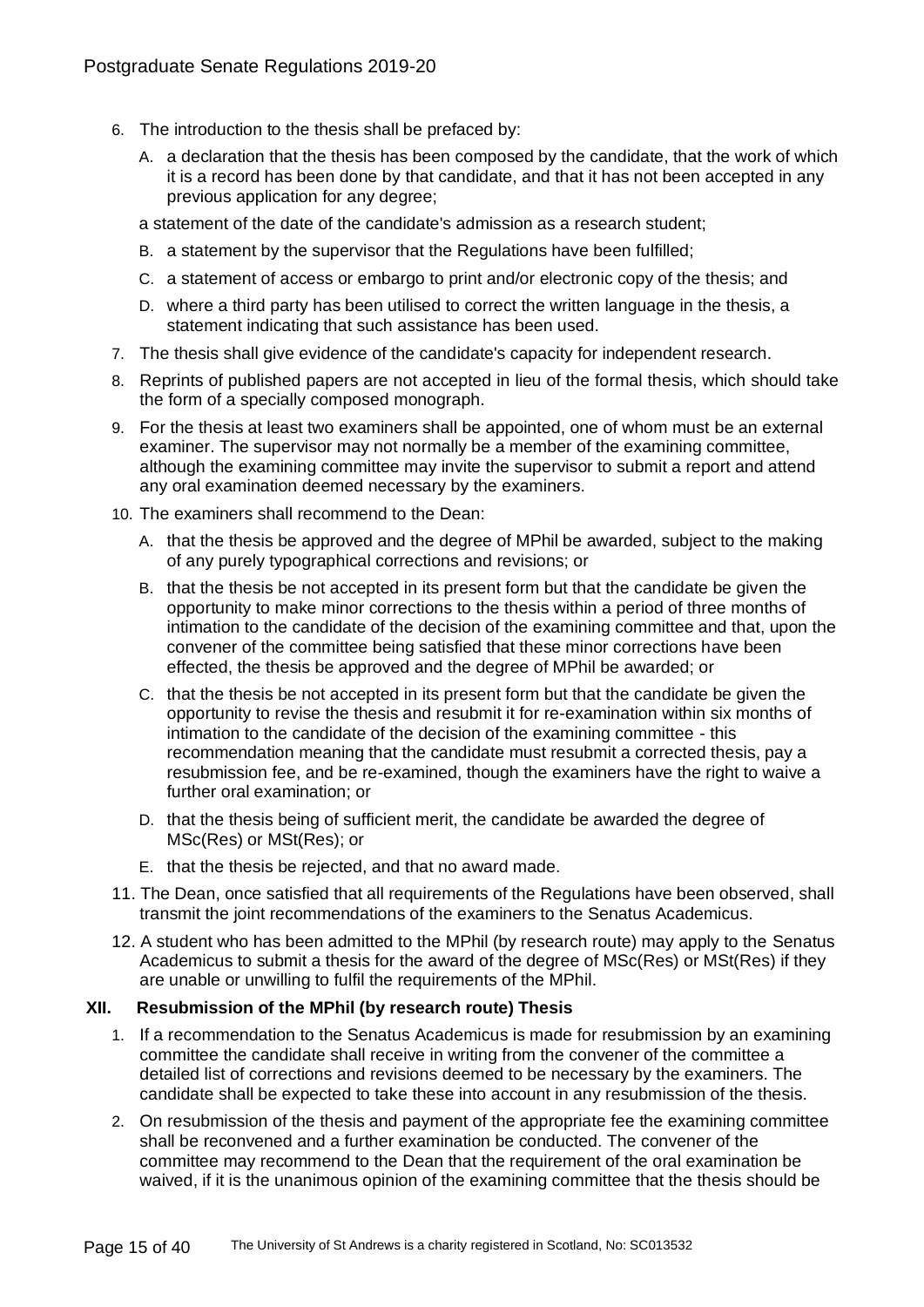accepted.

- 3. In the event of an oral examination being required, the Dean may recommend the appointment of an appropriate neutral third party observer.
- 4. If the original examining committee cannot be reconvened then the Senatus Academicus shall have the power to appoint a new committee to examine the thesis.
- 5. The examining committee shall make one of the following recommendations to the Senatus Academicus:
	- A. that the thesis be approved and the degree of MPhil be awarded; or
	- B. that the thesis be approved and the degree of MPhil be awarded subject to minor corrections to be completed within three months and approved by the convener; or
	- C. that the thesis being of sufficient merit, the candidate be awarded the degree of MSc(Res) or MSt(Res); or
	- D. that the thesis be rejected and no award made.

# **XIII. Nature of Study for the PhD by thesis or portfolio**

- 1. The degree of PhD is granted only for original research or higher study the result of which is presented in a specially composed thesis or as a portfolio of published work. The original research or higher study must be carried out on a topic approved by the Head of School who shall appoint a supervisor. The thesis or portfolio shall constitute a significant and original contribution to knowledge or understanding consistent with what may reasonably be expected of a diligent student after three years of full-time study. It should be clearly written, well argued and should indicate a satisfactory knowledge of the field of study. It should contain material worthy of publication in some form.
- 2. Candidates for the degree of PhD may be examined by one of two methods. Normally the candidate will be expected to submit a thesis embodying the results of his or her special study or research. Alternatively, a candidate may apply to be examined for the degree of PhD on the basis of a portfolio of published work.
- 3. Students may enrol for credit-bearing modules for training purposes as appropriate for their programme pathway or recognised professional development needs with permission of the Schools involved in the delivery of the modules. Credits obtained will not be considered to have direct bearing on the outcome of the examination process of the doctorate.
- 4. Students may undertake unassessed participation in modules for training purposes on recommendation of the supervisor team with permission of the Schools involved in the delivery of the modules. Students will not gain credits for auditing modules.

# **XIV. Presentation of PhD by Thesis**

- 1. The thesis shall be written in English and should take the form of a specially composed monograph. In exceptional circumstances, or routinely for the School of Modern Languages, the Dean may give permission for another language to be used.
- 2. The normal maximum length of the thesis will be 80,000 words excluding bibliography.
- 3. Three complete copies of the thesis shall be submitted in typescript and in secure but temporary binding. There shall be an adequate margin on each page. After the examination has been completed, one copy shall be bound in an approved style at the candidate's expense and shall be deposited in the University Library. The candidate shall also, unless previously agreed, provide an electronic copy of the thesis in an approved format.
- 4. In exceptional circumstances the Dean may give permission for the thesis to be presented in a different medium.
- 5. An abstract (not exceeding 300 words in length) of the thesis shall be submitted for the approval of the examiners. In the case of a thesis written in a language other then English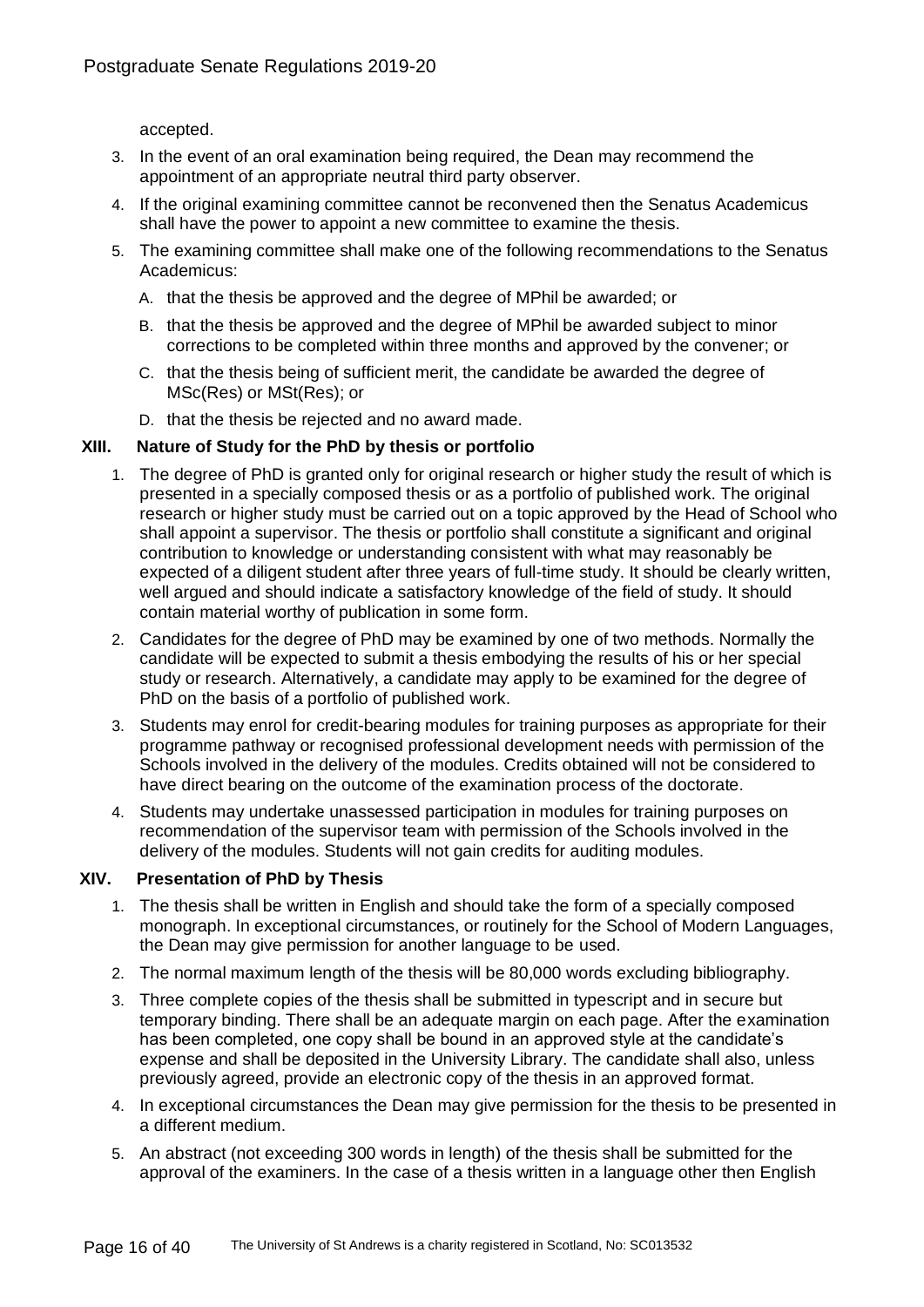there shall be an English translation of the title, and a summary in English of between 2,000 and 3,000 words, in addition to an abstract in English. The abstract (and where appropriate, the summary) shall be bound in with the thesis.

- 6. The thesis shall be prefaced by:
	- A. a declaration that the thesis has been composed by the candidate, that the work of which it is a record has been done by that candidate, and that it has not been accepted in any previous application for any degree;
	- B. a statement of the date of the candidate's admission as a research student;
	- C. a statement by the supervisor that the Regulations have been fulfilled;
	- D. a statement of access to or embargo of the print and / or electronic version of the thesis; and
	- E. where a third party has been utilised to correct the written language in the thesis, a statement indicating that such assistance has been used.
- 7. Where students have been admitted under regulation C.V.2 the following additional regulations shall apply:
	- A. The thesis shall be prepared according to the joint agreements. The thesis will be written in a language agreed between the two institutions, which would normally be either English or, if the partner institution is overseas, the language used by the overseas institution.
	- B. An abstract of the thesis must be presented in English.
	- C. Two copies of the complete and finally approved thesis shall be submitted bound at the candidate's expense to be deposited in the University Library. In the case of the thesis not being written in the English language, a summary in English of between 2,000 and 3,000 words shall be bound in with the thesis.
	- D. In addition to any other declarations required to be made by the candidate for inclusion in the thesis, there shall be a declaration that the thesis has been composed by the candidate under a Joint Thesis Sponsorship scheme between the Universities of St Andrews and (the other institution) and that the work contained in this thesis has not been accepted in any previous application for a degree.

# **XV. Examination of PhD by Thesis**

- 1. The Senatus Academicus shall appoint a committee to examine the thesis and report on it to the Senatus Academicus. The committee shall normally consist of two examiners, one of whom shall be an external examiner. An internal examiner shall be appointed, who (for administrative purposes) shall act as convener of the committee.
- 2. In the case of an employee of the University, the examining committee shall consist of an internal examiner who shall act as convener and two external examiners.
- 3. The examiners appointed by the Senatus Academicus shall submit independent written reports without consultation on the thesis. These independent reports must be completed and a copy returned to the Registry before any oral examination of the candidate takes place. In addition the supervisor of the thesis shall submit a written report to the examining committee detailing any special circumstance that may have affected the candidate's performance but making no comment relating to the quality of the work.
- 4. The committee shall require the candidate to submit to an oral examination. In exceptional circumstances and only with the express approval of the Dean the requirement of an oral examination may be waived.
- 5. The examining committee shall bear in mind that their judgement of the substantial significance of the thesis should take into account what may be reasonably expected of a capable and diligent student after three years of full-time study.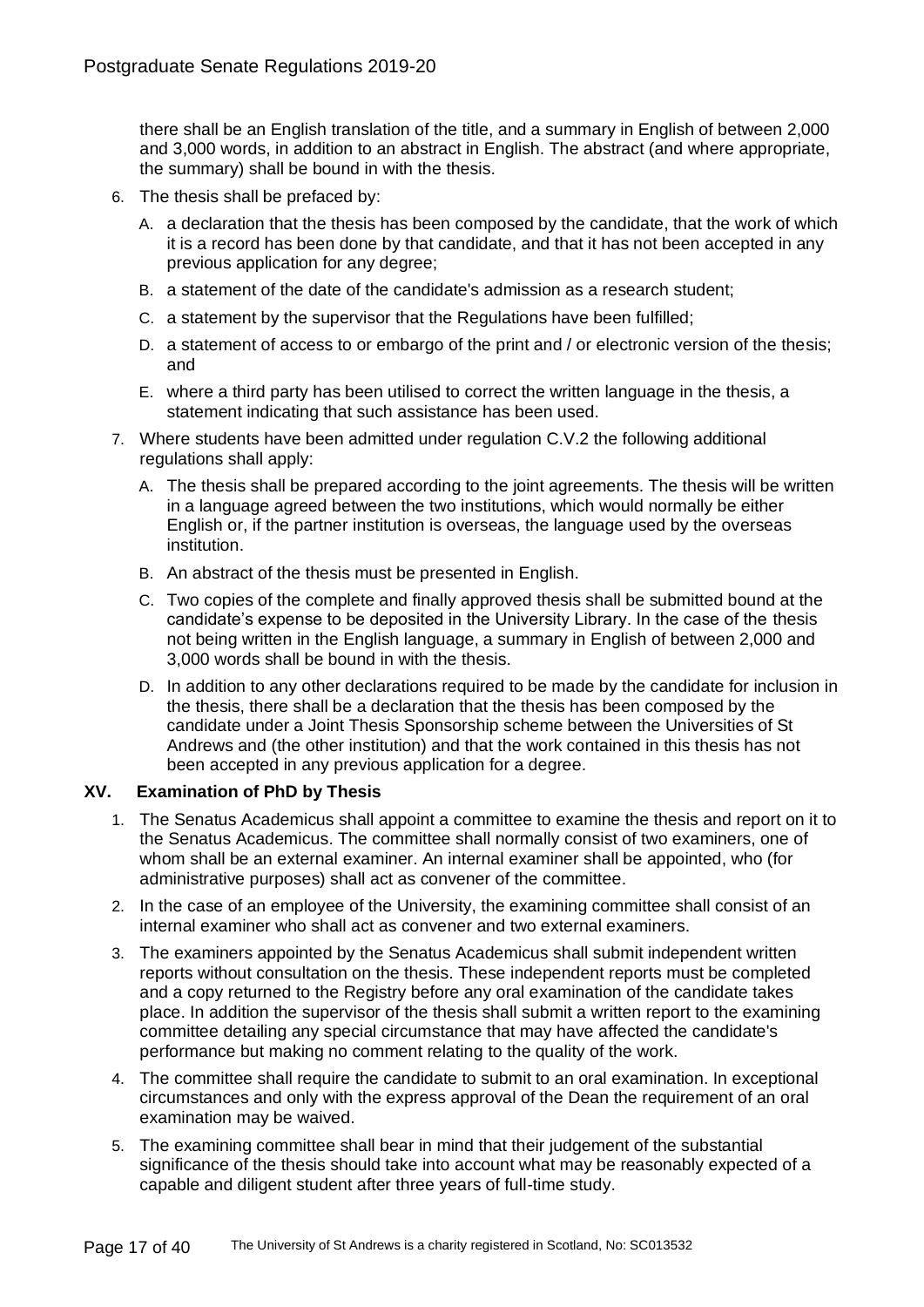- 6. The examination of the thesis by the committee should normally be completed within three months of the date of submission. If the examining committee is unable to convene within three months then the Dean of Faculty shall be empowered to authorise a short extension of the examining period or to advise the Senatus Academicus that a new committee should be appointed.
- 7. No candidate may submit a thesis until the appropriate fee requirement has been met.
- 8. Where students have been admitted under C.V.2 the following additional regulations apply.
	- A. The examination of the thesis shall take place according to the rules and procedures of the lead institution subject to any additional clauses in the joint agreements.
	- B. The degree certificate must contain a form of words that makes it clear that the single degree is jointly awarded by the two institutions concerned.
	- C. Appointments of external examiners shall be agreed by both institutions.
- 9. The examining committee shall make one of the following recommendations to the Senatus Academicus:
	- A. that the thesis or portfolio be approved and the degree of PhD/DLang be awarded without corrections; or
	- B. that the thesis or portfolio be approved and the degree of PhD/DLang be awarded, subject to the making of any purely typographical corrections and revisions; or
	- C. that the thesis or portfolio be not accepted in its present form but that the candidate be given the opportunity to make minor corrections to the thesis or portfolio within a period of three months of the intimation to the candidate of the decision of the examining committee and that, upon the convener of the committee being satisfied that these minor corrections have been effected, the thesis be approved and the degree of PhD/DLang be awarded; or
	- D. that the thesis or portfolio be not accepted in its present form but that the candidate be given the opportunity to revise the thesis or portfolio and resubmit it within twelve months of intimation to the candidate of the decision of the examining committee—this recommendation meaning that the candidate must resubmit a corrected thesis, pay a reexamination fee, and be re-examined, though the examiners have the right to waive a further oral examination; or
	- E. that the thesis or portfolio not being of sufficient merit, the candidate may be given the opportunity to resubmit the thesis within twelve months for a further examination for the award of MPhil - this recommendation meaning that the candidate must resubmit a corrected thesis under the regulations for the degree of MPhil (by research), pay a reexamination fee, and be re-examined, though the examiners have the right to waive a further oral examination; this recommendation may be offered to the candidate at the same time as recommendation 9G as an alternative option; or
	- F. that the thesis or portfolio not being of sufficient merit, the candidate may be awarded the MPhil (research), MSc(Res) or MSt(Res), where so qualified. This may only be offered as an alternative to 9D and the candidate must be given a period of two weeks from the intimation of the decision of the examining committee to decide which option to accept; or
	- G. that the thesis or portfolio be rejected and no award made. This may only be offered as an alternative to 9E and the candidate must be given a period of two weeks from the intimation of the decision of the examining committee to decide which option to accept.

# **XVI. Presentation of PhD by Portfolio of Published Work**

1. Academic staff of at least three years' standing or matriculated students may apply to the relevant Dean for permission to submit a portfolio of published work such as books or papers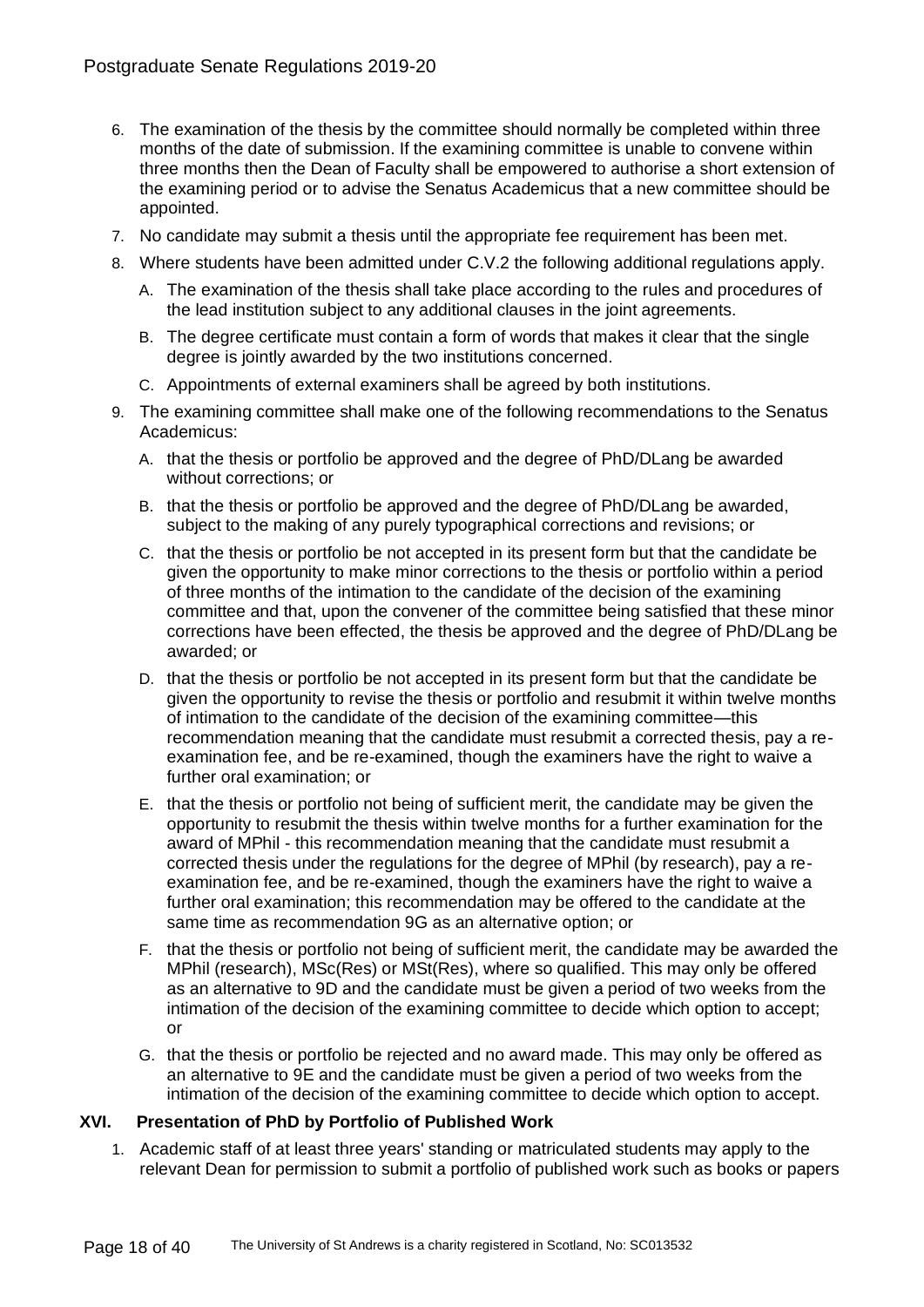in refereed journals. The Dean shall seek the comments of the appropriate School on the acceptability of the submission and in the case of a submission by a matriculated student similar comments from the student's supervisor.

- 2. Any publications submitted must already be published and in the public domain.
- 3. The application shall be accompanied by the following documents:
	- A. an abstract in English of the published work;
	- B. details of the published work included in the portfolio; and
	- C. approval from the holder(s) of copyrights if required; and
	- D. in the event of the inclusion of works by multiple authors, a statement by the major author(s) of the publications indicating the candidate's contribution to the work in the three critical areas of conception, execution and writing; and
	- E. where a third party has been utilised to correct the written language in the thesis, a statement indicating that such assistance has been used.
- 4. The standard of the submission should be equivalent to that expected from a diligent student after a period of three years of full time study, depending on norms for the subject area, and be of scholarly standard expected for the degree of PhD.
- 5. Upon permission to submit being granted, the candidate shall submit three copies of the portfolio each containing the abstract and a critical discussion of the work.
- 6. The critical discussion should summarise the aims, objectives, methodology, results and conclusions covered in the portfolio. It should also indicate how the publications form a coherent body of work, what contributions the candidate has made to this work, and how the work contributes significantly to the expansion of knowledge. It should be at least 10,000 words, but not more than 25,000 words in length.
- 7. The portfolio shall be accompanied by a declaration that none of the work contained in the books or papers submitted has been submitted by the candidate for a higher degree in any other university.

# **XVII. Examination of PhD by Portfolio of Published Work**

- 1. An examination fee, to be set annually by the university, shall be paid before the examination takes place.
- 1. Examination of a portfolio of work submitted for the PhD shall follow the same procedures as for a PhD by thesis with the following exceptions:
	- A. Subject to the approval of the Dean, the School concerned may request that the examining committee should consist of an internal convener and two external examiners.
	- B. In the event of jointly authored work being submitted the examining committee shall be required to comment upon the extent to which the candidate has contributed in the three critical areas of conception, execution and writing. They should indicate their approval that the combination of contributions in these areas is of the level expected for a PhD.
- 2. After the examination has been completed, two copies of the abstract, portfolio and critical discussion shall be bound in an approved style at the candidate's expense and shall be deposited in the University Library.

# **XVIII. Resubmission of PhD by Thesis or Portfolio**

- 1. If a recommendation to the Senatus Academicus is made for resubmission by an examining committee the candidate shall receive in writing from the convener of the committee a detailed list of corrections and revisions deemed to be necessary by the examiners. The candidate shall be expected to take these into account in any resubmission of the thesis.
- 1. On resubmission of the thesis and payment of the appropriate fee the examining committee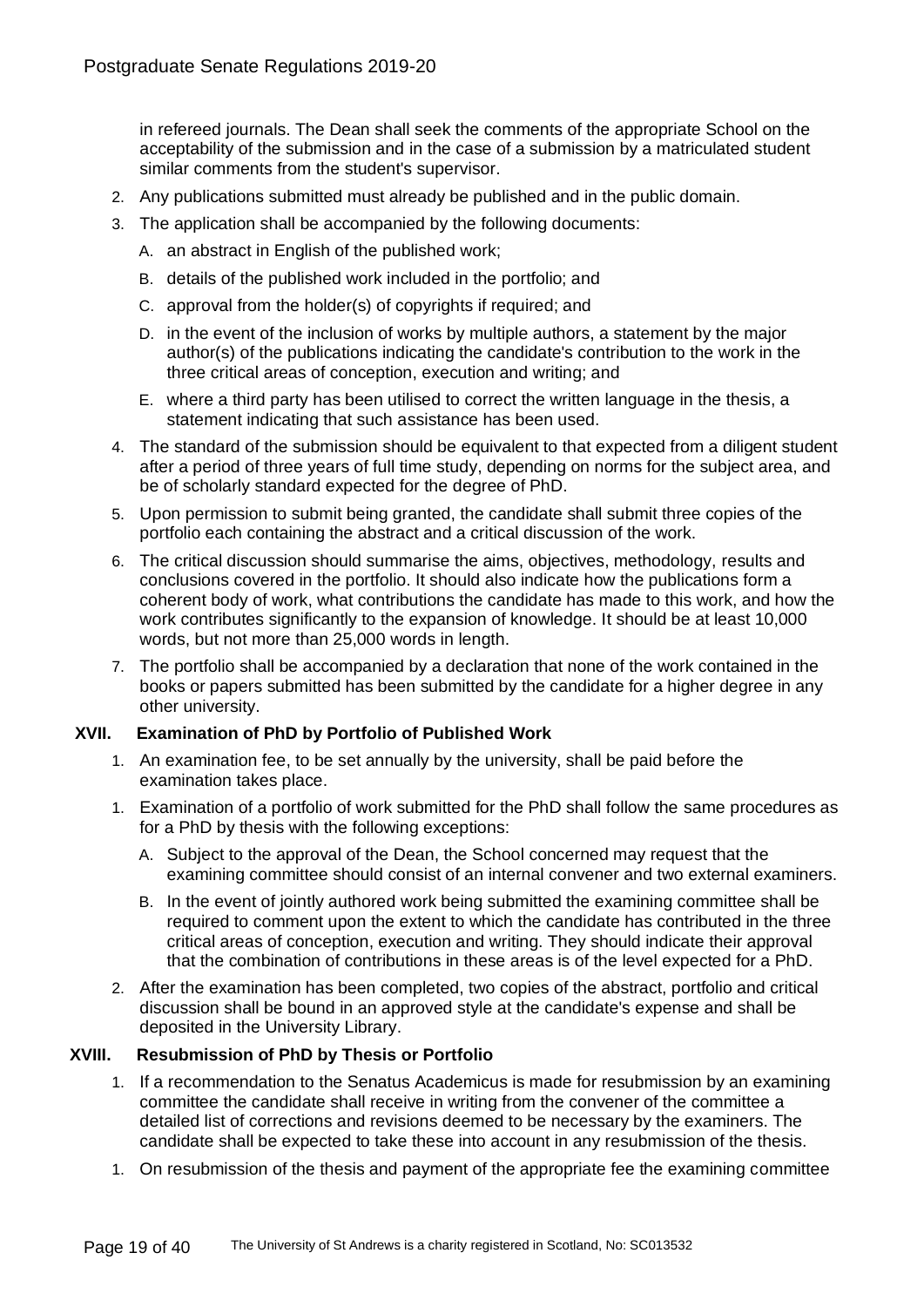shall be reconvened and a further examination be conducted. The convener of the committee may recommend to the Dean of Faculty that the requirement of an oral examination be waived, if that is the unanimous opinion of the examining committee.

- 2. In the event of an oral examination being required, the Dean of Faculty may recommend the appointment of an appropriate neutral third party observer.
- 3. If the original examining committee cannot be reconvened, then the Senatus Academicus shall have the power to appoint a new committee to examine the thesis.
- 4. The examining committee shall make one of the following recommendations to the Senatus Academicus:
	- A. that the thesis or portfolio be approved and the degree of PhD/DLang be awarded; or
	- B. that the thesis or portfolio be approved and the degree of PhD/DLang be awarded subject to minor corrections to be completed within three months and approved by the convener; or
	- C. that, the thesis or portfolio being of sufficient merit, the candidate be awarded the degree of MPhil (by research), MSc(Res) or MSt(Res); or
	- D. that the thesis or portfolio be rejected and no award made.

# **D. DEGREE OF DOCTOR OF PHILOSOPHY IN CREATIVE WRITING (PhD)**

# **I. Interpretation**

1. In these Regulations, the following expressions shall have the meanings hereby assigned to them:

"Dean of Faculty" means the "Dean of the relevant Faculty or such other Faculty Officer to whom the responsibility has been delegated";

"Head of School" means the "Head of School or director of research institute or such other member of school or institute to whom the responsibility has been delegated".

"PhD" means "Doctor of Philosophy in Creative Writing"

"MPhil" means "Master of Philosophy"

"Degree" means "PhD in Creative Writing"

"portfolio" "means "body of work submitted for the Degree of PhD in Creative Writing"

# **II. Admission**

- 1. The Senatus Academicus may admit as candidates for the Degree persons who have been admitted as research students of the University and who have been recommended to register as PhD students by the Dean of Faculty. In exceptional circumstances the Senatus Academicus may admit as a candidate for the degree a student who can satisfy the Dean of Faculty that (s)he already has adequate qualifications and for whom a supervisor can be appointed.
- 2. A PhD student shall matriculate and pay the appropriate fee each year.

# **III. Full-time and Part-time Study**

- 1. Candidates in full-time employment may not register as full-time students except with the written permission of their employer. Members of staff of the University may be permitted to register full-time if:
	- A. where they are funded from external sources, these bodies have given their permission;
	- B. the work on which they are engaged as full-time employees of the University is of sufficient scope and originality as to be appropriate for study as part of a higher degree;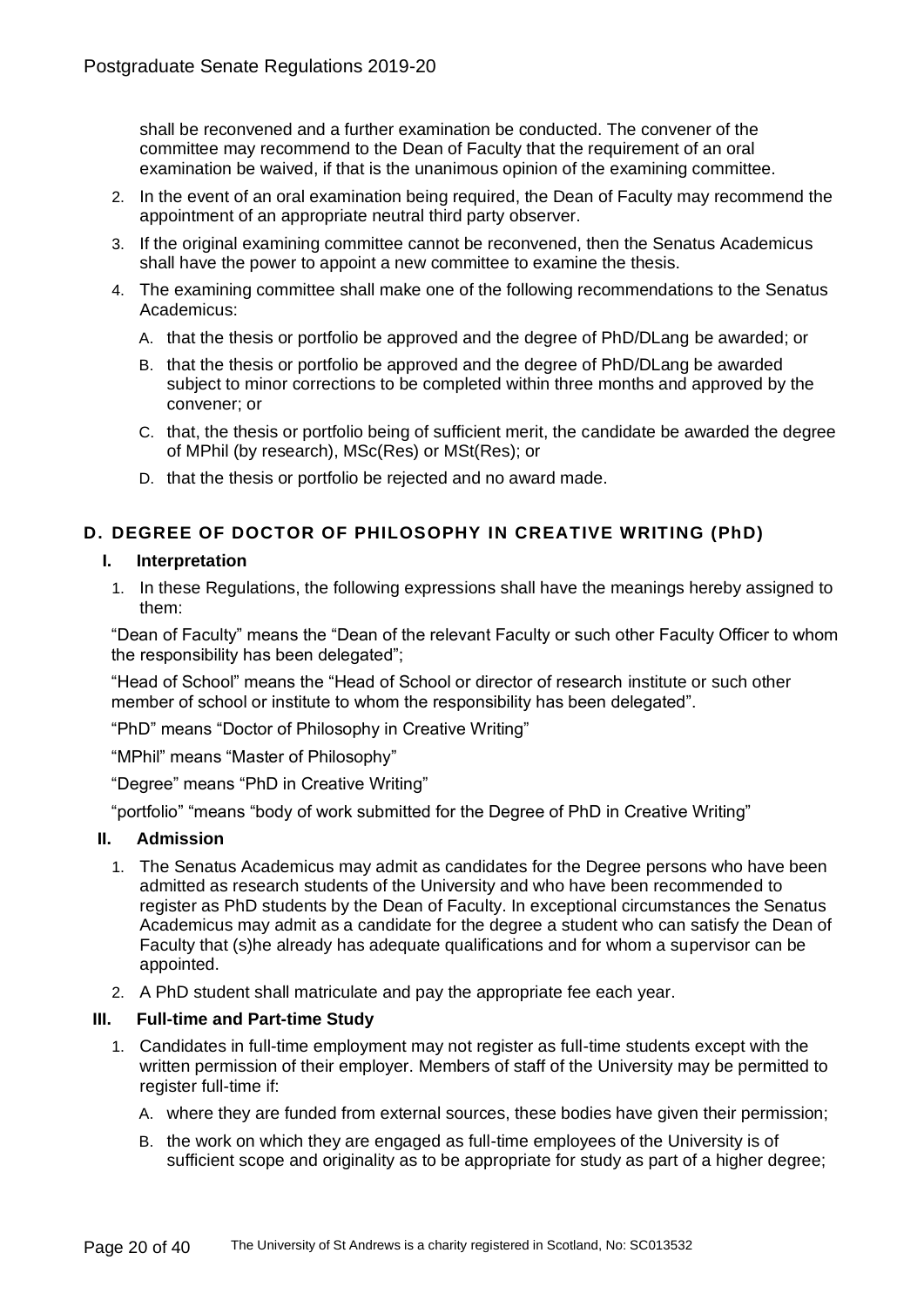- C. the level and character of supervision offered to the member of staff is in no way incompatible with that normally associated with study for a higher degree.
- 2. Where full-time registration by a member of staff is approved the appropriate full-time fee will be payable. Notwithstanding, members of staff in either full-time or part-time employment may choose to study part-time. Other applicants, who are not members of staff, may study parttime if they can satisfy the Senatus Academicus that inadequate time is available for full-time study.
- 3. An applicant for admission as a part-time candidate for the degree must either:
	- A. be a graduate of the University; or
	- B. be normally resident within St Andrews or its immediate vicinity.

# **IV. Duration and Place of Study**

- 1. Every candidate for the Degree shall pursue a course of special study in the University of St Andrews during a period of three years or its equivalent for part-time students.
- 2. The Senatus Academicus shall have the power to permit candidates on the recommendation of the Dean of Faculty to pursue elsewhere their special study during the whole or part of the period, provided that the Senatus is satisfied that the necessary facilities exist for the pursuit of the special study and that it is being done under adequate supervision.
- 3. Work done during any academic year may be reckoned as having been pursued over twelve months for a full-time student and over six months for a part-time student, unless otherwise agreed by the Dean of Faculty on the recommendation of the supervisor.
- 4. Work done during a summer vacation may be reckoned as having been carried out during three months (six weeks for part-time students) provided that the supervisor certifies it as being equivalent to three months of full-time study (or six weeks of full-time study for part-time students).
- 5. The submitted work shall be normally presented after three years and after no more than four years of study as a matriculated student or the equivalent for part-time students. Exceptionally the submitted work may be presented after two years of study as a matriculated student, or the equivalent for part-time students.

# **V. Nature of Study**

- 1. The Degree is granted only for the submission of a body of work judged by the examiners to be of publishable standard, in whole or in large part, which demonstrates inventiveness in the generation of new ideas and images where these lead to new or enhanced insights.
- 2. All students and supervisors are required to conduct their work and supervision in accordance with the requirements of the University's policies for postgraduate research students.
- 3. All research students will undergo an annual progress review in accordance with the Policy on Progress Reviews and Termination of Studies for Postgraduate Research Students.
- 4. If serious problems emerge regarding a students's progress, their studies may be terminated in accordance with the Policy on Progress Reviews and Termination of Studies for Postgraduate Research Students.

# **VI. Methods of Presentation**

- 1. Candidates for the Degree will be examined on the basis of (A) a portfolio of original work and (B) an accompanying research paper.
- 2. The submission will take the form of:
	- A. a work of creative prose of no more than 40,000 words OR a collection, or part thereof, of poetry comprising 30-40 pages.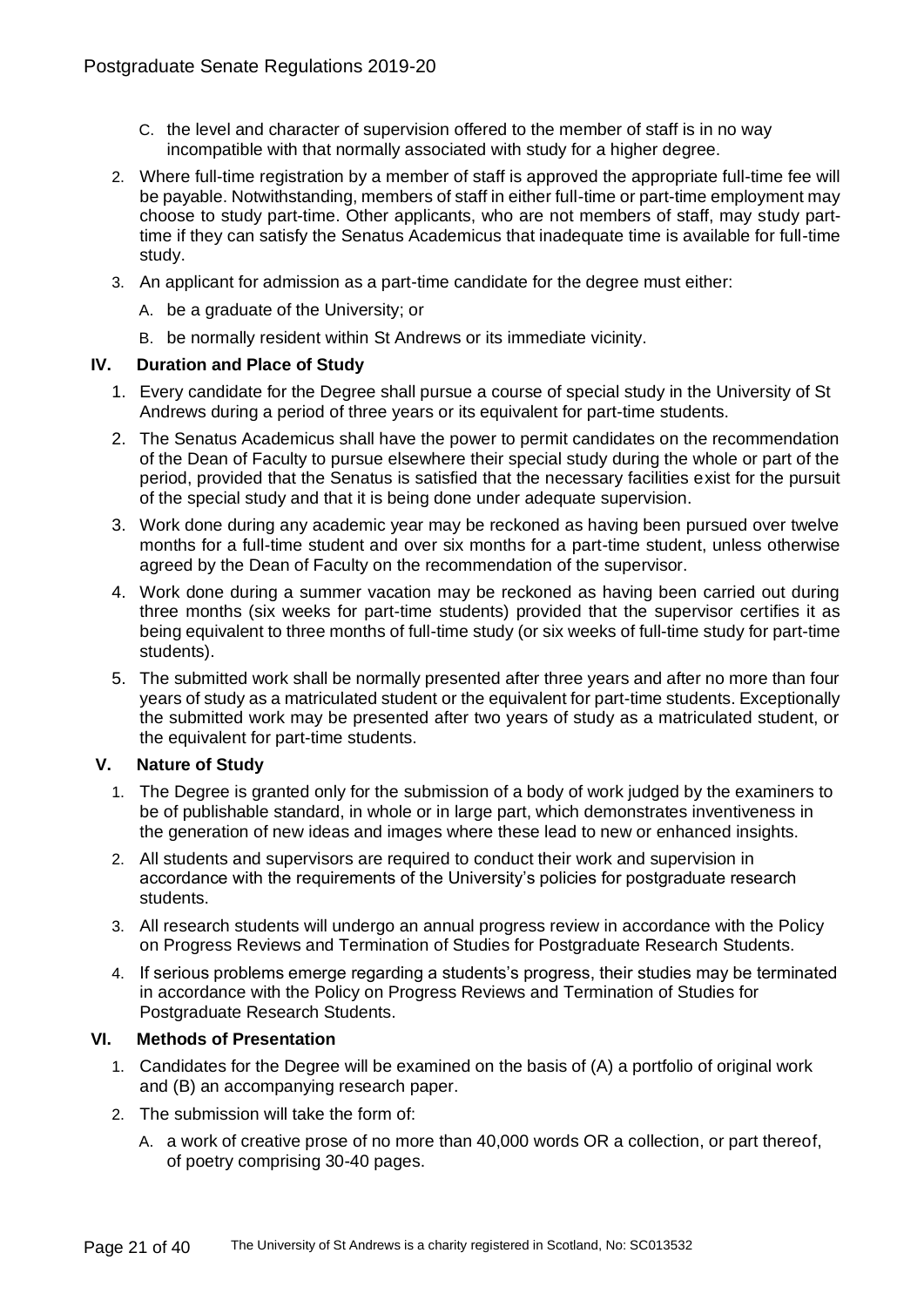- B. a research paper (or discursive commentary or introductory essay) of no more than 40,000 words which shall link the portfolio of original work submitted under A to the larger history or theory or practice of relevant writing.
- 3. Both the quality of work submitted under A and B and the relationship between the work submitted under A and B will be relevant factors in deciding the success of the submission for the degree.
- 4. The work shall be written in English.
- 5. Three complete copies of the submission shall be submitted in typescript and in secure but temporary binding. There shall be an adequate margin on each page. After the examination has been completed, two copies shall be bound in an approved style at the candidate's expense and shall be deposited in the University Library. The third copy of the submission shall be returned to the candidate.
- 6. An abstract (not exceeding 300 words in length) of the submission shall be submitted for the approval of the examiners. The abstract shall be bound in with the thesis.
- 7. The submitted work shall be prefaced by:
	- A. a declaration that the work has been composed by the candidate, and that is has not been accepted in any previous application for any degree; and
	- B. a statement of the date of the candidate's admission as a research student; and
	- C. a statement by the supervisor that the Regulations have been fulfilled; and
	- D. a statement of access to or embargo of the print and / or electronic copy of the thesis.

# **VII. Portfolio of Published Work**

- 1. Academic staff of at least three years' standing or matriculated students may apply to the Dean for permission to submit a portfolio of already published work, such as novels, collections of short stories or poems. The Dean shall seek the comments of the School of English on the acceptability of the submission and, in the case of a submission by a matriculated student, comments from the student's supervisor.
- 2. Any publications submitted must already be in the public domain.
- 3. The application shall be accompanied by the following documents:
	- A. details of the published work included in the portfolio; and
	- B. approval from the holder(s) of copyright if required.
- 4. The standard of the submitted portfolio shall be equivalent to that expected of a diligent student after a period of three years of full-time study and may comprise:
	- A. a novel or collection of stories or other prose work between 60,000 and 80,000 words long, accompanied by an introduction, writer's journal, or other introductory and contextual material of between 8,000 and 10,000 words in length; or
	- B. a collection of original poetry of not less than 50 pages in length, accompanied by an introduction, writer's journal, or other introductory or contextual material of at least 10,000 words and not more than 20,000 words in length.
- 5. Upon permission to submit being granted the candidate shall submit three copies of the portfolio.
- 6. The portfolio shall be accompanied by a declaration that none of the work submitted has been submitted by the candidate for a higher degree at any other university.

# **VIII. Examination**

1. The Senatus Academicus shall appoint a committee to examine the portfolio and report on it to the Senatus Academicus. The committee shall normally consist of two examiners, one of whom shall be an external examiner. An internal examiner shall be appointed, who (for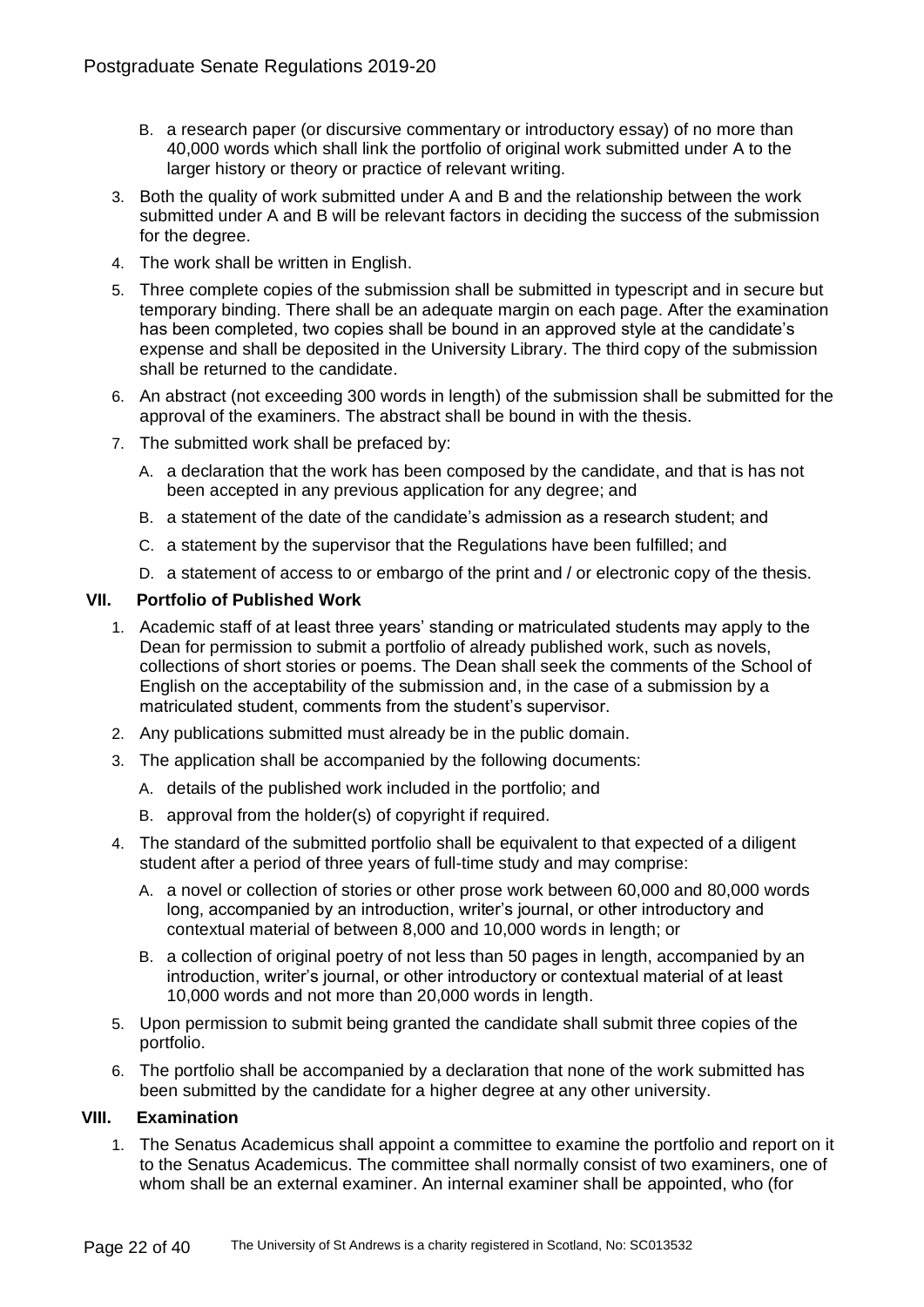administrative purposes) shall act as convener of the committee.

- 2. Where the candidate is an employee of the University, the examining committee shall consist of an internal examiner who shall act as convener and two external examiners.
- 3. The examiners appointed by the Senatus Academicus shall submit independent written reports without consultation on the portfolio. These independent reports must be completed and returned to the Registry before any oral examination of the candidate takes place. In addition, the supervisor shall submit a written report to the examining committee detailing any special circumstance that may have affected the candidate's performance but making no comment relating to the quality of the work.
- 4. The committee shall require the candidate to submit to an oral examination. In exceptional circumstances and only with the express approval of the Dean the requirement of an oral examination may be waived.
- 5. The examining committee shall bear in mind that their judgement of the quality of an unpublished portfolio of work should take into account what may be reasonably expected of a capable and diligent student after three years of full-time study.
- 6. The examination of the portfolio by the committee should normally be completed within three months of the date of submission. If the examining committee is unable to convene within three months then the Dean of Faculty shall be empowered to authorise a short extension of the examining period or to advise the Senatus Academicus that a new committee should be appointed.
- 7. No candidate may submit a portfolio until the appropriate fee requirement has been met. Candidates submitting a portfolio of already published work will be required to pay an examination fee before the examination takes place.
- 8. The examining committee shall make one of the following recommendations to the Senatus Academicus:
	- A. that the thesis or portfolio be approved and the degree of PhD in Creative Writing be awarded without corrections; or
	- B. that the thesis or portfolio be approved and the degree of PhD in Creative Writing be awarded, subject to the making of any purely typographical corrections and revisions; or
	- C. that the thesis or portfolio be not accepted in its present form but that the candidate be given the opportunity to make minor corrections to the thesis or portfolio within a period of three months of the intimation to the candidate of the decision of the examining committee and that, upon the convener of the committee being satisfied that these minor corrections have been effected, the thesis or portfolio be approved and the degree of PhD in Creative Writing be awarded; or
	- D. that the thesis or portfolio be not accepted in its present form but that the candidate be given the opportunity to revise the thesis or portfolio and resubmit it within twelve months of intimation to the candidate of the decision of the examining committee—this recommendation meaning that the candidate must resubmit a corrected thesis or portfolio, pay a resubmission fee, and be re-examined, though the examiners have the right to waive a further oral examination; or
	- E. that the thesis or portfolio not being of sufficient merit, the candidate be given the opportunity to resubmit the thesis or portfolio within twelve months for a further examination for the award of MPhil - this recommendation meaning that the candidate must resubmit a corrected thesis or portfolio under the regulations for the degree of MPhil (by research), pay a resubmission fee, and be re-examined, though the examiners have the right to waive a further oral examination; this recommendation may be offered to the candidate at the same time as recommendation 8G as an alternative option; or
	- F. that the thesis or portfolio not being of sufficient merit, the candidate be awarded the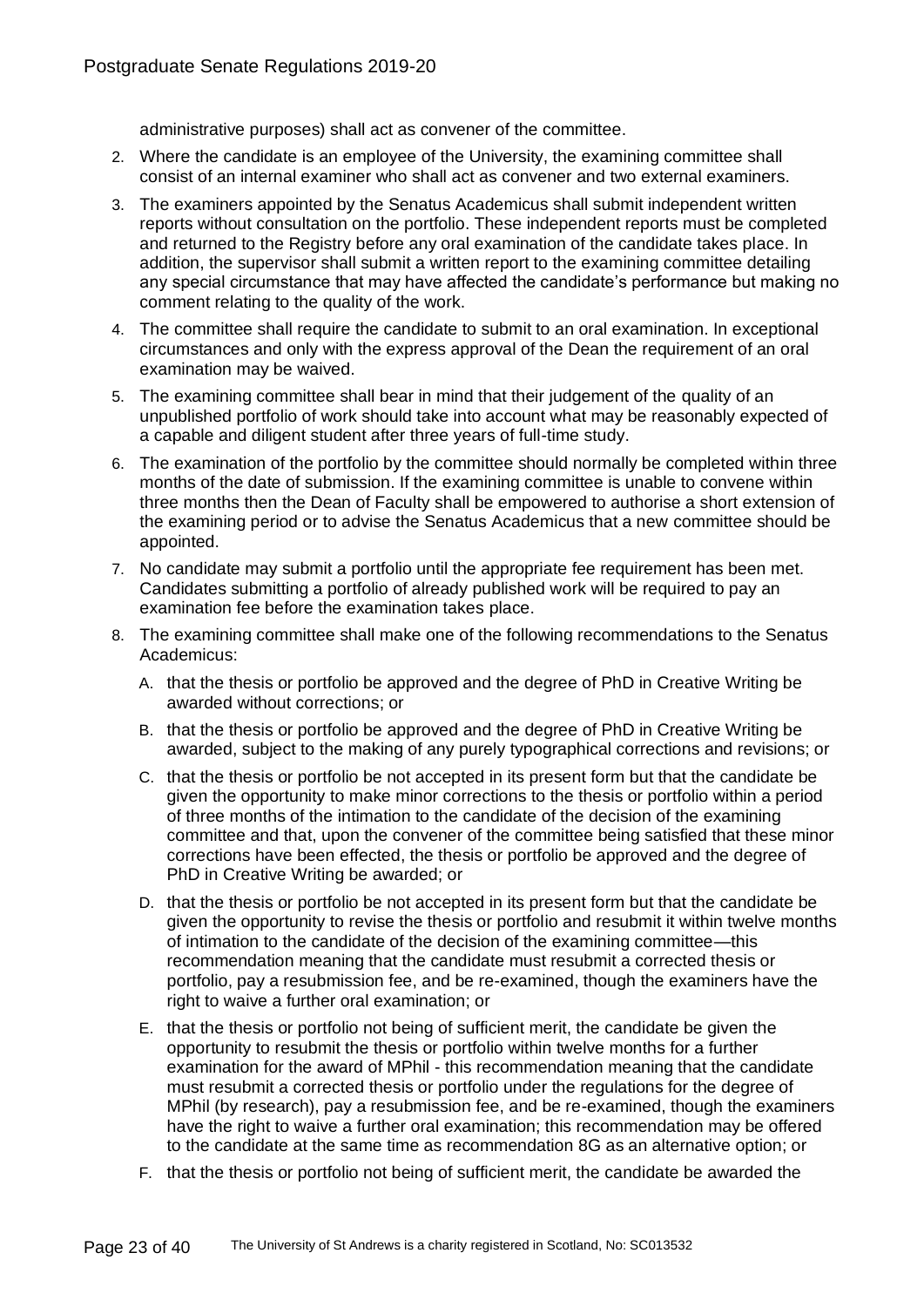MPhil (by research) or MSt(Res), where so qualified. This may only be offered as an alternative to 8D and the candidate must be given a period of two weeks from the intimation of the decision of the examining committee to decide which option to accept; or

G. that the thesis or portfolio be rejected and no award made. This may only be offered as an alternative to 8E and the candidate must be given a period of two weeks from the intimation of the decision of the examining committee to decide which option to accept.

# **IX. Resubmission**

- 1. If a recommendation to the Senatus Academicus is made for resubmission by an examining committee the candidate shall receive in writing from the convener of the committee a detailed list of corrections and revisions deemed to be necessary by the examiners. The candidate shall be expected to take these into account in any resubmission.
- 2. On resubmission and payment of the appropriate fee the examining committee shall be reconvened and a further examination be conducted. The convener of the committee may recommend to the Dean of Faculty that the requirement of an oral examination be waived, if that is the unanimous opinion of the examining committee.
- 3. In the event of an oral examination being required, the Dean of Faculty may recommend the appointment of an appropriate neutral third party observer.
- 4. If the original examining committee cannot be reconvened then the Senatus Academicus shall have the power to appoint a new committee to examine the portfolio.
- 5. The examining committee shall make one of the following recommendations to the Senatus Academicus:
	- A. that the thesis or portfolio be approved and the degree of PhD in Creative Writing be awarded; or
	- B. that the thesis or portfolio be approved and the degree of PhD in Creative Writing be awarded subject to minor corrections to be completed within three months and approved by the convener; or
	- C. that, the thesis or portfolio being of sufficient merit, the candidate be awarded the degree of MPhil (by research) or MSt(Res); or
	- D. that the thesis or portfolio be rejected and no award made.

# **E. DEGREE OF DOCTOR OF ENGINEERING (DEng/EngD)**

# **I. Interpretation**

1. In these Regulations, the following expressions shall have the meanings hereby assigned to them:

"Dean of Science" means the "Dean of Science or such other Faculty Officer to whom the responsibility has been delegated";

"Head of School" means the "Head of School or director of research institute or such other member of school or institute to whom the responsibility has been delegated".

"DEng/EngD" means "Doctor of Engineering".

# **II. Admission**

- 1. The Senatus Academicus may admit as candidates for the Degree of DEng/EngD persons who have been admitted as research students of the University and who have been recommended to register as DEng/EngD students by the Dean.
- 2. A DEng/EngD student shall matriculate and pay the appropriate fee each year.
- 3. A DEng/EngD student must normally be a full time student.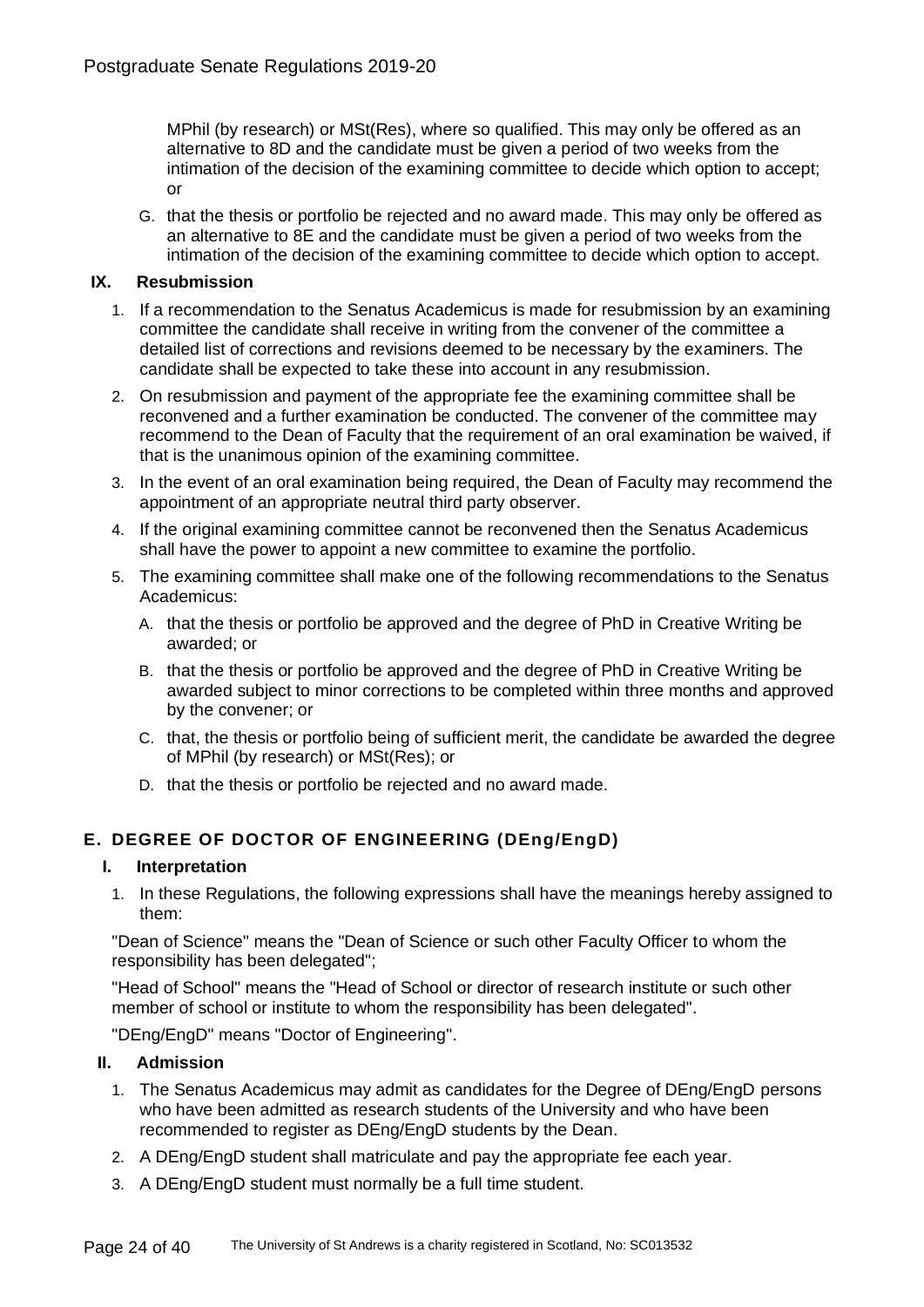4. The Head of School shall appoint for each candidate an academic supervisor and an external supervisor who shall jointly oversee the development of the candidate and shall supply support and advice regarding the project(s) on which the student is working. The external supervisor shall be a member of staff of the external organisation which is sponsoring the student.

# **III. Duration and Place of Study**

- 1. Every candidate for the Degree of DEng/EngD shall pursue a course of special study and research normally lasting four years.
- 2. The course of study and research shall comprise:
	- A. assessed coursework and attendance at lectures and colloquia in the University of St Andrews or in other universities participating in the Engineering Doctorate Scheme, amounting to approximately 25% of the time spent during the degree course;
	- B. supervised research work comprising approximately 75% of the time spent during the degree course, and culminating in the submission of a thesis or a research portfolio. This work shall be carried out in the University of St Andrews or at the premises of the external organisation which is sponsoring the student, in variable proportions according to the nature of the research.
- 3. All research students and supervisors are required to conduct their research and supervision in accordance with the requirements of the University's policies for postgraduate research students.
- 4. All research students will undergo an annual progress review in accordance with the Policy on Progress Reviews and Termination of Studies for Postgraduate Research Students.
- 5. If serious problems emerge regarding a student's progress, their studies may be terminated in accordance with the Policy on Progress Reviews and Termination of Studies for Postgraduate Research Students.

# **IV. Thesis or portfolio**

- 1. Every candidate for the Degree of DEng/EngD shall present a thesis or portfolio embodying the results of their special study or research.
- 2. A thesis should take the form of a specially composed monograph. A portfolio should take the form of documents such as published papers, unpublished papers containing original scientific or engineering investigations and/or analysis, patents etc together with an abstract in English which describes the contribution to knowledge and innovation demonstrated by the candidate.
- 3. The submission of a thesis shall follow the same rules and procedures as for the submission of a thesis for a PhD. The submission of a portfolio of published work shall follow the same rules and procedures as laid down for the submission of a portfolio of published work for a PhD with the exception that only registered DEng/EngD students are eligible.
- 4. The thesis or portfolio shall normally be presented after four years and no later than five years since first matriculation. Exceptionally the thesis or portfolio may be presented after three years since first matriculation.

# **V. The Examination**

- 1. The examination of the thesis or portfolio of work shall follow the same rules and procedures as laid down for a PhD.
- 2. The examining committee shall make one of the following recommendations to the Senatus Academicus:
	- A. that the thesis or portfolio be approved and the degree of DEng/EngD be awarded without corrections; or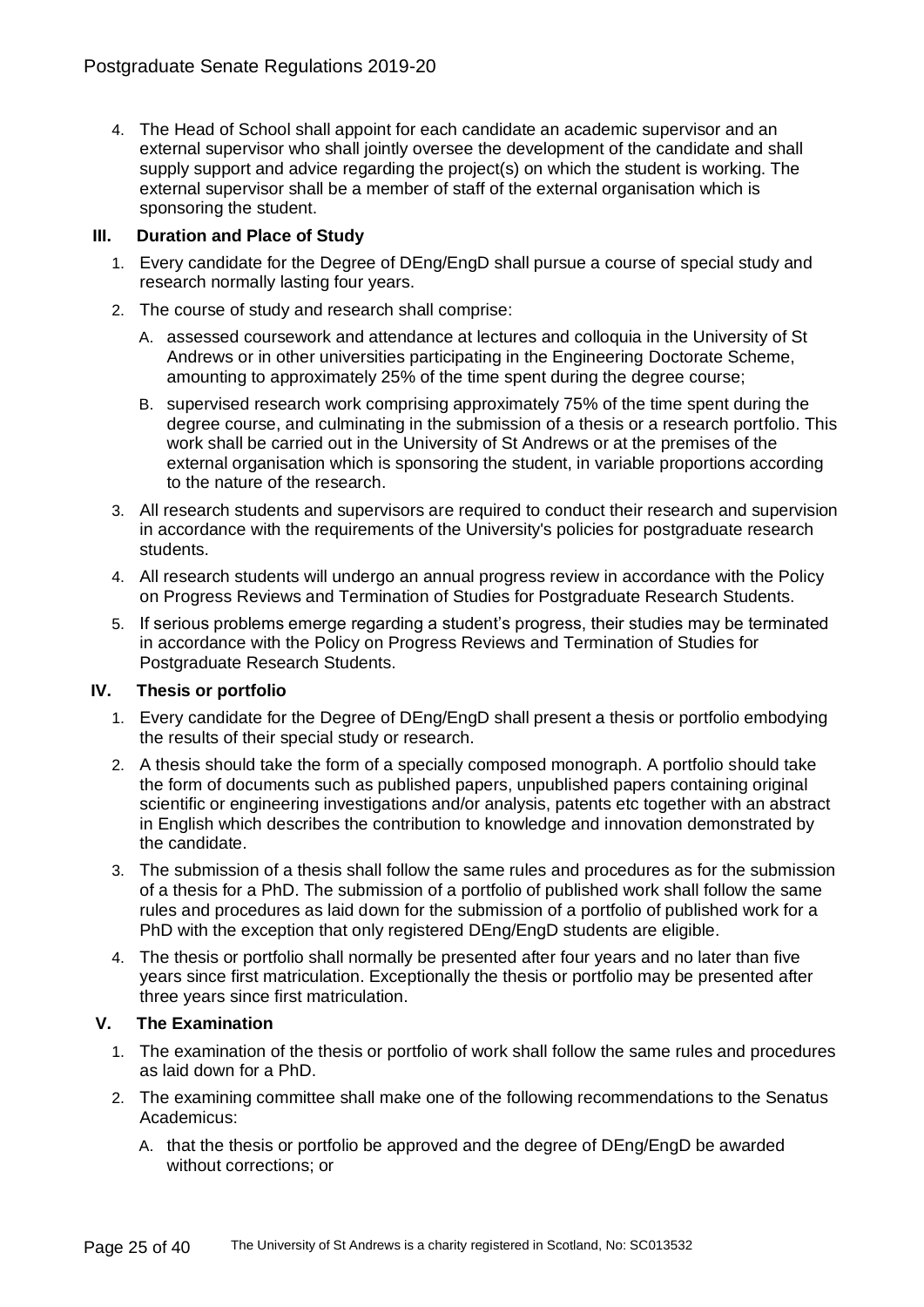- B. that the thesis or portfolio be approved and the degree of DEng/EngD be awarded subject to the making any purely typographical corrections and revisions; or
- C. that the thesis or portfolio be not accepted in its present form but that the candidate be given the opportunity to make minor corrections to the thesis or portfolio within a period of three months of the intimation to the candidate of the decision of the examining committee and that, upon the convener of the committee being satisfied that these minor corrections have been effected, the thesis or portfolio be approved and the degree of DEng/EngD be awarded; or
- D. that the thesis or portfolio be not accepted in its present form but that the candidate be given the opportunity to revise the thesis or portfolio and resubmit it within twelve months of intimation to the candidate of the decision of the examining committee – this recommendation meaning that the candidate must resubmit a corrected thesis or portfolio, pay a resubmission fee, and be re-examined, thought the examiners have the right to waive a further oral examination; or
- E. that the thesis or portfolio not being of sufficient merit, the candidate be given the opportunity to resubmit the thesis or portfolio within twelve months for a further examination for the award of MPhil– this recommendation meaning that the candidate must resubmit a corrected thesis or portfolio under the regulations for the degree of MPhil (by research), pay a resubmission fee, and be re-examined, though the examiners have the right to waive a further oral examination; this recommendation may be offered to the candidate at the same time as recommendation G as an alternative option; or
- F. that the thesis or portfolio not being of sufficient merit, the candidate be awarded the degree of MPhil(by research) or MSc(Res) where so qualified This may only be offered as an alternative to 2D and the candidate must be given a period of two weeks from the intimation of the decision of the examining committee to decide which option to accept; or
- G. that the thesis or portfolio be rejected and no award made. This may only be offered as an alternative to 2E and the candidate must be given a period of two weeks from the intimation of the decision of the examining committee to decide which option to accept.

# **VI. Resubmission**

- 1. The resubmission of the thesis or portfolio of work shall follow the same procedures as in the PhD regulations.
- 2. The examining committee shall make one of the following recommendations to the Senatus Academicus:
	- A. that the thesis or portfolio be approved and the degree of DEng/EngD be awarded; or
	- B. that the thesis or portfolio be approved and the degree of DEng/EngD be awarded, subject to minor corrections to be completed within three months and approved by the convener; or
	- C. that, the thesis or portfolio being of sufficient merit, the candidate be awarded the degree of MPhil(by research) or MSc(Res); or
	- D. that the thesis or portfolio be rejected and no award made.

# **F. DEGREE OF DOCTOR OF PERFORMING ARTS (DPERF)**

# **I. Interpretation**

1. In these Regulations, the following expressions shall have the meanings hereby assigned to them:

"Dean of Faculty" means the "Dean of the relevant Faculty or such other Faculty Officer to whom the responsibility has been delegated";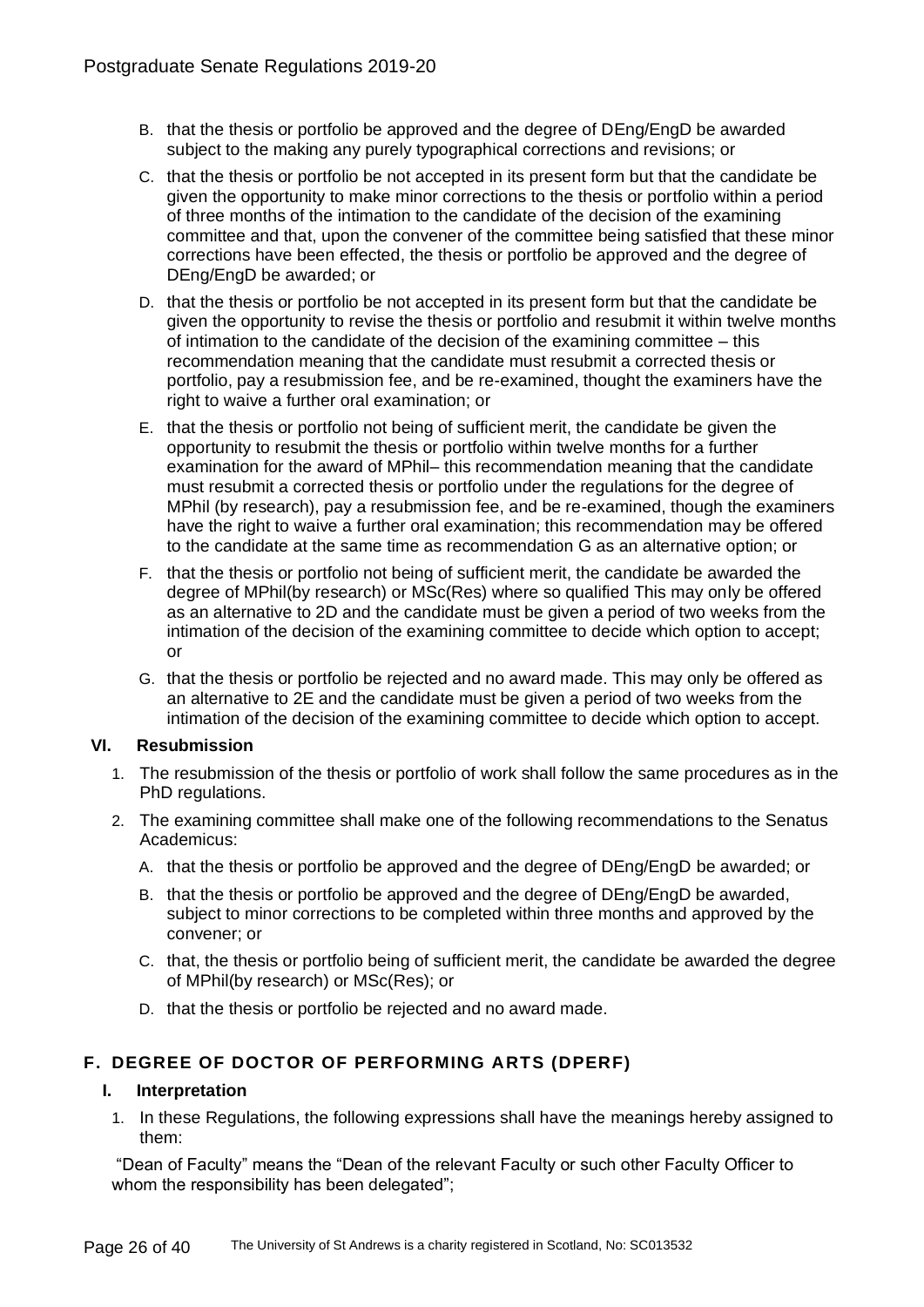"DPerf" means the "Doctor of Performing Arts";

"MFA" means "Master of Fine Arts";

"Portfolio" means "body of work submitted for the Degree of DPerf, including any assessed performances".

# **II. Admission**

- 1. The Senatus Academicus may admit as candidates for the degree of DPerf persons who have been admitted as research students of the University and who have been recommended to register as DPerf students by the Dean of Faculty. In exceptional circumstances the Senatus Academicus may admit as a candidate for the degree of DPerf a student who can satisfy the Dean of Faculty that (s)he already has adequate qualifications and for whom a supervisor can be appointed.
- 2. A DPerf student shall matriculate on payment of the appropriate fee each year.

# **III. Full-time and Part-time Study**

1. Candidates in full-time employment may only register as full-time students where there is written confirmation from the employer that a candidate will have sufficient time to dedicate to their studies, for instance where the DPerf is part of the candidate's professional development.

# **IV. Duration and Place of Study**

1. Every candidate for the degree of DPerf at the Royal Conservatoire of Scotland will pursue a course of professional projects and supplementary studies and written work as set out in Regulation F.VI.1 during a period of not less than three years or its equivalent for part-time or flexibly programmed students.

# **V. Nature of Study**

- 1. The degree of DPerf is granted only for the submission of a body of work judged by the examiners to represent an outstanding level of professional development by a performing artist. The work will make a significant contribution to the candidate's chosen artistic sphere. The candidate will be able to articulate the context for the work and how it enhances their artistic practice.
- 2. All students and supervisors are required to comply with the requirements of the Royal Conservatoire of Scotland's Policy for Supervisors and Students in the Doctor of Performing Arts Programme.
- 3. The work of all students will be reviewed annually and the results reported to the Research Degrees Committee at the Royal Conservatoire of Scotland.
- 4. Where a student's progress is not considered satisfactory at the annual review, they will receive a letter outlining the concerns in detail, and details of work to be submitted for a second review within 2-6 months as appropriate. If progress at the second review is not considered satisfactory, the Research Committee will request termination of studies in accordance with the Royal Conservatoire of Scotland's Policy for Supervisors and Students in the Doctor of Performing Arts Programme.

# **VI. Methods of Presentation**

- 1. Candidates for the degree will be examined on the basis of a portfolio comprising (A) a series of professional projects and (B) supplementary studies and (C) written work. The portfolio will take the form of:
	- A. a series of professional projects (normally 4 major artistic projects and 1 development project). They will demonstrate an appropriately wide and deep professional practice at this level. They will form a coherent artistic unit.
	- B. a collection of taught supplementary studies, chosen to complement the Professional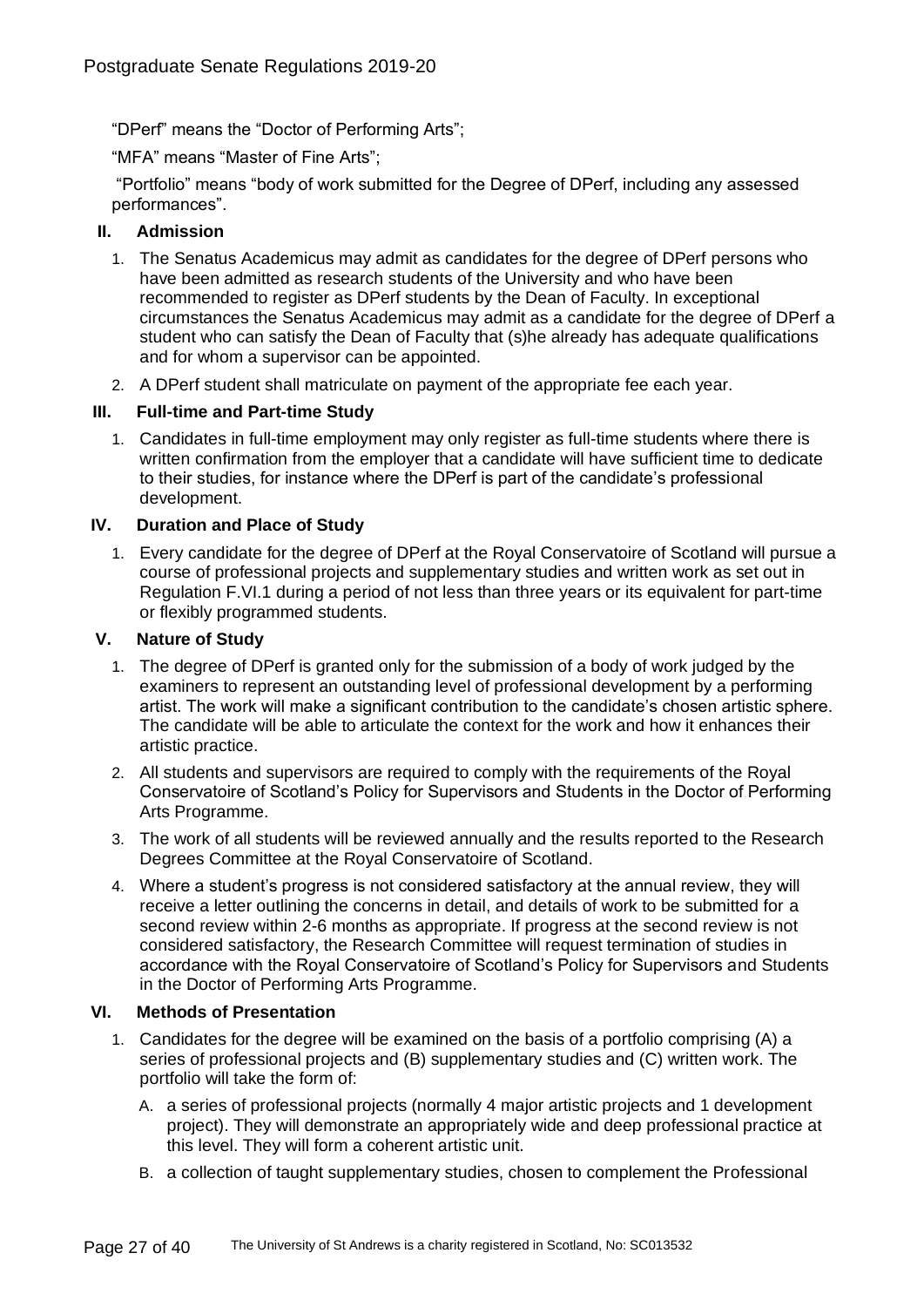Projects and designed to enrich and deepen the candidate's artistic practice. These may be theoretical, practical or research-related studies as appropriate.

- C. a body of written work which articulates the context for professional projects, and which reflects the student's artistic development and synthesises work undertaken in the supplementary studies. The written component will normally be 12,500-15,000 words (excluding bibliography and appendices).
- 2. The three elements are credit weighted. Across three years or part-time equivalent successful candidates will gain 360 credits for professional projects, and 120 credits for supplementary studies, and 60 credits for the written work. Credits for the supplementary studies may be awarded upon completion of approved taught modules but the credits for the professional projects and the written work will only be awarded following a successful viva voce examination. All credits must be obtained in order for the degree to be awarded.
- 3. The introduction to the portfolio will be prefaced by:
	- A. a declaration that the work has been undertaken by the candidate and has not been presented for any other degree.
	- B. a statement of the date of the candidate's admission as a student.
	- C. a statement by the supervisor that the Regulations have been fulfilled.
	- D. a statement of access to or embargo of the print and/ or electronic parts of the submission.

# **VII. The Examination**

- 1. The examination of the portfolio shall follow the same rules and procedures as laid down in the University of St Andrews Senate Regulations for PhD, except that:
	- A. the Research Degrees Committee of the Royal Conservatoire of Scotland will appoint one internal convener and two external examiners.
- 2. The examining committee shall make one of the following recommendations to the Senatus Academicus:
	- A. that the portfolio be approved and the degree of DPerf be awarded without corrections;  $\alpha$ r
	- B. that the portfolio be approved and the degree of DPerf be awarded, subject to the making of any purely typographical corrections and revisions; or
	- C. that the portfolio be not accepted in its present form but that the candidate be given the opportunity to make minor corrections within a period of three months of the intimation to the candidate of the decision of the examining committee and that, upon the convener of the committee being satisfied that these minor corrections have been effected, the portfolio be approved and the degree of DPerf be awarded; or
	- D. that the portfolio be not accepted in its present form but that the candidate be given the opportunity to revise the portfolio and resubmit it within twelve months of intimation to the candidate of the decision of the examining committee – this recommendation meaning that the candidate must resubmit a corrected portfolio, pay a resubmission fee, and be re-examined, though the examiners have the right to waive a further oral examination; or
	- E. that, the portfolio submitted not being of sufficient merit, the candidate be give the opportunity to resubmit the portfolio within twelve months for a further examination for the award of MFA – this recommendation meaning that the candidate must resubmit a corrected portfolio under the regulations for the degree of MFA or appropriate equivalent postgraduate diploma, pay a resubmission fee, and be re-examined, though the examiners have the right to waive a further oral examination; this recommendation may be offered to the candidate at the same time as recommendation 2G as an alternative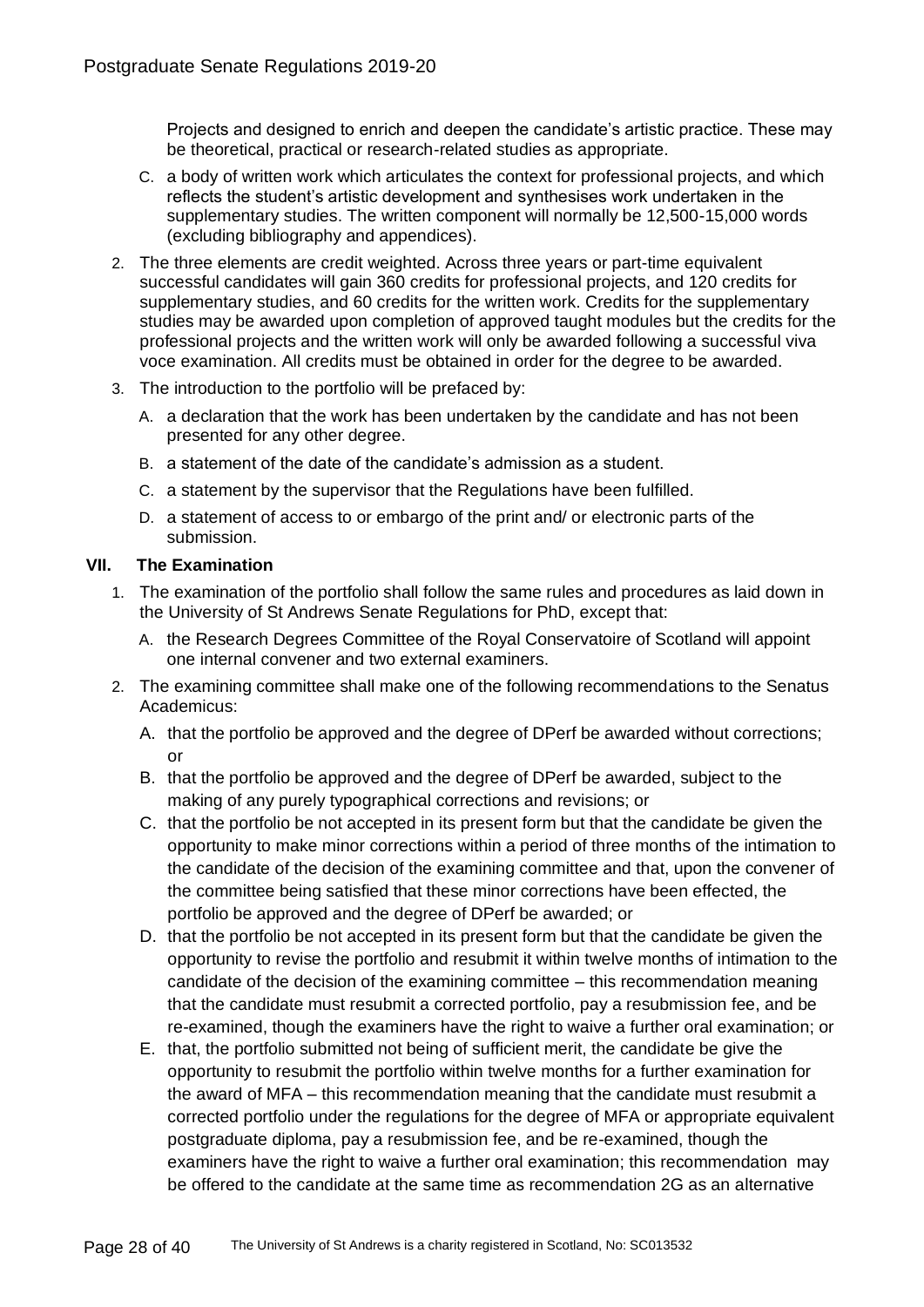option; or

- F. that, the portfolio not being of sufficient merit, the candidate be awarded the MFA or appropriate equivalent postgraduate diploma where so qualified. This may only be offered as an alternative to 2D and the candidate must be given a period of two weeks from the intimation of the decision of the examining committee to decide which option to accept; or
- G. that the portfolio be rejected and no award made. This may only be offered as an alternative to 2E and the candidate must be given a period of two weeks from the intimation of the decision of the examining committee to decide which option to accept.

# **VIII. Resubmission**

- 1. If a recommendation to the Senatus Academicus is made for resubmission by an examining committee, the candidate shall receive in writing from the convener of the committee a detailed list of corrections and revisions deemed to be necessary by the examiners. The candidate shall be expected to take these into account in any resubmission of the work.
- 2. On resubmission of the work and payment of the appropriate fee, the examining committee shall be reconvened and a further examination be conducted. The convener of the committee may recommend to the Dean of Faculty that the requirement of any oral examination be waived, if that is the unanimous opinion of the examining committee.
- 3. In the event of an oral examination being required, the Dean of Faculty may recommend the appointment of an appropriate neutral third party observer.
- 4. If the original examining committee cannot be reconvened, then the Senatus Academicus shall have the power to appoint a new committee to examine the work submitted.
- 5. The examining committee shall make one of the following recommendations to the Senatus Academicus:
	- A. that the portfolio be approved and the degree of DPerf be awarded.
	- B. that the portfolio be approved and the degree of DPerf be awarded subject to minor corrections to be completed within three months and approved by the convener; or
	- C. that, the portfolio being of sufficient merit, the candidate be awarded the degree of MFA or appropriate equivalent postgraduate diploma; or
	- D. that the portfolio be rejected and no award made.

# **G. DEGREE OF DOCTOR OF PROFESSIONAL PRACTICE (DPROF)**

# **I. Interpretation**

1. In these Regulations, the following expressions shall have the meanings hereby assigned to them:

"Dean of the Faulty" means the "Dean of the relevant Faculty or such other Faculty Officer to whom the responsibility has been delegated";

"DProf" means "Doctor of Professional Practice";

"Portfolio" means "body of work submitted for the degree of DProf".

# **II. Admission**

1. The Senatus Academicus may admit as candidates for the Degree of DProf persons who have been admitted as research students in a specific, approved DProf pathway within an Academic School. In exceptional circumstances the Senatus Academicus may admit as a candidate for the degree of DProf a student from an alternative degree pathway (for example, MLitt or PhD), who can satisfy the Dean of Faculty that they have successfully pursued a course of study within the university that provides equivalent progress and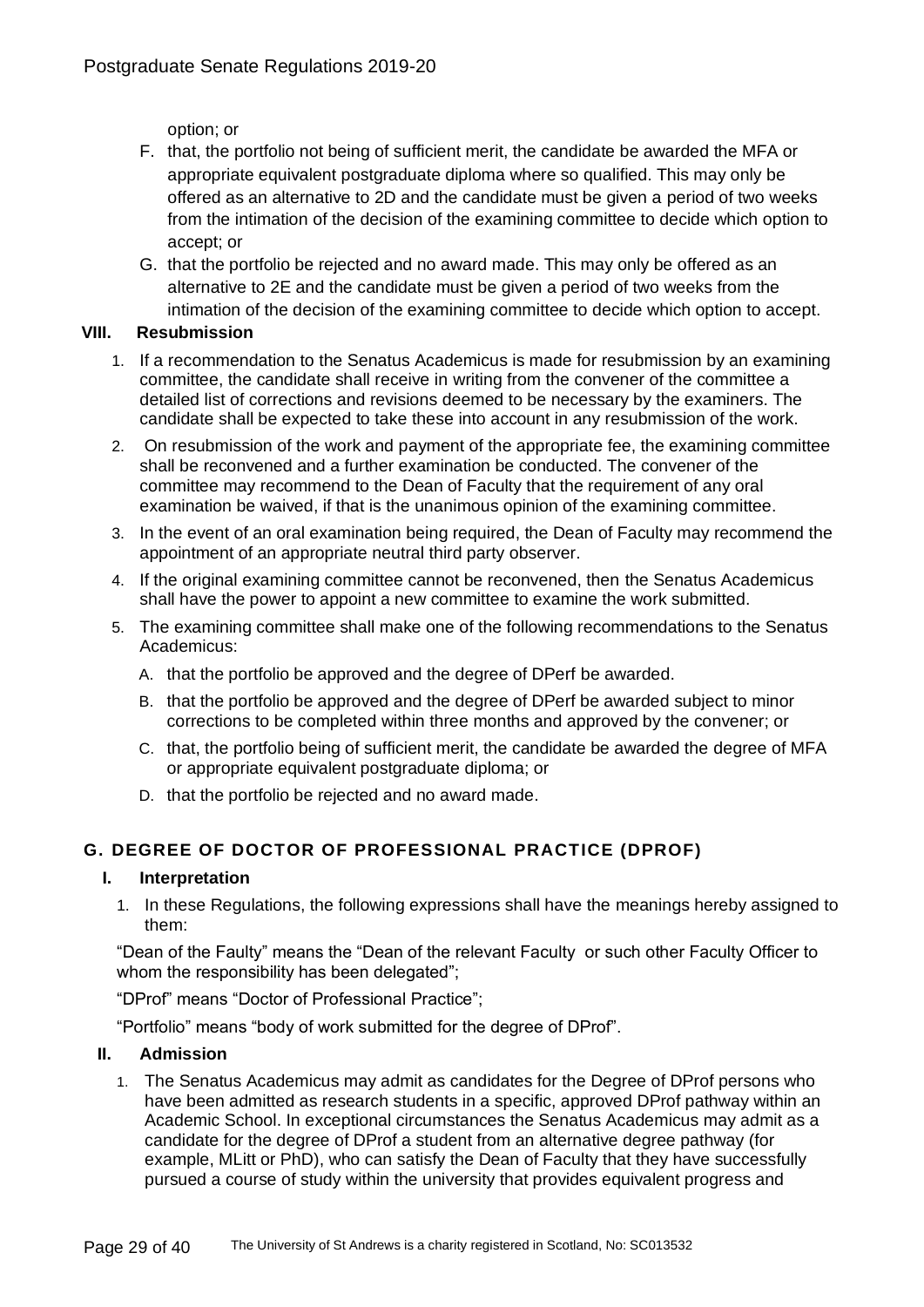standing at the point of transfer.

2. A DProf student shall matriculate and pay the appropriate fee for each year.

# **III. Full-time and Part-time Study**

1. The DProf is usually a part-time programme. Candidates in full-time employment may only register as full-time students where there is written confirmation from the employer that a candidate will have sufficient time to dedicate to their studies; that is, in cases where the DProf will be integral to both the candidate''s work and professional development.

# **IV. Duration and Place of Study**

1. Every candidate for the degree of DProf will pursue an approved course of *applied research* as set out in Regulation VI.1 during a period of not less than three years or its equialent for part-time or flexibly programmed students.

# **V. Nature of Study**

- 1. The degree of DProf is granted only for the submittion of a portfolio of work judged by the examiners to represent an outstanding level of professional practice development by an established practitioner, during the course of full-time employment. The work will make a significant contribution to both the candidate's chosen professional sphere and the understanding of practice in their organizational context. The candidate will therefore be able to articulate the context for the work and how it enhances professional practice.
- 2. All students and supervisors are required to comply with the requirements of current Policies for Postgraduate Research, including (but not only) procedures for annual review.

# **VI. Methods of Presentation**

- 1. Candidates for the degree will be examined on the bases of *supplementary studies* and a portfolio comprising (A) a series of *professional projects* and (B) an *integrative critical analysis*.
- 2. *Supplementary Studies* at the 5000 level shall total 120 credits in the field of a named programme pathway, delivered by any mode, and for which the regulations and policy for the recognition of prior learning shall apply.
- 3. The portfolio will take the form of:
	- A. A series of *professional projects* (normally 3 or 4 applied research projects). The projects will demonstrate an appropriately wide and deep professional practice at doctoral level, and address a coherent theme. The research from such work will normally take the form of journal articles (but may include policy and practice papers), which together total 35,000 – 40,000 words (excluding bibliography and appendices). The portfolio may include collaboratively written outputs, provided that a statement agreed by all authors, confirming that the DProf candidate is the principal author of the work, is submitted with any such outputs.
	- B. An *integrative critical analysis*, which articulates the context for the *professional projects*, reflects the student's professional development and sets out the contribution to the advancement of practice in the field. The *integrative critical analysis* will normally take the form of a written report of 12,500 – 15,000 words (excluding bibliography and appendices).
- 4. The three elements are credit weighted. Across the programme, successful candidates will gain 360 credits for *professional projects*, 60 credits for the *integrative critical analysis* and 120 credits for *supplementary studies*. Credits fot the *integrative critical analysis* will only be awarded following a successful viva voce examination. All credits must be obtained in order for the degree to be awarded.
- 5. The introduction to the portfolio will be prefaced by:
	- A. A declaration that the work has been undertaken by the candidate and has not been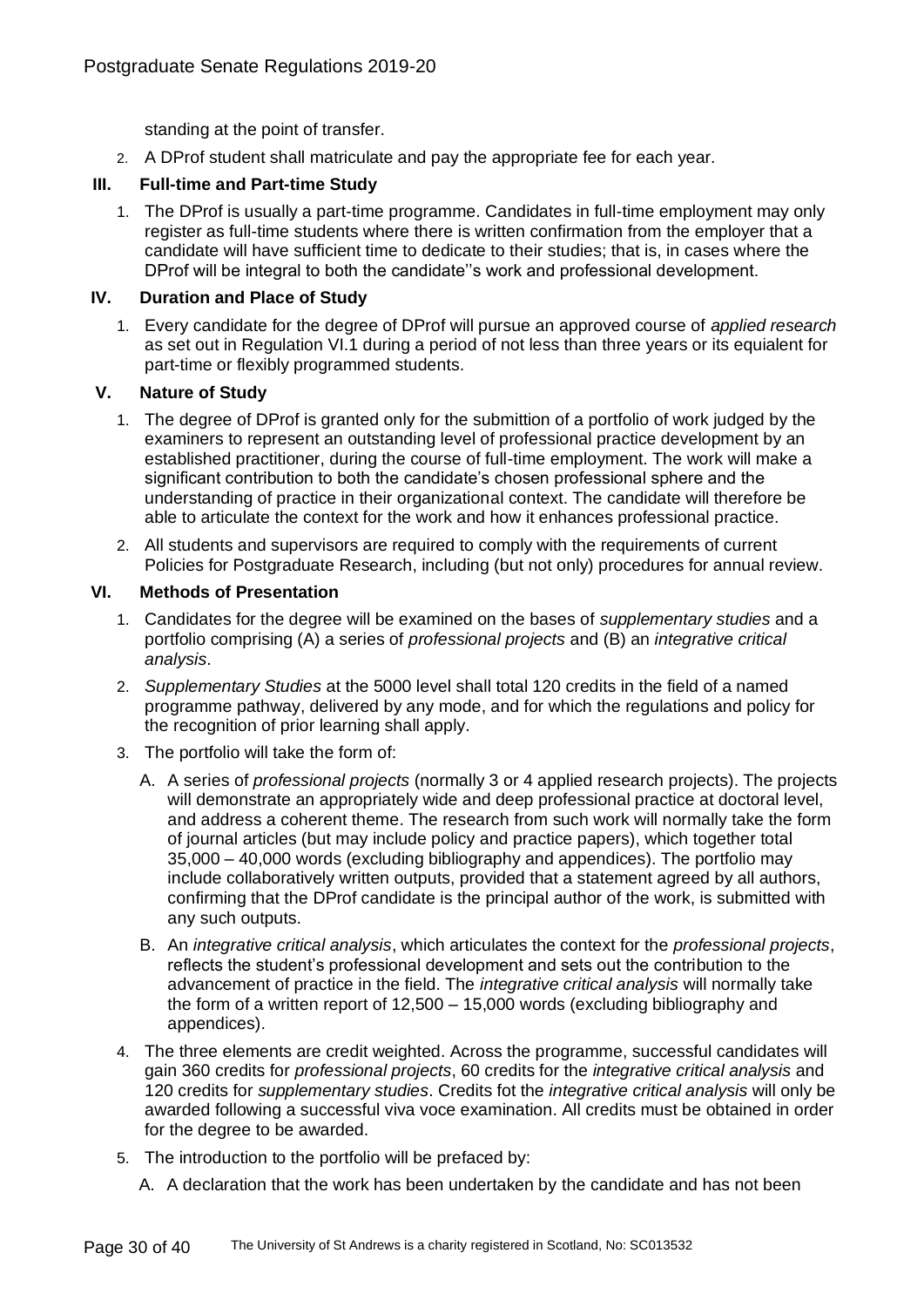presented for any other degree.

- B. A statement of the date of the candidate's admission as a student.
- C. A statement by the supervisor that the regulations have been fulfilled.
- D. A statement of access to or embargo of the print and/ or electronic parts of the submission.

#### **VII. The Examination**

- 1. The examination of the portfolio shall follow the same rules and procedures as laid down in the University of St Andrews Senate Regulations for PhD, except that the examining committee shall make one of the following recommendations to the Senatus Academicus:
	- A. That the portfolio submitted be approved and the degree of DProf be awarded; or
	- B. That the portfolio submitted be approved and the degree of DProf be awarded, subject to the making of any purely typographical corrections and revisions; or
	- C. That the portfolio submitted be not accepted in its present form but that the candidate be given the opportunity to make minor corrections within a period of three months of the date of the examination and that, upon the convenor of the committee being satisfied that these minor corrections have been effected, the work be approved and the degree of DPRof be awarded; or
	- D. That the portfolio submitted be not accepted in its present form but that the candidate be given the opportunity to revise the submission and to resubmit it within twelve months from the date of intimation to the candidate of the decision of the Examining Committee – this recommendation meaning that the candidate must resubmit a revised body of work, pay a re-examination fee, and be re-examined, though the examiners have the right to waive a further oral examination; or
	- E. That, the portfolio submitted not being of sufficient merit, may be awarded the degree of MPhil or a postgraduate diploma, where the Dean of the Faculty is satisfied it meets the relevant criteria; this recommendation may be offered to the candidate at the same time as recommendation (D) as an alternative option, but may not be the only recommendation at the first presentation of the work; or
	- F. That, the portfolio submitted not being of sufficient merit, the candidate may resubmit the portfolio within twelve months for a further examination for the award of MPhil or a postgraduate diploma – this recommendation meaning that the candidate must resubmit a revised body of work under the regulations for the relevant degree, pay a reexamination fee, and be re-examined, though the examiners have the right to waive a further oral examination; this recommendation may be offered to the candidate at the same time as recommendation (D) as an alternative option, but may not be the only recommendation at the first presentation of the work; or
	- G. That the portfolio be rejected and no award made. This may not be the recommendation at the first presentation of the portfolio.

# **VIII. Resubmission**

- 1. If a recommendation to the Senatus Academicus is made for resubmission by an examining committee, the candidate shall receive in writing from the convener of the committee a detailed list of corrections and revisions deemed to be necessary by the examiners. The candidate shall be expected to take these into account in any resubmission of the work.
- 2. On resubmission of the work and payment of the appropriate fee, the examining committee shall be reconvened and a further examination be conducted. The convener of the committee may recommend to the Dean of Faculty that the requirement of any oral examination be waived, if that is the unanimous opinion of the examining committee.
- 3. In the event of an oral examination being required, the Dean of Faculty may recommend the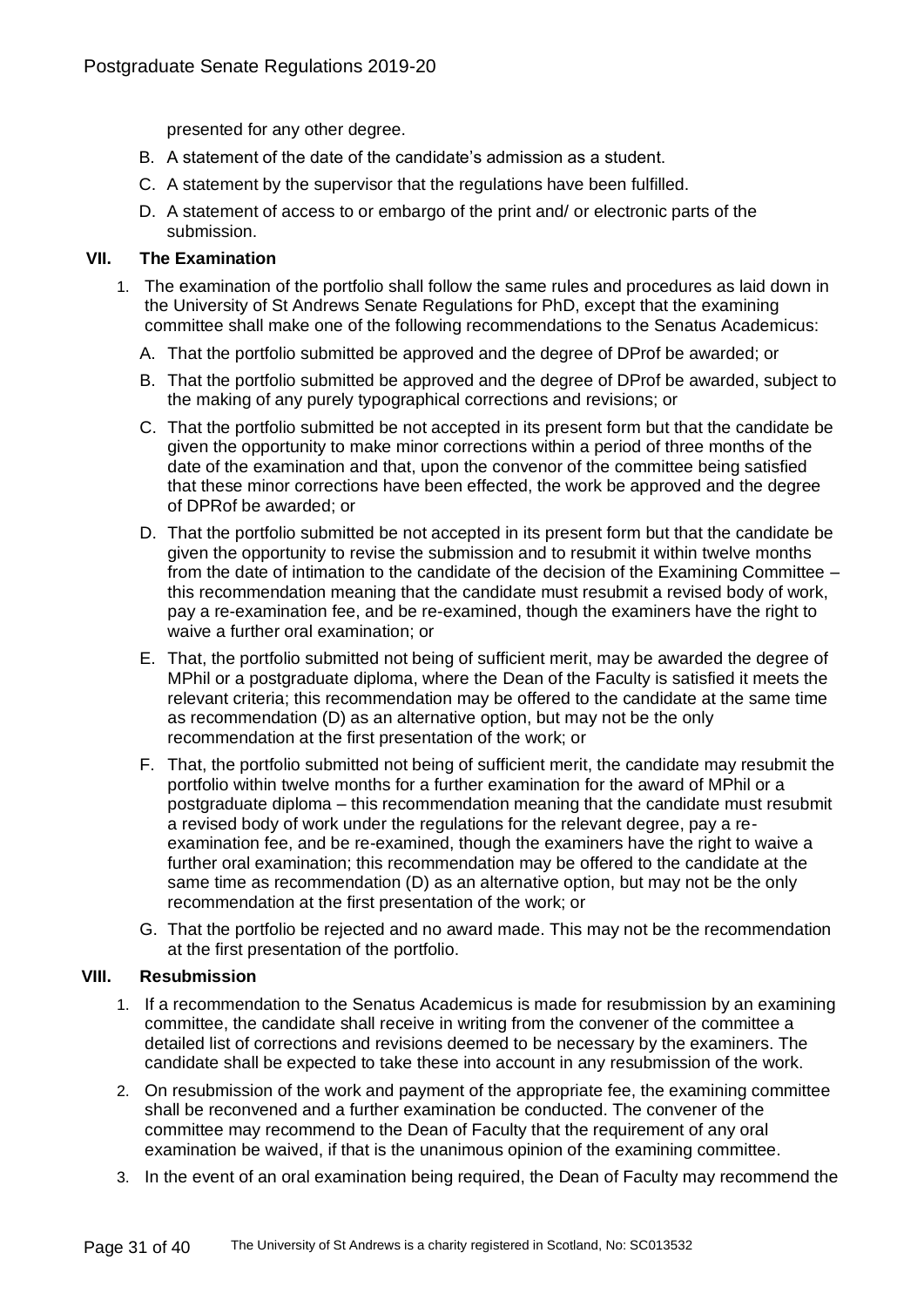appointment of an appropriate neutral third party observer.

- 4. If the original examining committee cannot be reconvened, then the Senatus Academicus shall have the power to appoint a new committee to examine the work submitted.
- 5. The examining committee shall make one of the following recommendations to the Senatus Academicus:
	- A. That the work submitted be approved and the degree of DProf be awarded.
	- B. That, the work submitted being of sufficient merit, the candidate be awarded the degree of MPhil or a postgraduate diploma; or
	- C. That the work submitted be rejected.

# **H. DEGREE OF DOCTOR OF MEDICINE (MD) BY RESEARCH**

There are two routes to the MD, one by research as set out below and one by submission of evidence research as set out in section I. Both are research degrees and neither are qualifications for clinical practice.

#### **I. Interpretation**

1. In these Regulations, the following expressions shall have the meanings hereby assigned to them:

"Dean of Faculty" means the "Dean of the relevant Faculty or such other Faculty Officer to whom the responsibility has been delegated";

"Head of School" means the "Head of School or director of research institute or such other member of school or institute to whom the responsibility has been delegated";

"MD" means "Doctor of Medicine". "MPhil" means "Master of Philosophy".

# **II. Admission**

- 1. The Senatus Academicus may admit as candidates for the degree of MD persons who have been admitted as research students of the University and who have been recommended to register as MD students by the Dean of Faculty. In exceptional circumstances the Senatus Academicus may admit as a candidate for the degree of MD a student who can satisfy the Dean of Faculty that (s)he already has adequate qualifications and for whom a supervisor can be appointed.
- 2. A MD student shall matriculate on payment of the appropriate fee each year.

# **III. Full-time and Part-time Study**

- 1. Candidates in full-time employment may not register as full-time students except with the written permission of their employer. Members of staff of the University may be permitted to register full-time if:
	- A. where they are funded from external sources, these bodies have given their permission; and
	- B. the work on which they are engaged as full-time employees of the University is of sufficient scope and originality as to be appropriate for study as part of a higher degree; and
	- C. the level and character of supervision offered to the member of staff is in no way incompatible with that normally associated with study for a higher degree.
- 2. Where full-time registration by a member of staff is approved, the appropriate full-time fee will be payable. Notwithstanding, members of staff in either full-time or part-time employment may choose to study part-time. Other applicants, who are not members of staff, may study part-time if they can satisfy the Senatus Academicus that inadequate time is available for full-time study.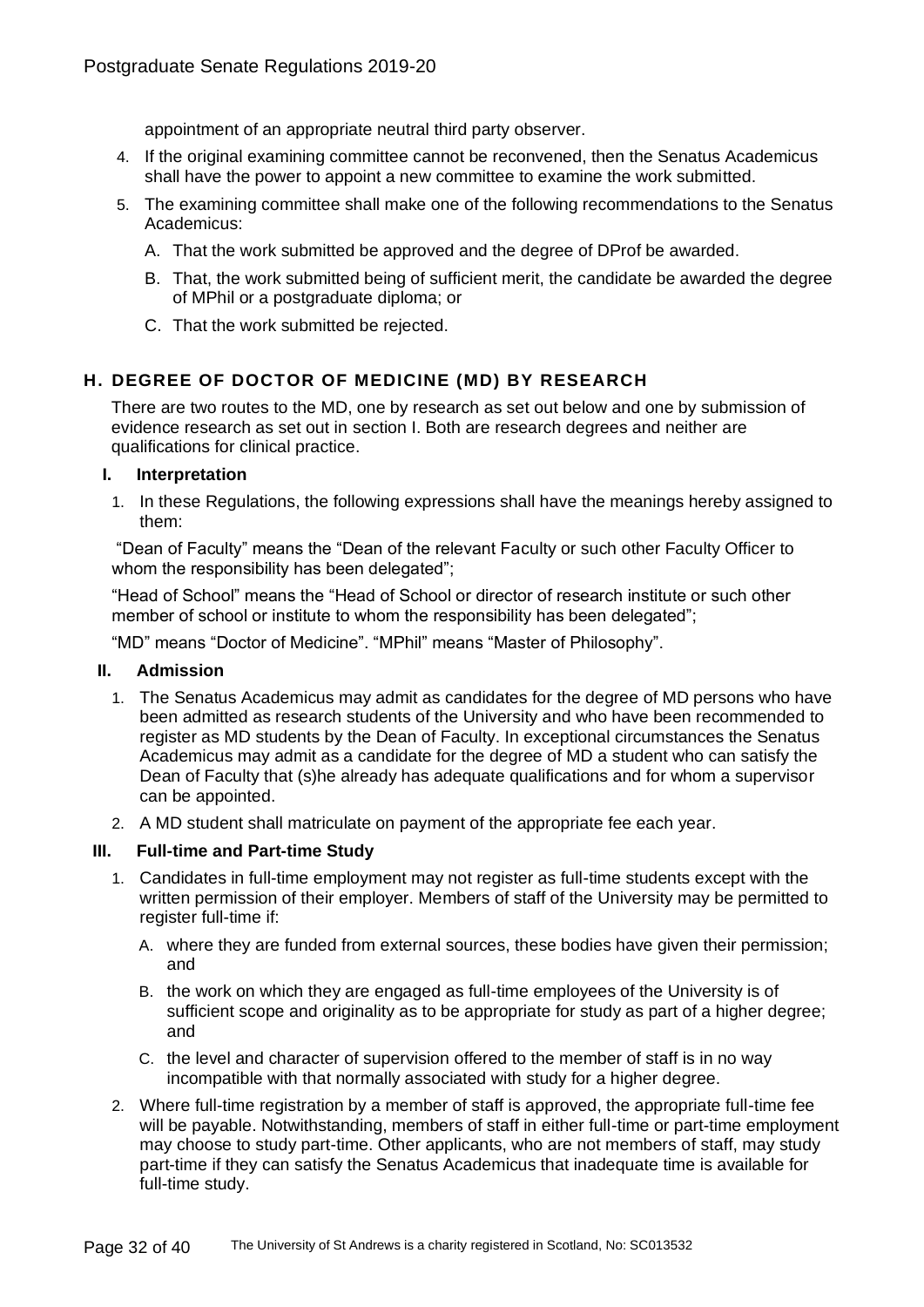- 3. An applicant for admission as a part-time candidate for the degree must either:
	- A. be a graduate of the University; or
	- B. be normally resident within St Andrews or its immediate vicinity.

#### **IV. Duration and Place of Study**

- 1. Every candidate for the Degree of MD, except under 2 below, shall pursue a course of special study or research in the University of St Andrews during a period of two years or its equivalent for part-time students.
- 2. The Senatus Academicus shall have the power to permit candidates on the recommendation of the Dean to pursue elsewhere their special study and research during the whole or part of the period, provided that the Senatus is satisfied that the necessary facilities exist for the pursuit of the special study or research and that it is being done under adequate supervision.
- 3. Work done during any academic year may be reckoned as having been pursued over twelve months for a full-time student and over six months for a part-time student, unless otherwise agreed by the Dean of Faculty on the recommendation of the supervisor.
- 4. Work done during a summer vacation may be reckoned as having been carried out during three months (six weeks for part-time students) provided that the supervisor certifies it as being equivalent to three months of full-time study (or six weeks of full-time study for parttime students).
- 5. The thesis shall be normally presented after two years and after no more than four years of study as a matriculated student, or the equivalent for part-time students. The thesis will not be accepted less than two years after matriculation.

#### **V. Nature of Study**

- 1. The degree of MD is granted only for original research or higher study, the result of which is presented in a specially composed thesis. The original research or higher study must be carried out on a topic approved by the Head of School who shall appoint a supervisor. The thesis or portfolio shall constitute a significant and original contribution to knowledge or understanding consistent with what may reasonably be expected of a diligent student after two years of full-time study. It should be clearly written, well argued and should indicate a satisfactory knowledge of the field of study. It should contain material worthy of publication in some form.
- 2. All research students and supervisors are required to conduct their research and supervision in accordance with the requirements of the University's policies for postgraduate research students.
- 3. All research students will undergo an annual progress review in accordance with the Policy on Progress Reviews and Termination of Studies for Postgraduate Research Students.
- 4. If serious problems emerge regarding a student's progress, their studies may be terminated in accordance with the Policy on Progress Revewis and Termination of Studies for Postgraduate Research Students.

#### **VI. Methods for Presentation**

1. Candidates for the degree of MD will be expected to submit a thesis embodying the results of his or her special study or research.

# **VII. Thesis**

- 1. The thesis shall be written in English and should take the form of a specially composed monograph. In exceptional circumstances the Dean may give permission for another language to be used.
- 2. The normal maximum length of the thesis will be 50,000 words excluding bibliography.
- 3. Three complete copies of the thesis shall be submitted in typescript and in secure but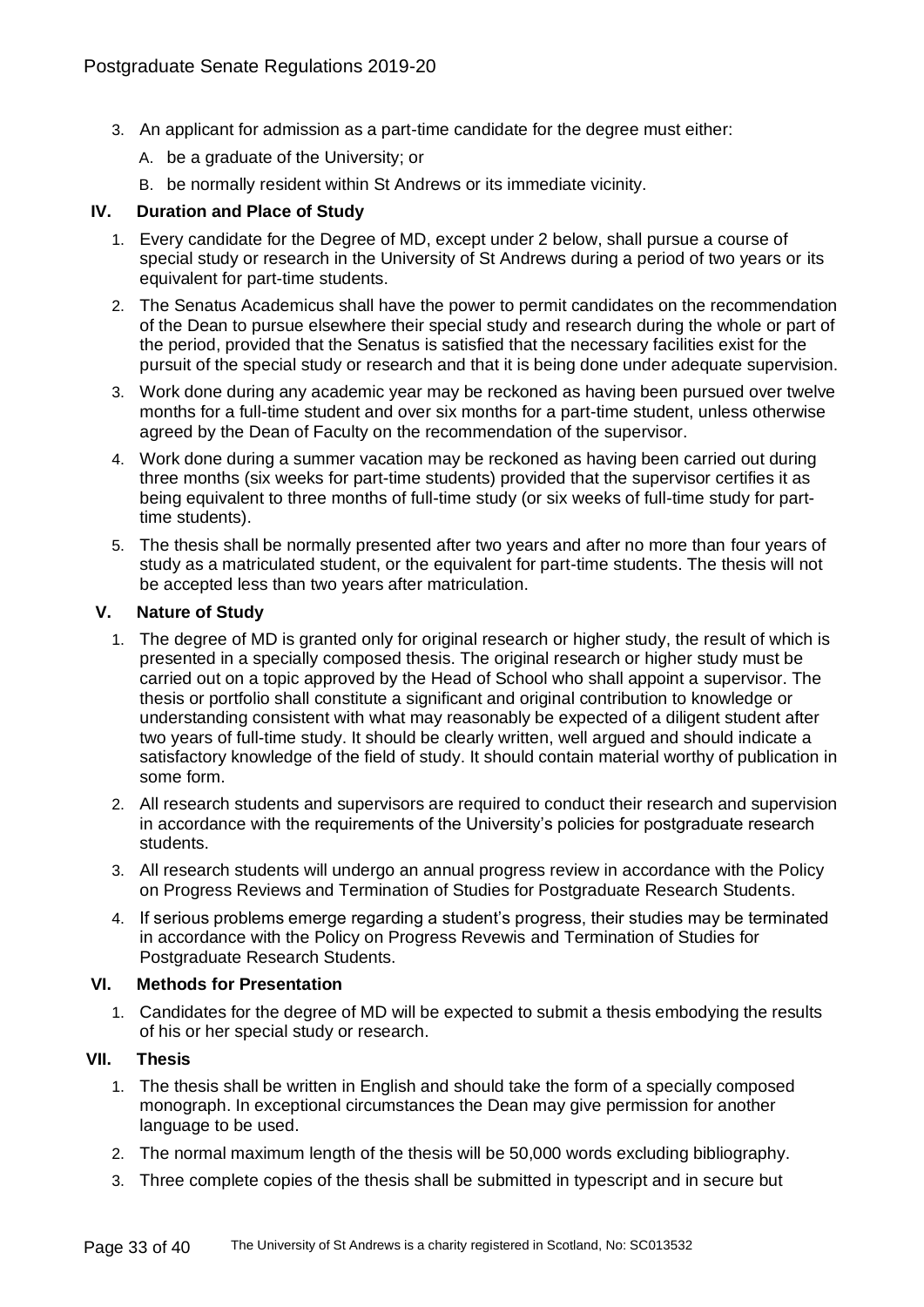temporary binding. There shall be an adequate margin on each page. After the examination has been completed, two copies shall be bound in an approved style at the candidate's expense and shall be deposited in the University Library. The third copy of the thesis shall be returned to the candidate.

- 4. In exceptional circumstances the Dean may give permission for the thesis to be presented in a different medium.
- 5. An abstract (not exceeding 300 words in length) of the thesis shall be submitted for the approval of the examiners. In the case of a thesis written in a foreign language there shall be a summary in English of between 1,000 and 3,000 words, in addition to an abstract in English. The abstract (and where appropriate, the summary) shall be bound in with the thesis.
- 6. The thesis shall be prefaced by:
	- A. a declaration that the thesis has been composed by the candidate, that the work of which it is a record has been done by that candidate, and that it has not been accepted in any previous application for any degree; and
	- B. a statement of the date of the candidate's admission as a research student; and
	- C. a statement by the supervisor that the Regulations have been fulfilled; and
	- D. a statement that either access to the thesis in the University Library shall be unrestricted or that with the approval of the Dean access shall be restricted under stated conditions for a period up to a maximum of five years.

# **VIII. Examination of Candidates Presenting by Thesis**

- 1. The Senatus Academicus shall appoint a committee to examine the thesis and report on it to the Senatus Academicus. The committee shall normally consist of two examiners, one of whom shall be an external examiner. An internal examiner shall be appointed, who (for administrative purposes) shall act as convener of the committee.
- 2. In the case of an employee of the University, the examining committee shall consist of an internal examiner who shall act as convener and two external examiners.
- 3. The examiners appointed by the Senatus Academicus shall submit independent written reports without consultation on the thesis. These independent reports must be completed and a copy returned to the Registry before any oral examination of the candidate takes place. In addition, the supervisor of the thesis shall submit a written report to the examining committee detailing any special circumstance that may have affected the candidate's performance but making no comment relating to the quality of the work.
- 4. The committee shall require the candidate to submit to an oral examination. In exceptional circumstances and only with the express approval of the Dean, the requirement of an oral examination may be waived.
- 5. The examining committee shall bear in mind that their judgement of the substantial significance of the thesis should take into account what may be reasonably expected of a capable and diligent student after two years of full-time study.
- 6. The examination of the thesis by the committee should normally be completed within three months. If the examining committee is unable to convene within three months then the Dean of Faculty shall be empowered to authorise a short extension of the examining period or to advise the Senatus Academicus that a new committee should be appointed.
- 7. No candidate may submit a thesis until the appropriate fee requirement has been met.
- 8. The examining committee shall make one of the following recommendations to the Senatus Academicus:
	- A. that the thesis be approved and the degree of MD be awarded without corrections; or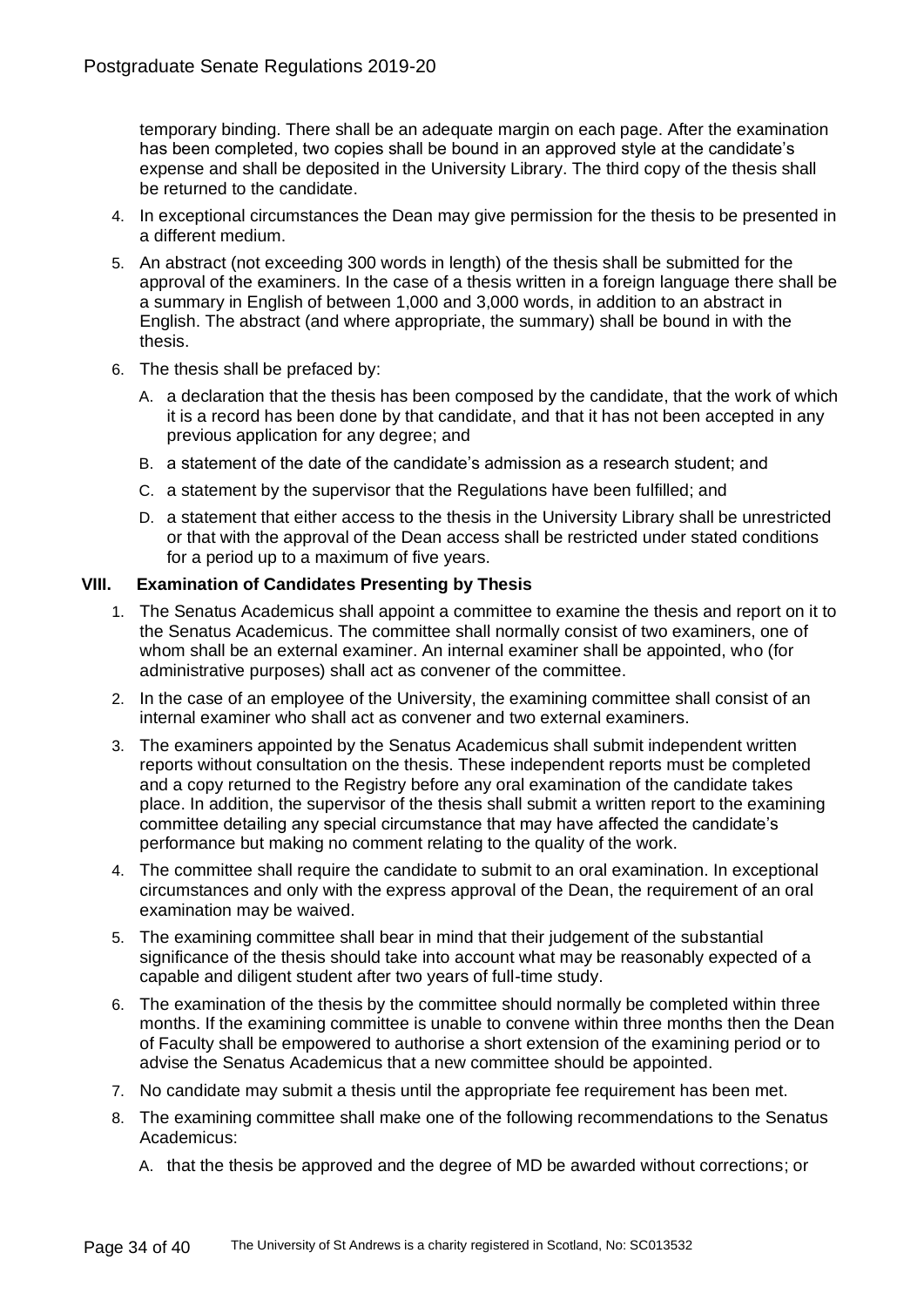- B. that the thesis be approved and the degree of MD be awarded, subject to the making of any purely typographical corrections and revisions; or
- C. that the thesis be not accepted in its present form but that the candidate be given the opportunity to make minor corrections to the thesis within a period of three months of the intimation to the candidate of the decision of the examining committee and that, upon the convener of the committee being satisfied that these minor corrections have been effected, the thesis be approved and the degree of MD be awarded; or
- D. that the thesis be not accepted in its present form but that the candidate be given the opportunity to revise the thesis and resubmit it within twelve months of intimation to the candidate of the decision of the examining committee – this recommendation meaning that the candidate must resubmit a corrected thesis, pay a resubmission fee, and be reexamined, though the examiners have the right to waive a further oral examination; or
- E. that the thesis not being of sufficient merit, the candidate be given the opportunity to resubmit the thesis within twelve months for a further examination for the award of MPhil – this recommendation meaning that the candidate must resubmit a corrected thesis under the regulations for the degree of MPhil (by research), pay a resubmission fee, and be re-examined, though the examiners have the right to waive a further oral examination; this recommendation may be offered to the candidate at the same time as recommendation 8G as an alternative option; or
- F. that the thesis not being of sufficient merit, the candidate be awarded the degree of MPhil (by research) or Msc(Res), where so qualified. This may only be offered as an alternative to 8D and the candidate must be given a period of two weeks from the intimation of the decision of the examining committee to decide which option to accept; or
- G. that the thesis be rejected and no award made. This may only be offered as an alternative to 8E and the candidate must be given a period of two weeks from the intimation of the decision of the examining committee to decide which option to accept.

# **IX. Resubmission**

- 1. If a recommendation to the Senatus Academicus is made for resubmission by an examining committee the candidate shall receive in writing from the convener of the committee a detailed list of corrections and revisions demmed to be necessary by the examiners. The candidate shall be expected to take these into account in any resubmission.
- 2. On resubmission and payment of the appropriate fee the examining committee shall be reconvened and a further examination be conducted. The convener of the committee may recommend to the Dean of Faculty that the requirement of an oral examination be waived, if that is the unanimous opinion of the examining committee.
- 3. In the event of an oral examination being required, the Dean of Faculty may recommend the appointment of an appropriate neutral third party observer.
- 4. If the original examining committee cannot be reconvened then the Senatus Academicus shall have the power to appoint a new committee to examine the thesis.
- 5. The examining committee shall make one of the following recommendations to the Senatus Academicus:
	- A. that the thesis be approved and the degree of MD be awarded; or
	- B. that the thesis be approved and the degree of MD be awarded subject to minor corrections to be completed within three months and approved by the convener; or
	- C. that, the thesis being of sufficient merit, the candidate be awarded the degree of MPhil (by research) or MSc(Res); or
	- D. that the thesis be rejected and no award made.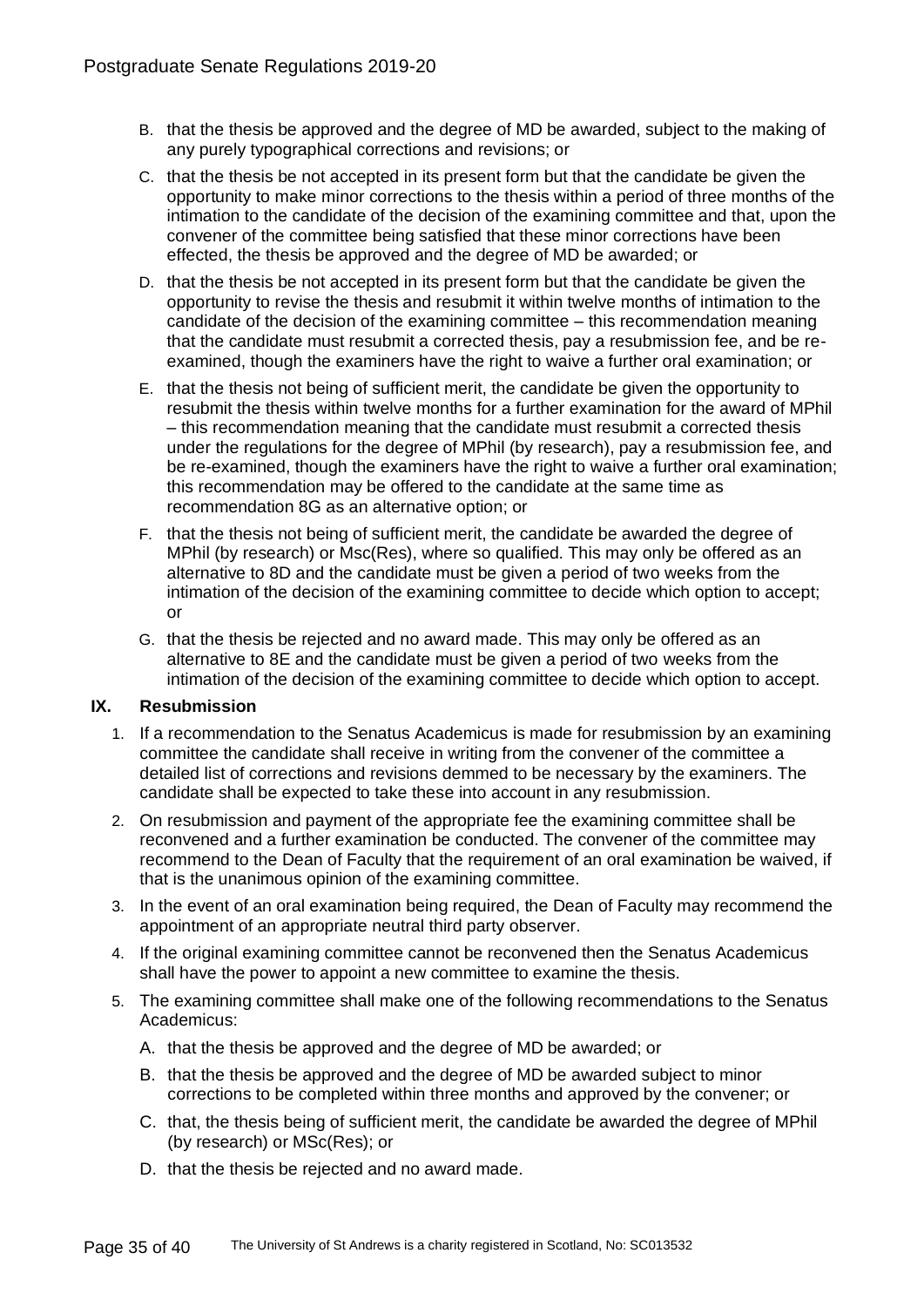# **I. DEGREE OF DOCTOR OF MEDICINE (MD) BY PORTFOLIO**

# **I. Interpretation**

1. In these regulations, the following expressions shall have the meanings hereby assigned to them:

"Court" means the "University Court of the University of St Andrews"

"Degree of Doctor of Medicine" means the "Degree of Doctor of Medicine in the University of St Andrews"

# **II. Qualifications for the Degree**

- 1. The Senatus Academicus may admit a candidate for the Degree of Doctor of Medicine in recognition of a corpus of work of a professional standard attained over an extended period of no fewer than ten years, containing original and significant contributions to the advancement of knowledge and learning which has given the candidate international distinction in their particular field.
- 2. A candidate must be either:
	- A. a graduate of the University of St Andrews who holds a qualifying degree in Medicine of at least ten years standing; or
	- B. a professor in the University with no fewer than four years service since the date of their appointment.

# **III. Presentation of Material and Declaration by candidates**

- 1. Each candidate for the Degree of Doctor of Medicine (by the submission route) shall present as evidence of fitness to receive the degree a specially composed thesis, or a published work, or a series of published papers, or any combination of these. The material so presented in evidence may either be entirely that of the candidate or carried out in collaboration with another person or persons, provided that, in the latter case, the contribution of the candidate can be clearly defined. The standard of work required for the Degree of Doctor of Medicine is a high one. The subject matter must be coherent and original and should form a contribution to the advancement of scientific knowledge of such substance and distinction as to give the candidate international distinction in some branch or branches of learning.
- 2. Such evidence as is presented in terms of regulation H.III.1 shall be accompanied by the appropriate fee and a declaration signed by the candidate certifying either:
	- A. that the candidate is the sole author of the work; or
	- B. that the candidate is the joint author of the work in collaboration with another person or persons who shall be named, in which case the declaration must also include a statement clearly defining the extent of the candidate's personal contribution to the joint work.
- 3. In each case, such declaration must also state the extent (if any) to which the work has been submitted in any previous application for any degree and the result of any such application. Work submitted in a successful application for any degree shall be disallowed. The Senatus Academicus shall have discretion to allow or disallow work submitted in an unsuccessful application.
	- A. if after inquiry the Senatus Academicus is not satisfied with the declaration provided for in regulation H.III.2, the Senatus shall have power to refuse the application.
	- B. if after inquiry the Senatus Academicus is satisfied with the said declaration it shall remit the work submitted to a Committee of Examiners as provided in regulation H.IV.
- 4. Two complete copies of the thesis or published work or of the series of published papers or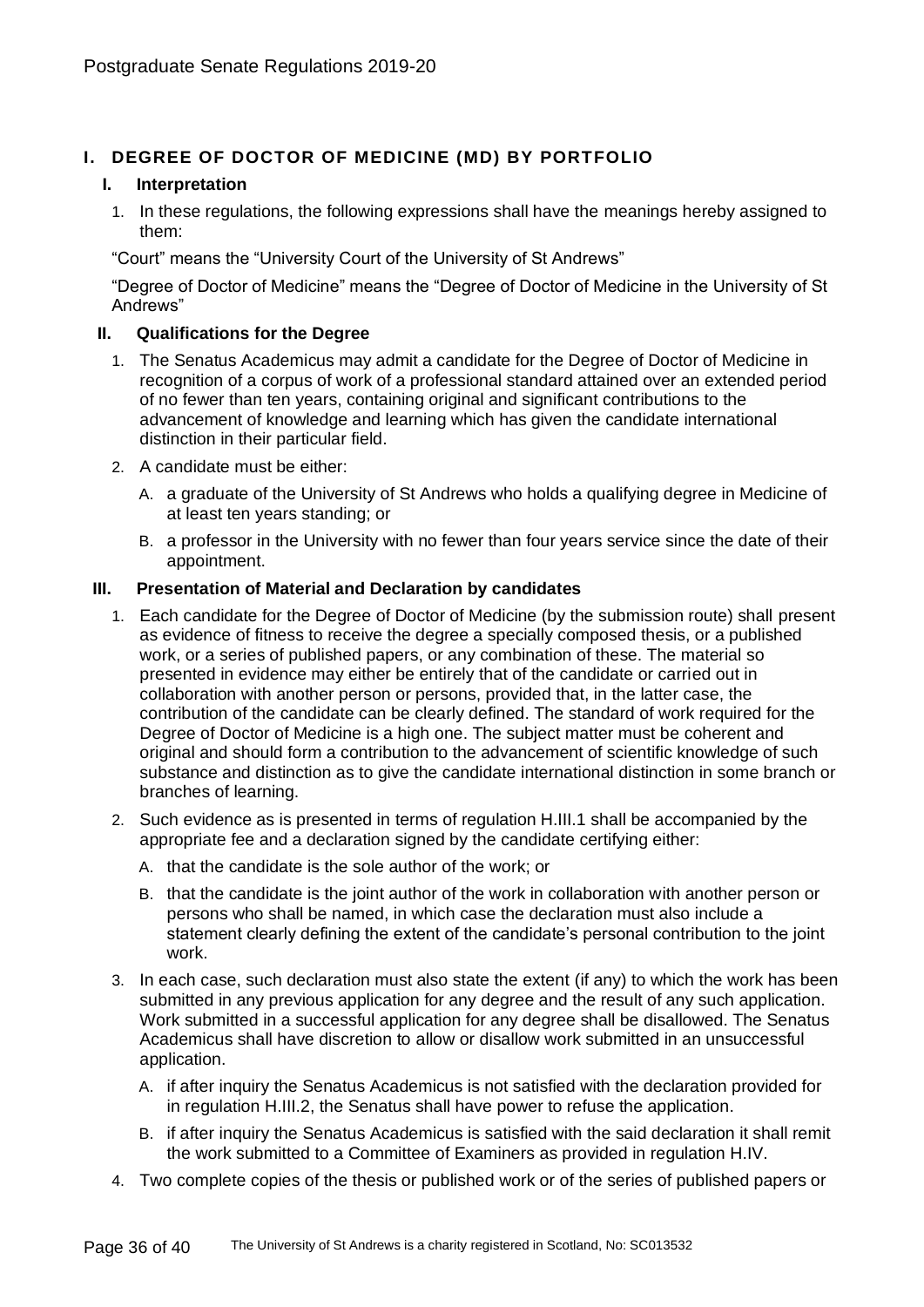any combination of these must be submitted. The Library shall have power to decide when and under what conditions these copies shall be available for consultation or borrowing but the copyright shall belong to the candidate.

# **IV. Committee of Examiners and Award of the Degree**

1. For the purpose of examining the work submitted by a candidate, the Dean of the relevant faculty shall appoint a Committee consisting of two External Examiners selected from a list supplied by the School and two or more members of the teaching staff of the University of St Andrews, one of whom shall be of professorial standing, or recognised equivalent. If, following a report from the Committee of Examiners, the Dean is of the opinion that the work submitted constitutes an original and sufficiently substantial contribution to knowledge by the candidate, the candidate shall be awarded the degree.

# **V. Appeal Procedure**

1. If, after the recommendation of the Examining Committee is approved and communicated, the candidate wishes to appeal against the Examining Committee's recommendation, they may request a review of this academic decision by submitting an appeal, in writing, to the Proctor. Any such appeal should be raised by candidates within 5 working days of the date of notification of the Examining Committee's recommendation. Guidance on the procedure to be followed, including permissible grounds of appeal, can be obtained from the Court & Senate Office.

# **J. DEGREE OF DOCTOR OF SCIENCE (DSc)**

#### **I. Interpretation**

1. In these Regulations, the following expressions shall have the meanings hereby assigned to them:

"Court" means the "University Court of the University of St Andrews";

"Degree of Doctor of Science" means the "Degree of Doctor of Science in the University of St Andrews".

# **II. Qualifications for the Degree**

- 1. The Senatus Academicus may admit a candidate for the Degree of Doctor of Science in recognition of a corpus of work of a professorial standard attained over an extended period of no fewer than ten years, containing original and significant contributions to the advancement of knowledge and learning which has given the candidate international distinction in their particular academic field.
- 2. A candidate must be either:
	- A. a graduate of the University of St Andrews provided that no fewer than ten years have elapsed from the date of their doctorate or other recognised terminal degree; or
	- B. a professor of the University with no fewer than four years service since the date of appointment.

# **III. Presentation of Material and Declaration by Candidates**

1. Each candidate for the Degree of Doctor of Science shall present as evidence of fitness to receive the degree a specially composed thesis, or a published work, or a series of published papers, or any combination of these. The material so presented in evidence may either be entirely that of the candidate or carried out in collaboration with another person or persons, provided that, in the latter case, the contribution of the candidate can be clearly defined. The standard of work required for the Degree of Doctor of Science is a high one. The subject matter must be coherent and original and should form a contribution to the advancement of scientific knowledge of such substance and distinction as to give the candidate international distinction in some branch or branches of learning.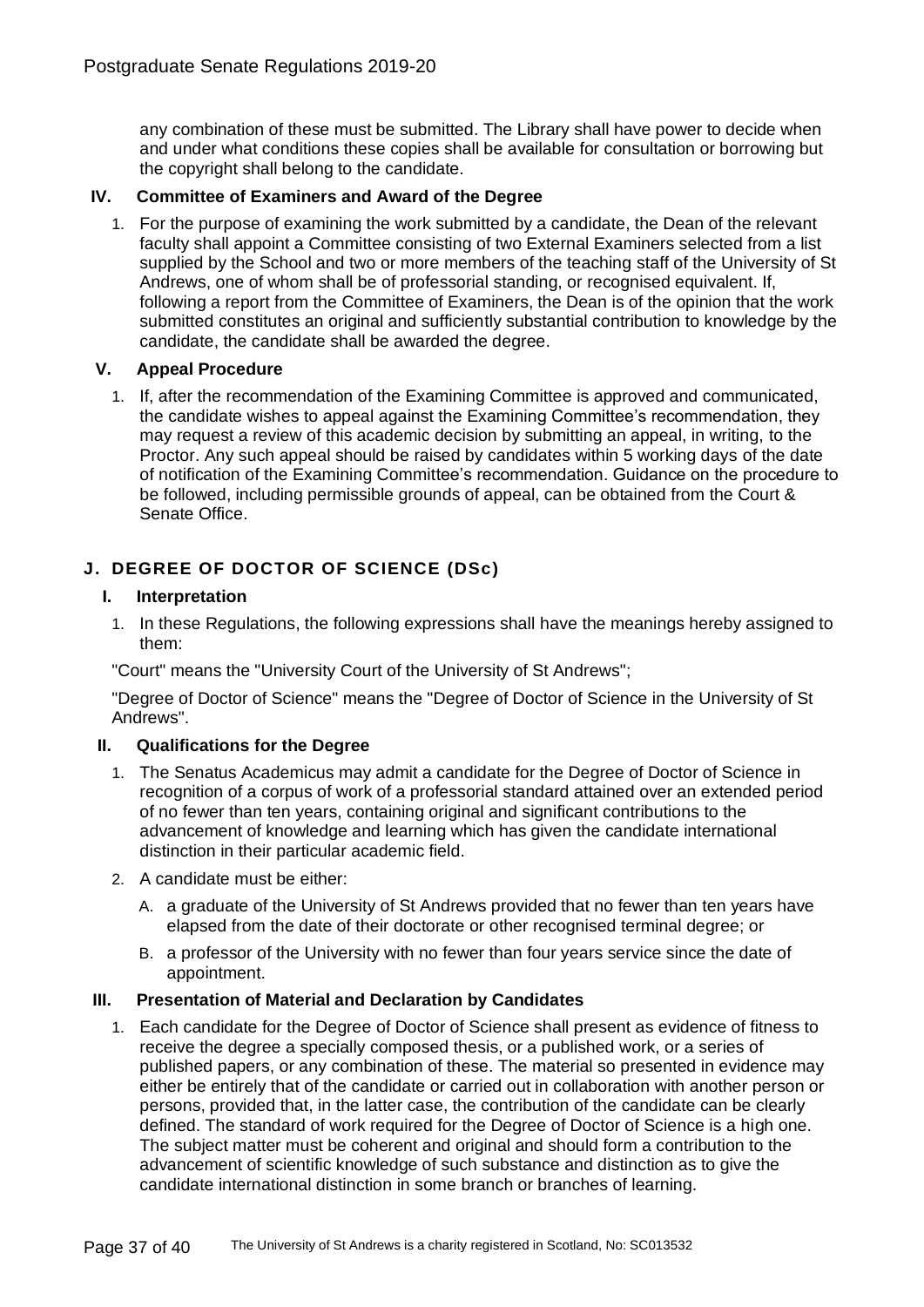- 2. Such evidence as is presented in terms of regulation I.III.1 shall be accompanied by a declaration signed by the candidate certifying either:
	- A. that the candidate is the sole author of the work; or
	- B. that the candidate is the joint author of the work in collaboration with another person or persons who shall be named, in which case the declaration must also include a statement clearly defining the extent of the candidate's personal contribution to the joint work.
- 3. In each case, such declaration must also state the extent (if any) to which the work has been submitted in any previous application for any degree and the result of any such application. Work submitted in a successful application for any degree shall be disallowed. The Senatus Academicus shall have discretion to allow or disallow work submitted in an unsuccessful application.
	- A. If after inquiry the Senatus Academicus is not satisfied with the declaration provided for in I.III.2, the Senatus shall have power to refuse the application.
	- B. If after inquiry the Senatus Academicus is satisfied with the said declaration it shall remit the work submitted to a Committee of Examiners as provided in regulation I.IV.
- 4. Two complete copies of the thesis or published work or of the series of published papers or any combination of these must be submitted. The Library shall have power to decide when and under what conditions these copies shall be available for consultation or borrowing but the copyright shall belong to the candidate.

# **IV. Committee of Examiners and Award of the Degree**

1. For the purpose of examining the work submitted by a candidate, the Dean of the relevant faculty shall appoint a Committee consisting of two External Examiners selected from a list supplied by the School and two or more members of the teaching staff of the University of St Andrews, one of whom shall be of professorial standing, or recognised equivalent. If, following a report from the Committee of Examiners, the Dean is of the opinion that the work submitted constitutes an original and sufficiently substantial contribution to knowledge by the candidate, the candidate shall be awarded the degree.

# **V. Appeal Procedure**

1. If, after the recommendation of the Examining Committee is approved and communicated, the candidate wishes to appeal against the Examining Committee's recommendation, they may request a review of this academic decision by submitting an appeal, in writing, to the Proctor. Any such appeal should be raised by candidates within 5 working days of the date of notification of the Examining Committee's recommendation. Guidance on the procedure to be followed, including permissible grounds of appeal, can be obtained from the Court & Senate Office.

# **K. DEGREE OF DOCTOR OF LETTERS (DLitt)**

# **I. Interpretation**

1. In these Regulations, the following expressions shall have the meanings hereby assigned to them:

"Court" means the "University Court of the University of St Andrews";

"Degree of Doctor of Letters" means the "Degree of Doctor of Letters in the University of St Andrews".

# **II. Qualifications for the Degree**

1. The Senatus Academicus may admit a candidate for the Degree of Doctor of Letters in recognition of a corpus of work of a professorial standard attained over an extended period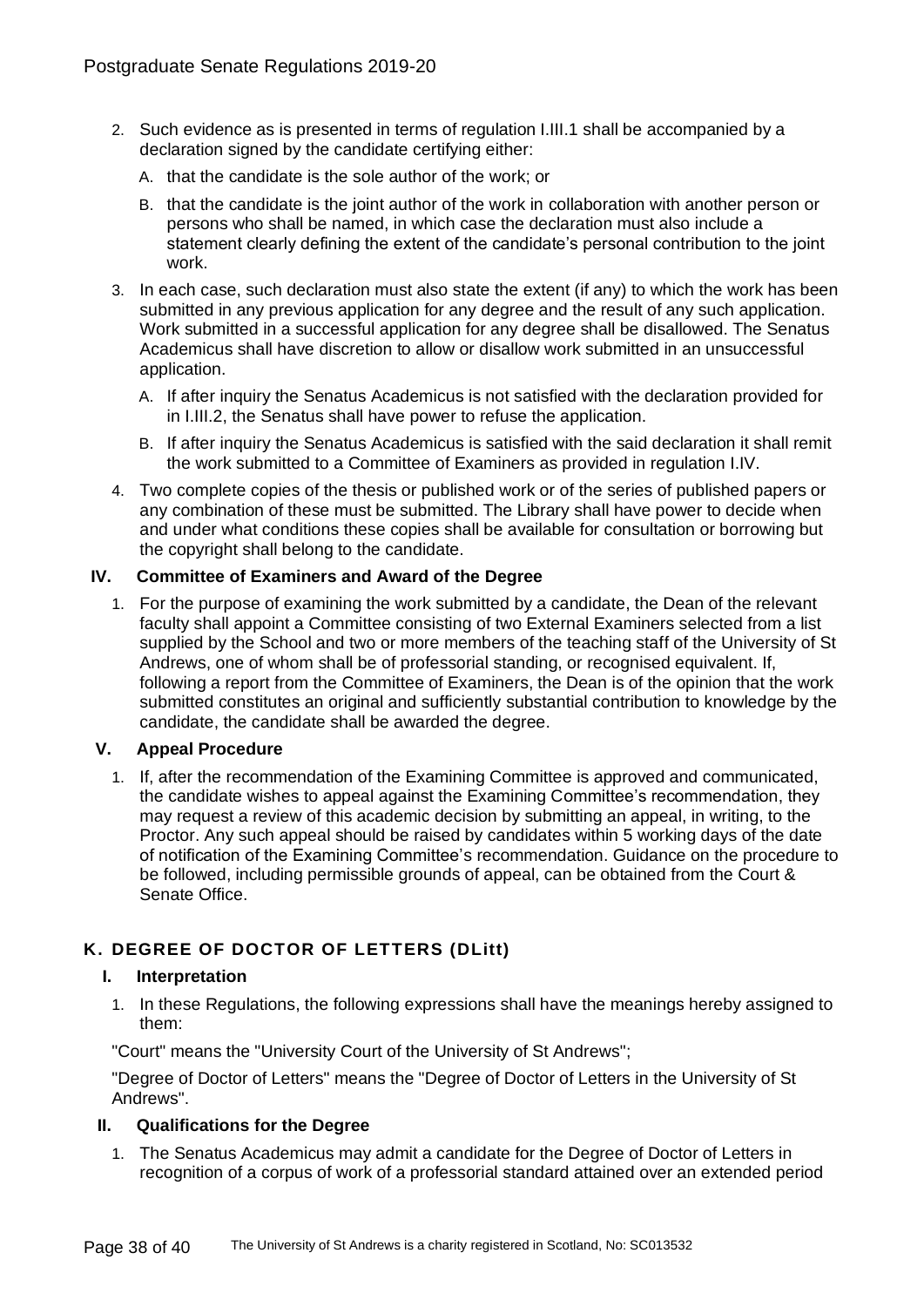of no fewer than ten years, containing original and significant contributions to the advancement of knowledge and learning which has given the candidate international distinction in their particular academic field.

- 2. A candidate must be either:
	- A. a graduate of the University of St Andrews provided that no fewer than ten years have elapsed from the date of their doctorate or other recognised terminal degree, or
	- B. a professor in the University with no fewer than four years service since the date of their appointment.

#### **III. Presentation of Material and Declaration by Candidates**

- 1. Each candidate for the Degree of Doctor of Letters shall present as evidence of fitness to receive the degree a specially composed thesis, or a published work, or a series of published papers, or any combination of these. The material so presented in evidence may either be entirely that of the candidate or carried out in collaboration with another person or persons, provided that, in the latter case, the contribution of the candidate can be clearly defined. The standard of work required for the Degree of Doctor of Letters is a high one. The subject matter must be coherent and original and should form a contribution to the advancement of knowledge of the subject of such substance and distinction as to give the candidate international distinction in some branch or branches of learning.
- 2. Such evidence as is presented in terms of regulation J.III.1 shall be accompanied by a declaration signed by the candidate certifying either:
	- A. that the candidate is the sole author of the work; or
	- B. that the candidate is the joint author of the work in collaboration with another person or persons who shall be named, in which case the declaration must also include a statement clearly defining the extent of the candidate's personal contribution to the joint work.
- 3. In each case, such declaration must also state the extent (if any) to which the work has been submitted in any previous application for any degree and the result of any such application. Work submitted in a successful application for any degree shall be disallowed. The Senatus Academicus shall have discretion to allow or disallow work submitted in an unsuccessful application.
	- A. If after inquiry the Senatus Academicus is not satisfied with the declaration provided for in J.III.2, the Senatus shall have power to refuse the application.
	- B. If after inquiry the Senatus Academicus is satisfied with the said declaration it shall remit the work submitted to a Committee of Examiners as provided in regulation J.IV.
- 4. Two complete copies of the thesis or published work or of the series of published papers or any combination of these must be submitted. The Library shall have power to decide when and under what conditions these copies shall be available for consultation or borrowing but the copyright shall belong to the candidate.

# **IV. Committee of Examiners and Award of the Degree**

1. For the purpose of examining the work submitted by a candidate, the Dean of the relevant faculty shall appoint a Committee consisting of two External Examiners selected from a list supplied by the School and two or more members of the teaching staff of the University of St Andrews, one of whom shall be of professorial standing, or recognised equivalent. If, following a report from the Committee of Examiners, the Dean is of the opinion that the work submitted constitutes an original and sufficiently substantial contribution to knowledge by the candidate, the candidate shall be awarded the degree.

# **V. Appeal Procedure**

1. If, after the recommendation of the Examining Committee is approved and communicated,